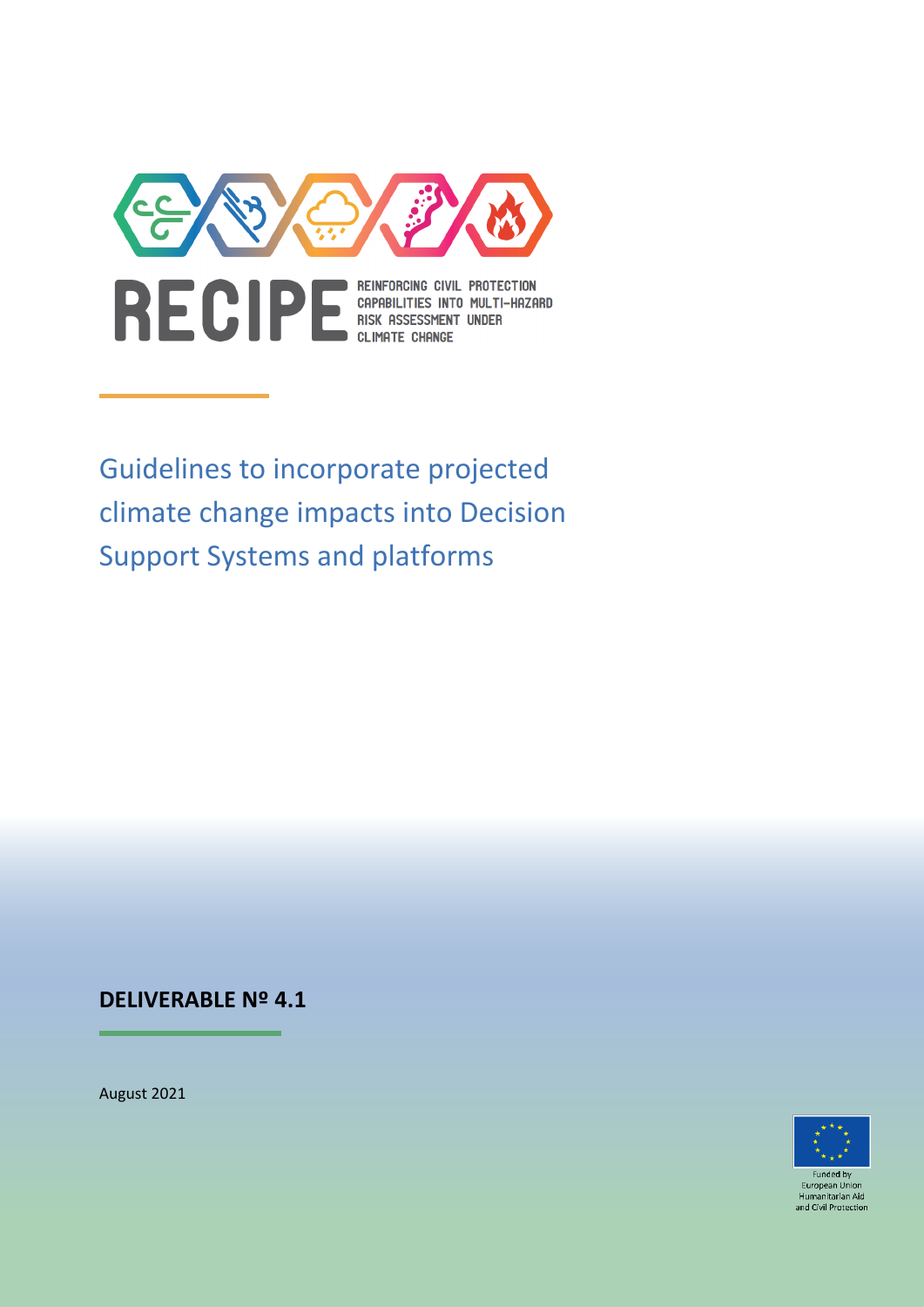**Project name:** Reinforcing civil protection capabilities into multi-hazard risk assessment under climate change (RECIPE)

**Financed by:** DG ECHO 2019 Call for projects on prevention and preparedness in civil protection and marine pollution

**Website:** <http://recipe.ctfc.cat/> **Twitter**: @NAThaz\_recipe

**Partnership:** Forest Science and Technology Centre of Catalonia - CTFC (Coord.), Pau Costa Foundation - PCF, Civil Protection General Directorate of Catalonia - DGPC-CAT, Forest Research Institute Baden-Wüttemberg - FVA, CIMA Research Foundation - CIMA, Austrian Research Centre for Forest Natural Hazards and Landscape - BFW, Institute of Cartography and Geology of Catalonia - ICGC, Higher Institute of Agronomy- ISA

**Duration:** 2020-2021

**Contact:** [recipe@ctfc.cat](mailto:recipe@ctfc.cat)

**Document reference suggested:** Canaleta, G., Vendrell, J., Plana, E., Serra, M., Franciosi, C., Giambelli, M., Bertran, M., Martí, G., Garcia, C., Hengst-Ehrhart, Y., Maier, C., Hartebrodt, C., Espinosa, C., Pagès, D., Gasulla, N., Andrecs, P., Hagen, K., Plörer, M., Colaço, C., Skulska, Y. 2021. Guidelines to incorporate projected climate change impacts into DSS and platforms. Deliverable 4.1. RECIPE Project (Reinforcing civil protection capabilities into multi-hazard risk assessment under climate change). 874402 - UCPM-2019-PP-AG. 64 pp













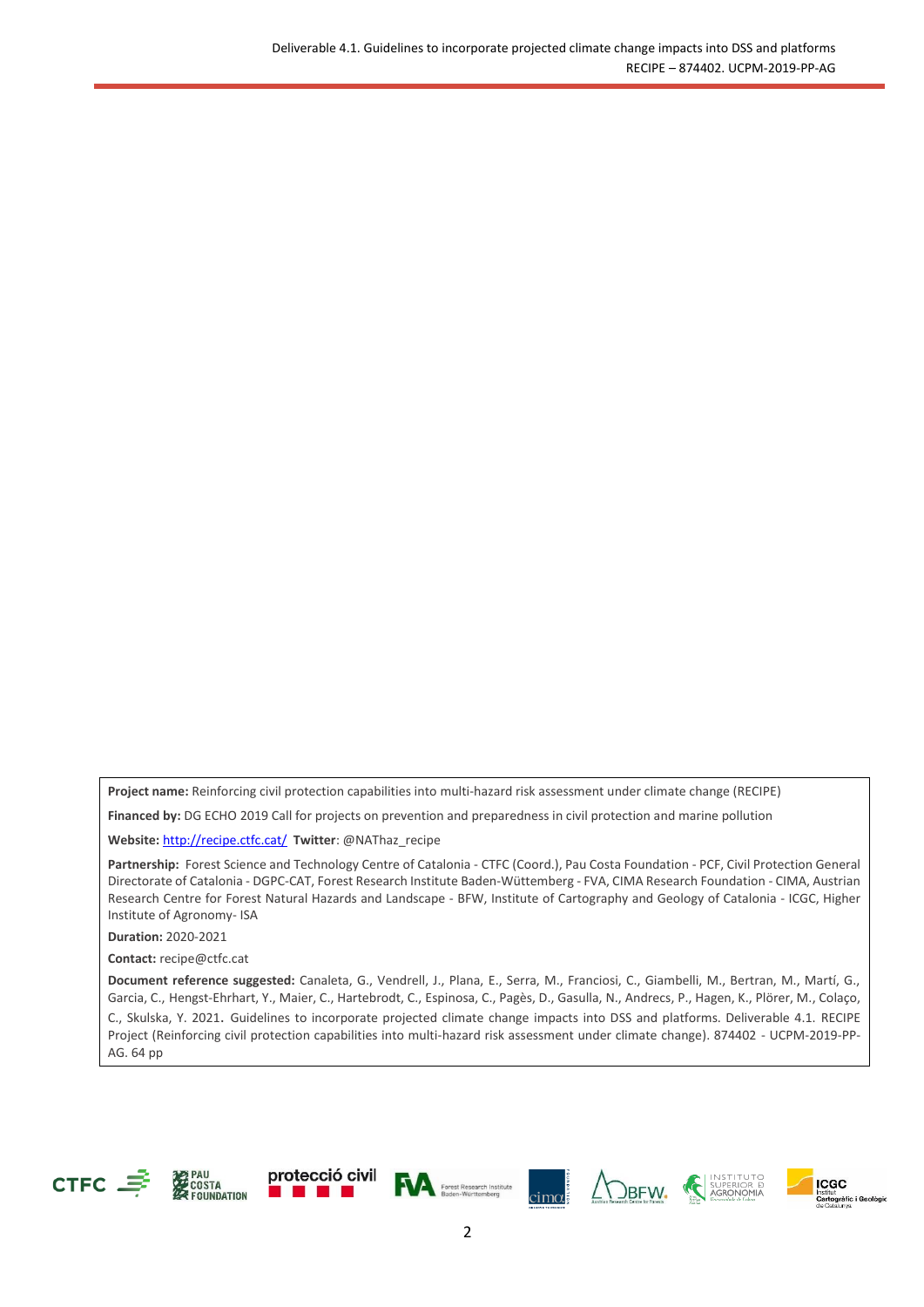## **CONTENTS**

| <b>1. INTRODUCTION</b>                                                                                                                                                                          | 6                          |
|-------------------------------------------------------------------------------------------------------------------------------------------------------------------------------------------------|----------------------------|
| <b>1.1 DSS IT TOOL DEFINITION</b>                                                                                                                                                               | 7                          |
| <b>2. OBJECTIVES</b>                                                                                                                                                                            | 9                          |
| <b>3. METHODOLOGY</b>                                                                                                                                                                           | 10                         |
| <b>3.1. INTERVIEWS</b>                                                                                                                                                                          | 11                         |
| <b>3.2. FEEDBACK</b>                                                                                                                                                                            | 14                         |
| <b>4. DSS ANALYSIS</b>                                                                                                                                                                          | 15                         |
| <b>4.1. TREE SPECIES SUITABILITY MAPS</b>                                                                                                                                                       | 15                         |
| <b>DESCRIPTION</b><br><b>CURRENT CAPABILITIES ADAPTED TO CURRENT SCENARIOS</b><br>CURRENT CAPABILITIES TO ADAPT THE DSS TO CLIMATE CHANGE SCENARIOS<br><b>FUTURE CAPABILITIES</b><br>ASSESSMENT | 15<br>15<br>16<br>16<br>16 |
| <b>4.2. VULNERABILITY MAPS</b>                                                                                                                                                                  | 17                         |
| <b>DESCRIPTION</b><br><b>CURRENT CAPABILITIES ADAPTED TO CURRENT SCENARIOS</b><br>CURRENT CAPABILITIES TO ADAPT THE DSS TO CLIMATE CHANGE SCENARIOS<br><b>FUTURE CAPABILITIES</b><br>ASSESSMENT | 17<br>17<br>18<br>18<br>18 |
| 4.3. HAZARD MAP OF THE TORRENT AND AVALANCHE CONTROL (GZP)- AUSTRIA                                                                                                                             | 19                         |
| <b>DESCRIPTION</b><br><b>CURRENT CAPABILITIES ADAPTED TO CURRENT SCENARIOS</b><br>CURRENT CAPABILITIES TO ADAPT THE DSS TO CLIMATE CHANGE SCENARIOS<br><b>FUTURE CAPABILITIES</b><br>ASSESSMENT | 19<br>20<br>20<br>20<br>21 |
| 4.4. R.A.G.N.A.R - RISK ANALYSIS OF GRAVITATIONAL NATURAL HAZARDS IN THE ALPINE SPACE                                                                                                           | 21                         |
| <b>DESCRIPTION</b><br>CURRENT CAPABILITIES ADAPTED TO CURRENT SCENARIOS<br>CURRENT CAPABILITIES TO ADAPT THE DSS TO CLIMATE CHANGE SCENARIOS<br><b>FUTURE CAPABILITIES</b><br>ASSESSMENT        | 21<br>22<br>22<br>23<br>23 |
| <b>4.5. A4LIG</b>                                                                                                                                                                               | 24                         |
| <b>DESCRIPTION</b><br><b>CURRENT CAPABILITIES ADAPTED TO CURRENT SCENARIOS</b><br>CURRENT CAPABILITIES TO ADAPT THE DSS TO CLIMATE CHANGE SCENARIOS<br><b>FUTURE CAPABILITIES</b>               | 24<br>24<br>25<br>25       |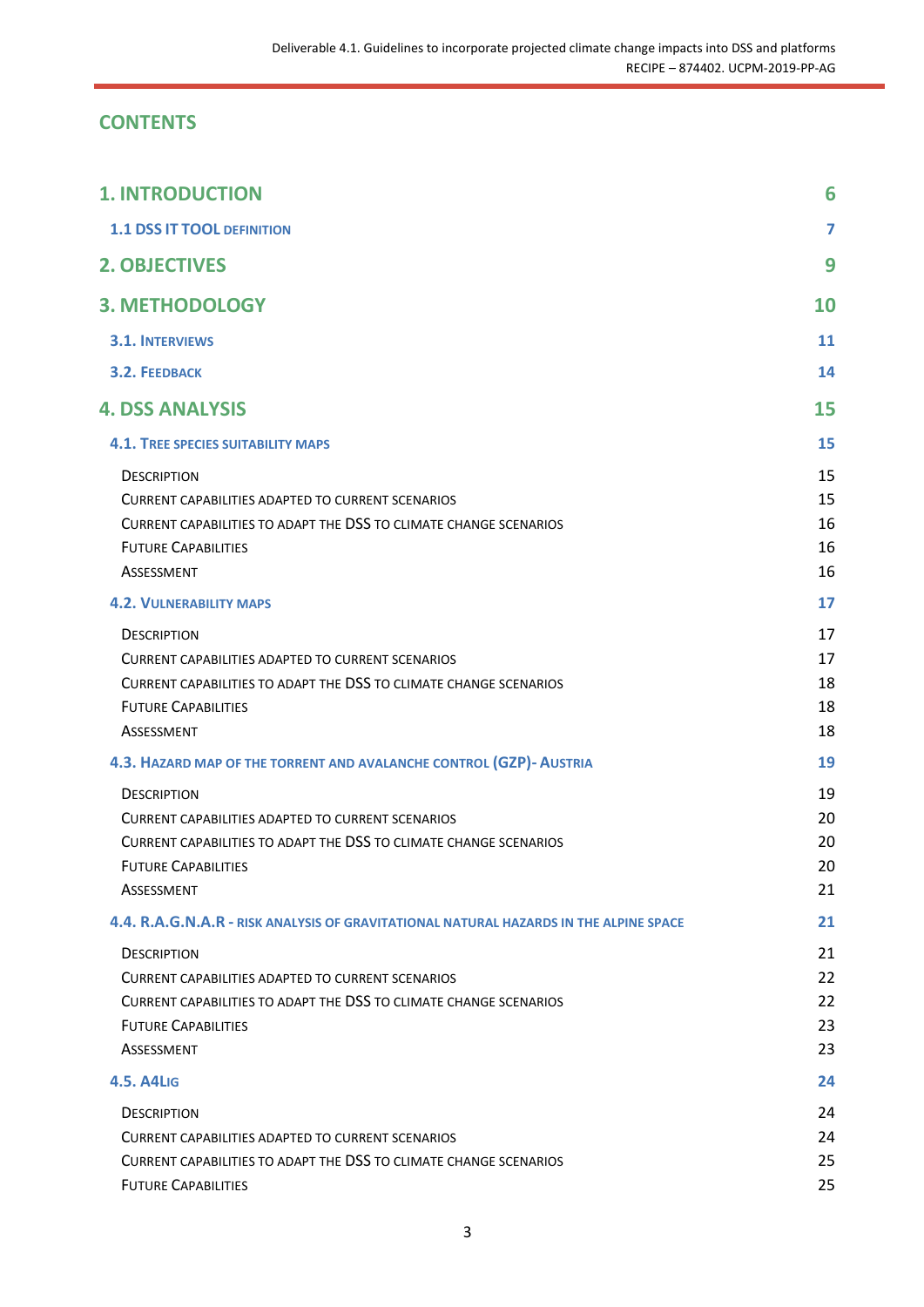| ASSESSMENT                                                                                                                    | 25       |
|-------------------------------------------------------------------------------------------------------------------------------|----------|
| <b>4.6. HEIMDALL</b>                                                                                                          | 26       |
| <b>DESCRIPTION</b>                                                                                                            | 26<br>26 |
| <b>CURRENT CAPABILITIES ADAPTED TO CURRENT SCENARIOS</b><br>CURRENT CAPABILITIES TO ADAPT THE DSS TO CLIMATE CHANGE SCENARIOS | 26       |
| <b>FUTURE CAPABILITIES</b>                                                                                                    | 27       |
| ASSESSMENT                                                                                                                    | 27       |
| <b>4.7. PREVENZIONE COMUNE</b>                                                                                                | 27       |
| <b>DESCRIPTION</b>                                                                                                            | 27       |
| <b>CURRENT CAPABILITIES ADAPTED TO CURRENT SCENARIOS</b>                                                                      | 28       |
| CURRENT CAPABILITIES TO ADAPT THE DSS TO CLIMATE CHANGE SCENARIOS                                                             | 28       |
| <b>FUTURE CAPABILITIES</b>                                                                                                    | 28       |
| ASSESSMENT                                                                                                                    | 29       |
| <b>4.8. AVALANCHE HAZARD MAP (AHM)</b>                                                                                        | 29       |
| <b>DESCRIPTION</b>                                                                                                            | 29       |
| <b>CURRENT CAPABILITIES ADAPTED TO CURRENT SCENARIOS</b>                                                                      | 30       |
| CURRENT CAPABILITIES TO ADAPT THE DSS TO CLIMATE CHANGE SCENARIOS                                                             | 30       |
| <b>FUTURE CAPABILITIES</b>                                                                                                    | 30       |
| ASSESSMENT                                                                                                                    | 31       |
| <b>4.9. AVALANCHE DATABASE OF CATALONIA (BDAC)</b>                                                                            | 31       |
| <b>DESCRIPTION</b>                                                                                                            | 31       |
| <b>CURRENT CAPABILITIES ADAPTED TO CURRENT SCENARIOS</b>                                                                      | 32       |
| CURRENT CAPABILITIES TO ADAPT THE DSS TO CLIMATE CHANGE SCENARIOS                                                             | 32       |
| <b>FUTURE CAPABILITIES</b>                                                                                                    | 32       |
| ASSESSMENT                                                                                                                    | 33       |
| <b>4.10. AVALANCHE DANGER INFORMATION PLATFORM (PIPA)</b>                                                                     | 33       |
| <b>DESCRIPTION</b>                                                                                                            | 33       |
| CURRENT CAPABILITIES ADAPTED TO CURRENT SCENARIOS                                                                             | 33       |
| CURRENT CAPABILITIES TO ADAPT THE DSS TO CLIMATE CHANGE SCENARIOS<br><b>FUTURE CAPABILITIES</b>                               | 34<br>34 |
| ASSESSMENT                                                                                                                    | 35       |
| <b>4.11. AVALANCHE TERRAIN EXPOSURE SCALE (ATES)</b>                                                                          | 35       |
| <b>DESCRIPTION</b>                                                                                                            | 35       |
| <b>CURRENT CAPABILITIES ADAPTED TO CURRENT SCENARIOS</b>                                                                      | 36       |
| CURRENT CAPABILITIES TO ADAPT THE DSS TO CLIMATE CHANGE SCENARIOS                                                             | 36       |
| <b>FUTURE CAPABILITIES</b>                                                                                                    | 36       |
| ASSESSMENT                                                                                                                    | 37       |
| <b>4.12. CIVIL PROTECTION MAP</b>                                                                                             | 37       |
| <b>DESCRIPTION</b>                                                                                                            | 37       |
| CURRENT CAPABILITIES ADAPTED TO CURRENT SCENARIOS                                                                             | 37       |
| CURRENT CAPABILITIES TO ADAPT THE DSS TO CLIMATE CHANGE SCENARIOS                                                             | 38       |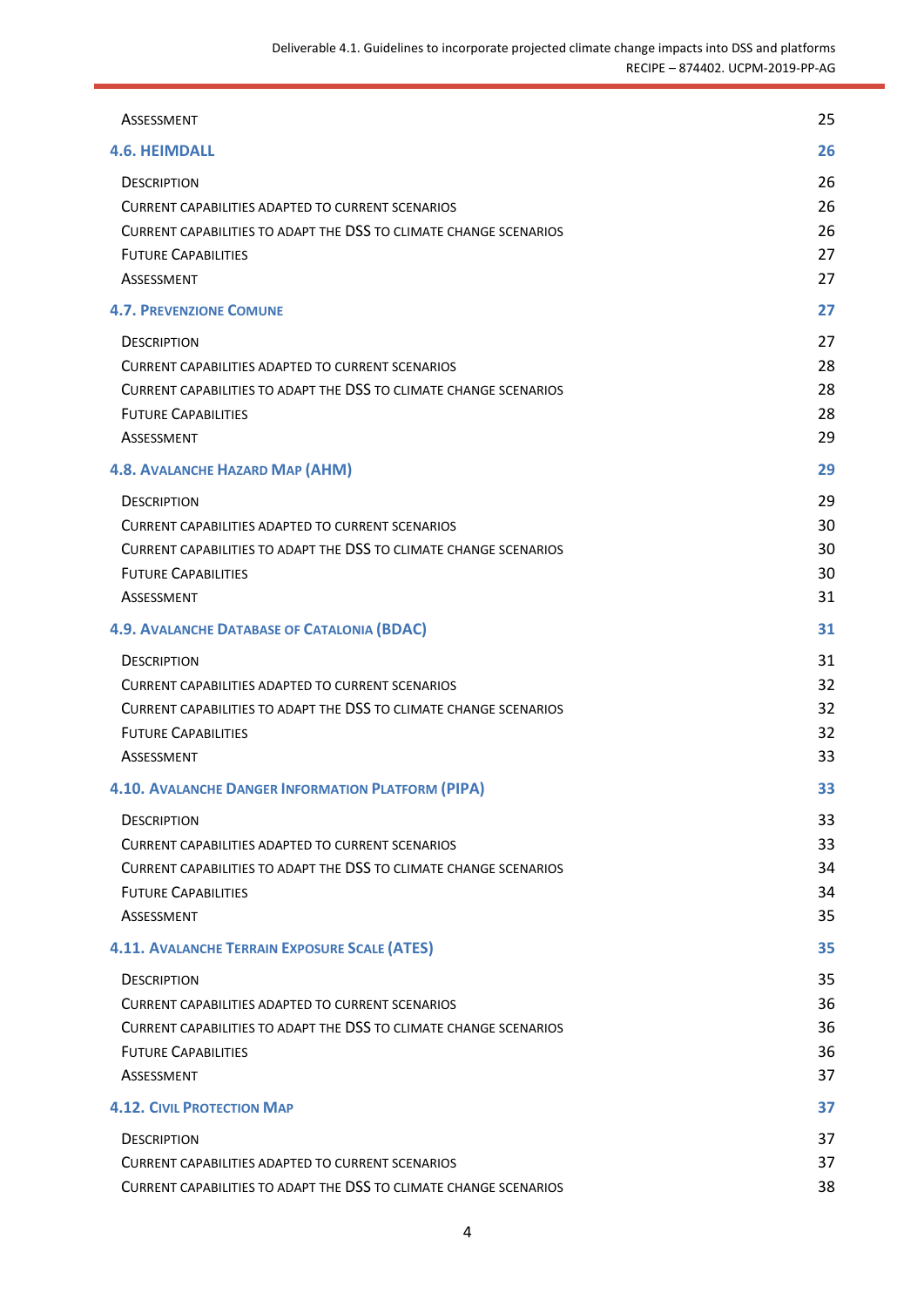|    | <b>FUTURE CAPABILITIES</b><br>ASSESSMENT                                                                                                                                                 | 38<br>38                   |
|----|------------------------------------------------------------------------------------------------------------------------------------------------------------------------------------------|----------------------------|
|    | <b>4.13. ANYWHERE</b>                                                                                                                                                                    | 39                         |
|    | <b>DESCRIPTION</b><br>CURRENT CAPABILITIES ADAPTED TO CURRENT SCENARIOS<br>CURRENT CAPABILITIES TO ADAPT THE DSS TO CLIMATE CHANGE SCENARIOS<br><b>FUTURE CAPABILITIES</b><br>ASSESSMENT | 39<br>39<br>40<br>40<br>40 |
|    | 4.14. SPECIAL PLAN FOR AVALANCHE EMERGENCIES IN CATALONIA (ALLAUCAT)                                                                                                                     | 41                         |
|    | <b>DESCRIPTION</b><br>CURRENT CAPABILITIES ADAPTED TO CURRENT SCENARIOS<br>CURRENT CAPABILITIES TO ADAPT THE DSS TO CLIMATE CHANGE SCENARIOS<br><b>FUTURE CAPABILITIES</b><br>ASSESSMENT | 41<br>41<br>42<br>42<br>43 |
|    | <b>4.15. EMERGENCIES OPERATIONAL CARTOGRAPHY OF THE CATALAN FIRE AND RESCUE SERVICE</b>                                                                                                  | 43                         |
|    | <b>DESCRIPTION</b><br>CURRENT CAPABILITIES ADAPTED TO CURRENT SCENARIOS<br>CURRENT CAPABILITIES TO ADAPT THE DSS TO CLIMATE CHANGE SCENARIOS<br><b>FUTURE CAPABILITIES</b><br>ASSESSMENT | 43<br>44<br>44<br>44<br>45 |
|    | 4.16. FLAMMAP/BEHAVE PLUS/FIRE CHART, WINDNINJA, ERMIT                                                                                                                                   | 46                         |
|    | <b>DESCRIPTION</b><br>CURRENT CAPABILITIES ADAPTED TO CURRENT SCENARIOS<br>CURRENT CAPABILITIES TO ADAPT THE DSS TO CLIMATE CHANGE SCENARIOS<br><b>FUTURE CAPABILITIES</b><br>ASSESSMENT | 46<br>46<br>46<br>46<br>47 |
|    | 4.17. SADFLOR - A WEB-BASED FOREST AND NATURAL RESOURCES DECISION SUPPORT SYSTEM                                                                                                         | 47                         |
|    | <b>DESCRIPTION</b><br>CURRENT CAPABILITIES ADAPTED TO CURRENT SCENARIOS<br>CURRENT CAPABILITIES TO ADAPT THE DSS TO CLIMATE CHANGE SCENARIOS<br><b>FUTURE CAPABILITIES</b><br>ASSESSMENT | 47<br>48<br>48<br>49<br>49 |
|    | <b>4.18. PORTUGAL CIVIL PROTECTION</b>                                                                                                                                                   | 50                         |
|    | <b>DESCRIPTION</b>                                                                                                                                                                       | 50                         |
| 5. | <b>RECOMMENDATIONS TO INCLUDE CLIMATE CHANGE IMPACTS INTO DSS</b>                                                                                                                        | 51                         |
|    | <b>ANNEX I. DSS INTERVIEWS TEMPLATE</b>                                                                                                                                                  | 56                         |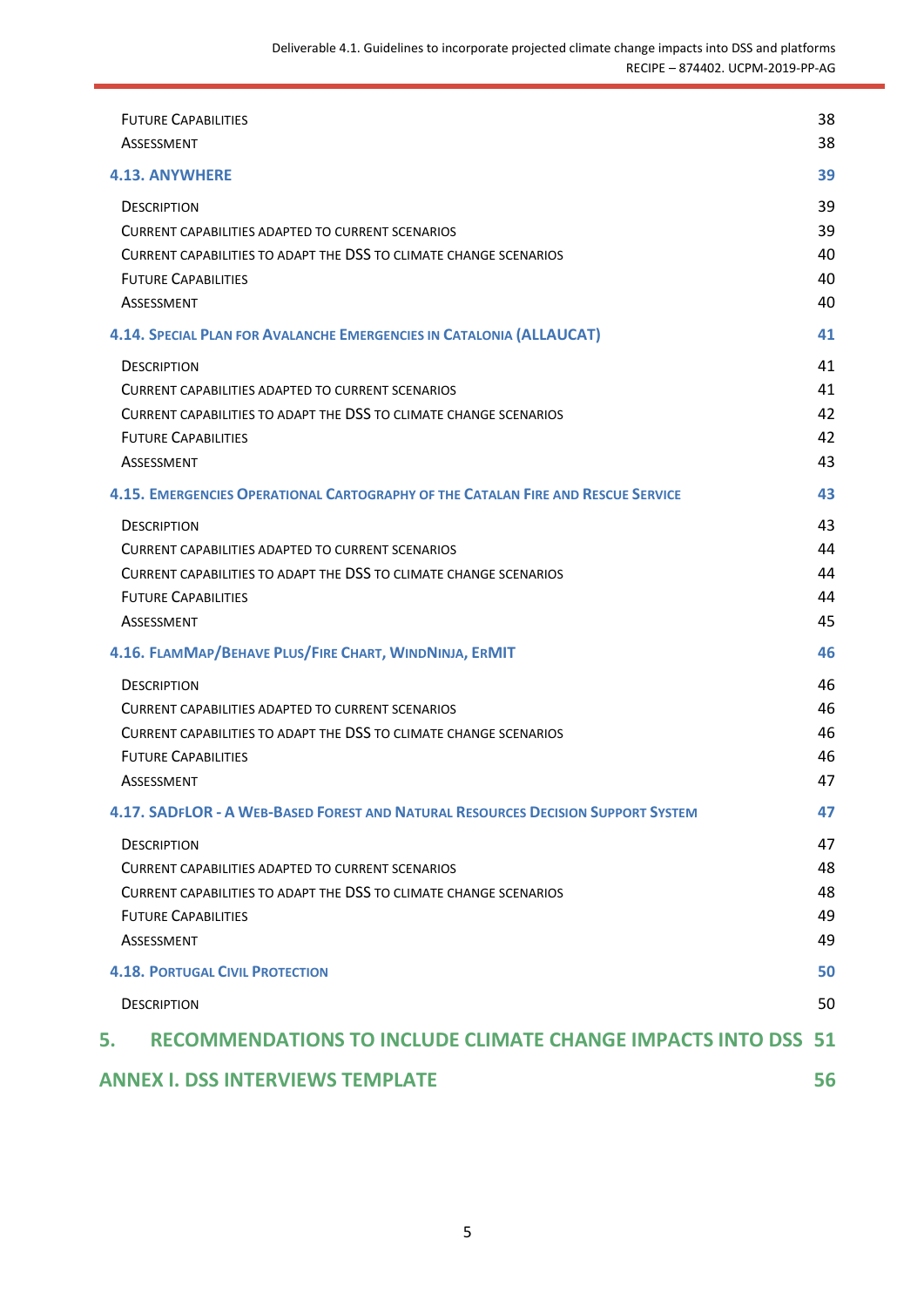# <span id="page-5-0"></span>**1. Introduction**

This report is part of the deliverables of the RECIPE project (Reinforcing civil protection capabilities into multi-hazard risk assessment under climate change) and corresponds to the deliverable D4.1 of task 4.1 and 4.2.

RECIPE is a two-year Prevention Project (January 2020 – November 2021) founded by the Civil Protection Mechanism of the European Commission (call identifier UCPM-2019-PP-AG), with the participation of 8 institutions from 5 EU countries:

- Forest Science and Technology Centre of Catalonia (CTFC), Spain (Project coordinator).
- Pau Costa Foundation (PCF), Spain.
- Civil Protection General Directorate of Catalonia (DGPC CAT), Spain.
- Forest Research Institute Baden-Wuerttemberg (FVA), Germany.
- CIMA Research Foundation (CIMA), Italy.
- Austrian Research Centre for Forest Natural Hazards and Landscape (BFW), Austria.
- Institute of Cartography and Geology of Catalonia (ICGC), Spain.
- Higher Institute of Agronomy (ISA), Portugal.

The RECIPE project seeks to develop operational recommendations and tools to reinforce Civil Protection capabilities into emergency management and risk planning of different natural hazards across Europe to address climate change impacts by using an integrated risk management approach and the exchange of lessons learned and best practices.

By means of putting together multi-hazards' expertise from science and practice of wildfires, floods, storms, avalanches, rockfalls and landslides, main impacts of climate change in risk management will be identified. The potential scenarios of unprecedented multi-risk events will be considered. The interactions between prevention-preparedness-response-recovery actions in projected climate change scenarios will be analysed with an active participation of practitioners and other users. Accordingly, Civil Protection requirements to face new risk management challenges about climate change impacts will be identified.

Based on the above, transferable guidelines will be edited to incorporate the projected multi-risk impacts of climate change into operational decision support systems (DSS) that are used for risk management. Complementary, specific operational tools will be developed at pilot site level for each natural hazard to reinforce Civil Protection capabilities. Participation of public agencies will be promoted from the beginning to achieve an end-user-oriented focus. Results will be actively disseminated into Civil Protection systems.

Furthermore, the project's workshops will promote the knowledge exchange in the existing networks to reinforce European landscapes' resilience to natural hazards.

The project is divided in 5 work packages (WP) as follows:

- WP1 Management and coordination of the action.
- WP2 Framing Civil Protection requirements for integrated multi-hazard risk management.
- WP3 Impacts of climate change projections on multi-hazard risk management.
- WP4 Guidelines and decision support tools for integrate climate scenarios into risk assessment and planning.
- WP5 Publicity and project outcomes transference.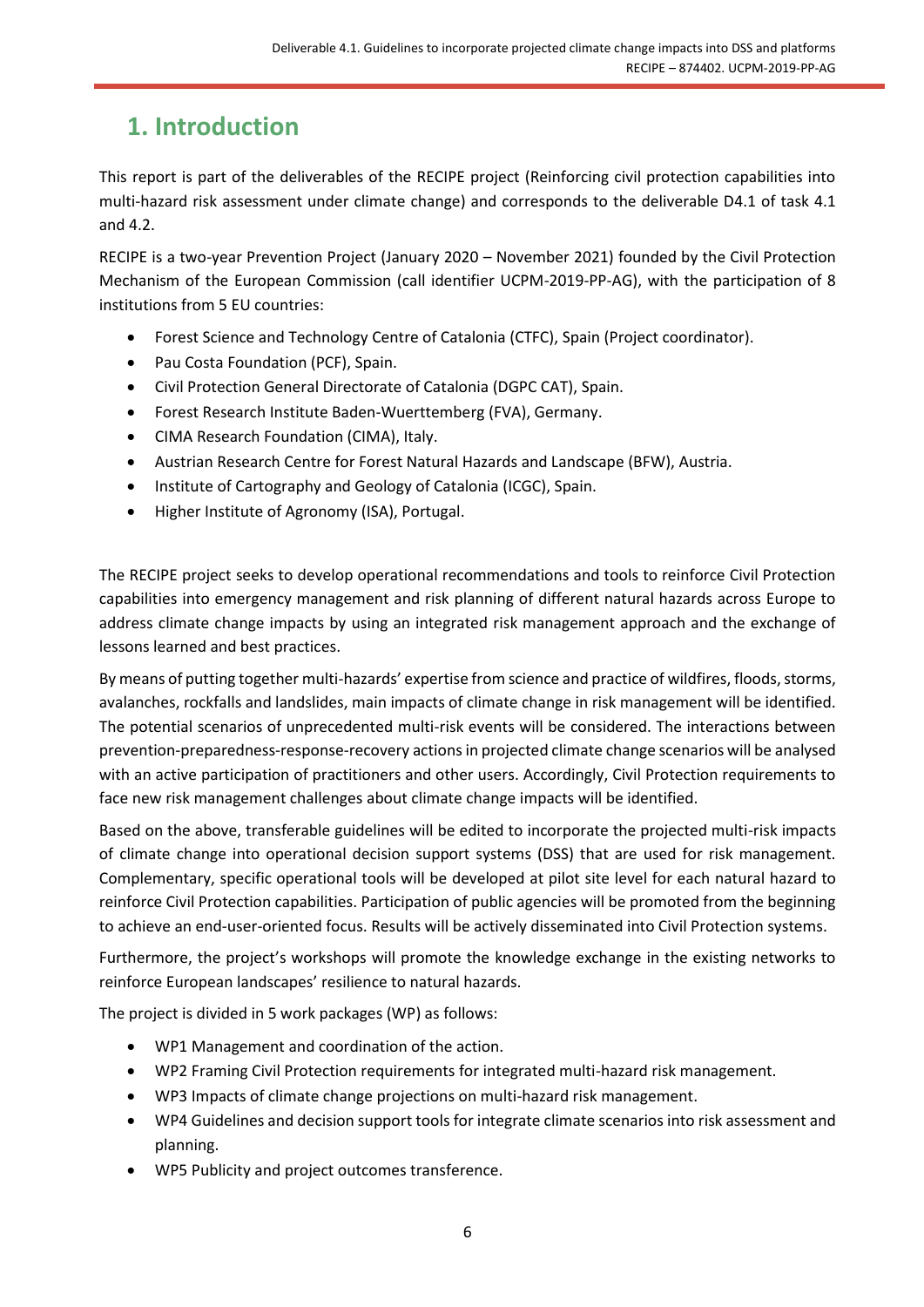Task 4.1 consist of existing decision support systems and IT resources, and the operability to incorporate operational emergency requirements identified to face climate change scenarios into risk assessment and planning. Main focus is laid on tools used by the regional/national emergency management bodies. The objective is to identify potentials and constrains in terms of resolution, data quality and type, data analysis under operational queries during the case of emergency, etc. Each partner participated in the assessment from their own regional/national experience in the corresponding natural risk through the necessary faceto-face meetings with the emergency bodies (oriented focus assessment of DSS IT tools). Other European projects related with the topic have been included (HEIMDALL, ANYWHERE, etc.), as well as meetings with other associations representing fire and rescue services.

Task 4.2 is done according to the operability of the available platforms (task 4.1) and the risk components and data requirements re-evaluated in the risk situations analyzed under climate scenarios (task 3.2). The description of the risk attributes and data requirements to be included into DSS to address climate change impacts on multi-hazards risk management is done. Climate change impacts on multi-hazard can require new data integration into DSS, which cannot be identified from a single risk approach. Nevertheless, the feasibility and the protocol to integrate them depends on the data quality and the operability of existing platforms. The guidelines will be reviewed in an interactive manner with the specific supporting tools developed in task 4.3 according to own regional/national context, which will contribute to the EU scaledup multi-hazard final version. This task includes desk work and face-to- face meetings with emergency bodies.

## <span id="page-6-0"></span>**1.1 DSS IT TOOL definition**

In the framework of RECIPE project, a Decision Support System (DSS) refers to any information tool that enhance the decision process made by an emergency body during any of the risk phases: prevention, preparedness, response and recovery. A DSS can improve the management, operations and planning levels of a civil protection by giving information and reducing uncertainty to risks that may be in constant change. DSS can be either:

- Fully computerized or human-based
- Dynamic or static
- Commercialized or specifically made for an organization.
- Local, regional, national or international.
- Single risk or multi risk.

A DSS can include any of layers displayed in *[Figure 1](#page-7-0)*.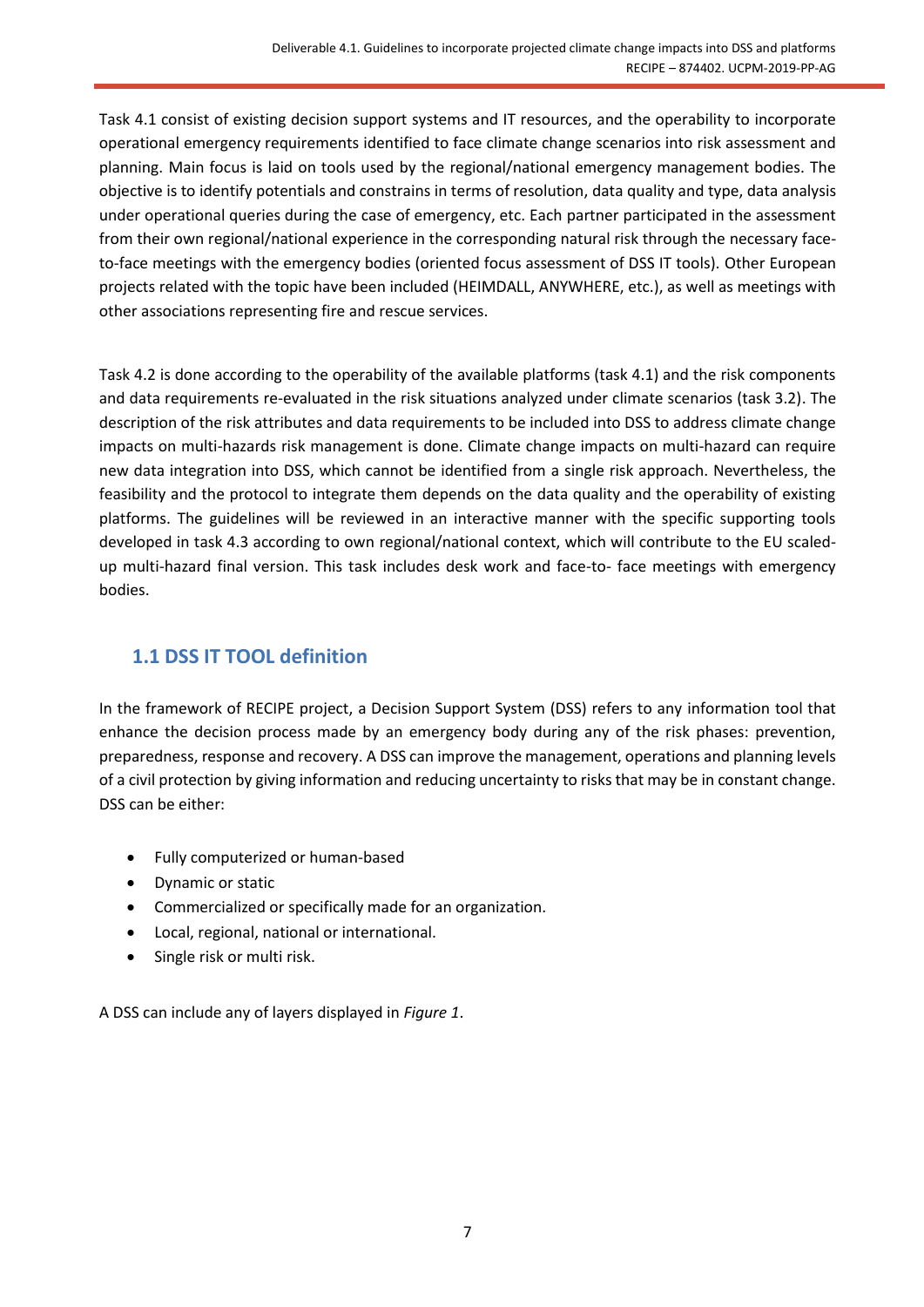

<span id="page-7-0"></span>*Figure 1. Layers of information.*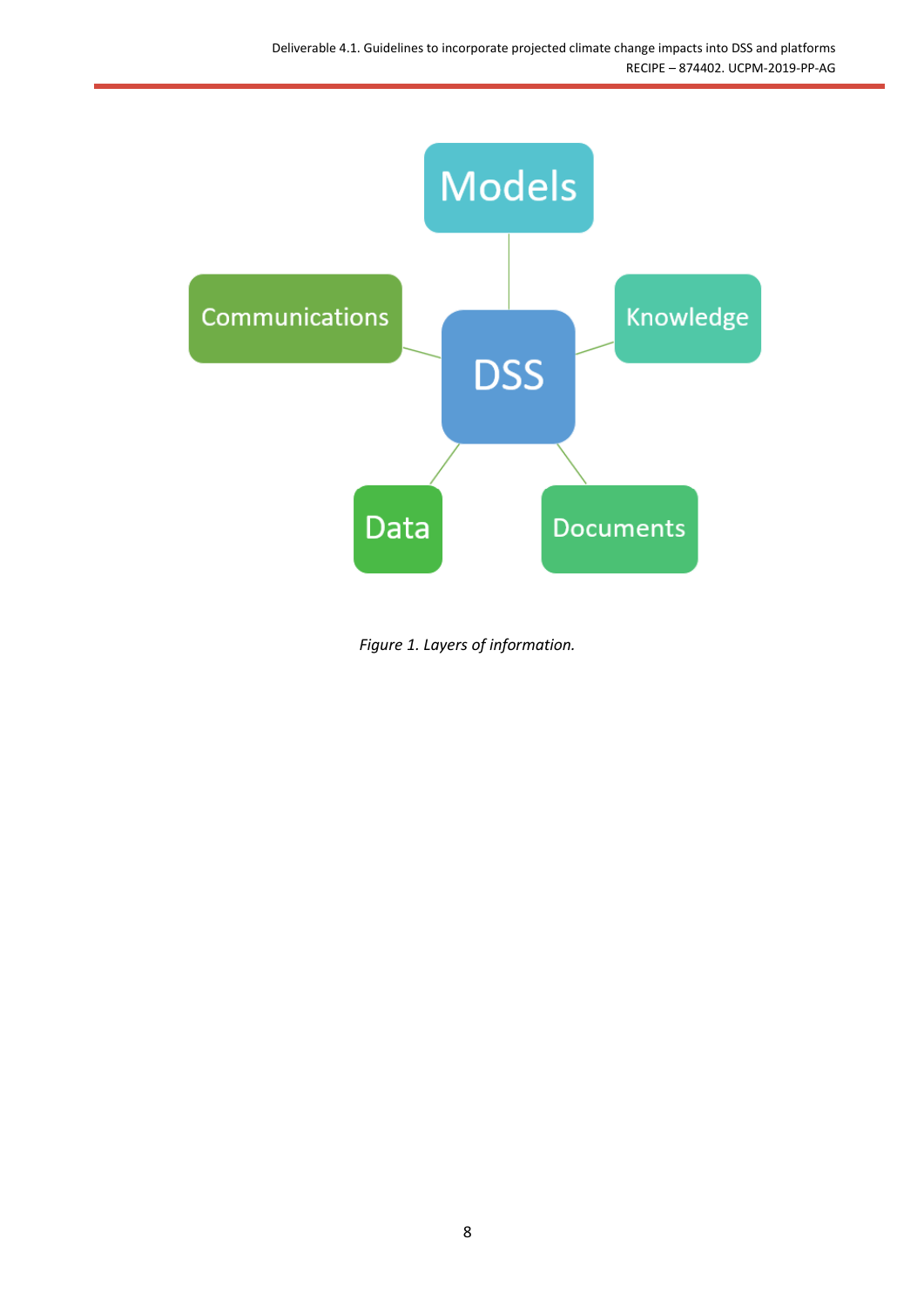# <span id="page-8-0"></span>**1. Objectives**

The aims of task 4.1 is to make an analysis of existing Decision Support Systems and the operability to include projected climate change impacts on them. In addition, task 4.2 is focused on defining guidelines to incorporate projected climate change impacts into DSS and platforms.

Deliverable 4.1 is the main output of task 4.1 and 4.2. Therefore, the current document, called 'Guidelines to incorporate projected climate change impacts into Decision Support Systems and platforms', is to define Decision Support Systems data requirements according to risk management under climate change context and the current and future capabilities highlighted during DSS analysis.

The document is mainly based on three inputs:

- Interviews that all partners did to Civil Protection to discuss about their DSS tools. Each interview provides a detailed description of the DSS, current capabilities, future needs and DSS assessment. Consequently, after interviewing a large number of civil protection staff, the deliverable provides an extensive and variate overview of current DSS tools that European Civil Protection bodies are using to face different natural disasters.
- Lessons learned during the development of the operational tools (Task 4.3) in regard to DSS enhancement.
- Main findings of WP3 in regard to climate change impacts to face new single and multi-risk scenarios.

At the end of the document, the reader should be able to better understand key information and data requirements to address scenarios posed by climate change according to the experience of civil protection bodies. In addition, topics such as the enhancement of risk management through improving existing DSS and DSS capabilities that reinforce Civil Protection objectives under climate change context are also addressed in this document.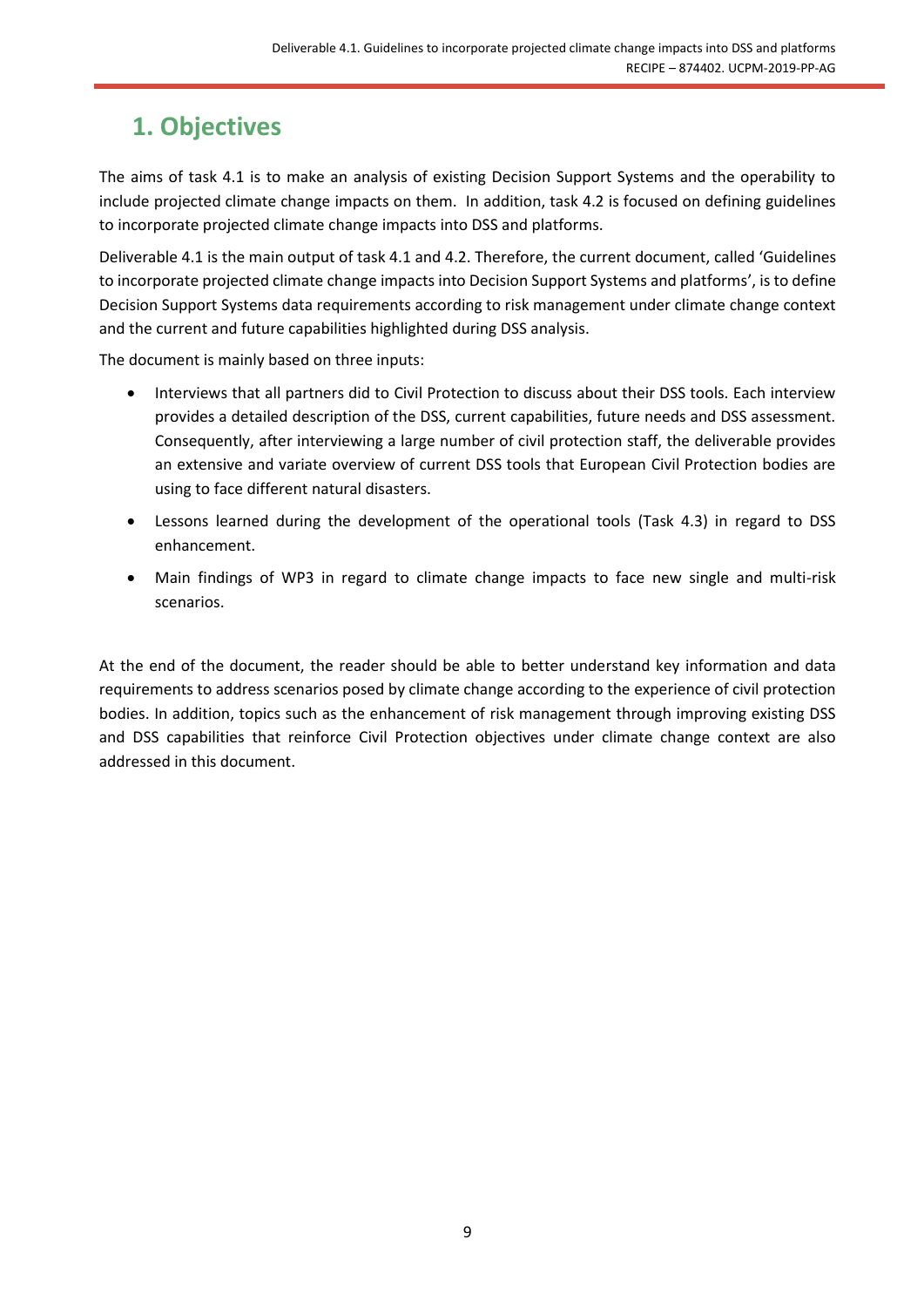# <span id="page-9-0"></span>**2. Methodology**

Deliverable 4.1 is structured in different sections that contribute to define how climate change impacts on risk management should influence DSS IT tools.

Each DSS tools has a section called general description of the DSS, that provides a detailed overview of the DSS, particularly in terms of hazards covered by the tool, the main use in each of the risk management phases (Prevention, preparedness, response and recovery), their operability in multi-risk scenarios and the implementation scale (local, regional, national, international or cross-border).

For each tool, current features and capabilities of the analyzed DSS are provided. Information that can be found in this part is the following: Data sources and resolution, simulations, communication between First Responders and Forward Command Post, alerting First Responders and citizens, situation assessment, decision support and data sharing, scenario matching and climate change/extreme events new capabilities to improve risk management.

An overview of DSS future capabilities to overcome challenges posed by climate change and subsequent multi-risk scenarios has been done for each DSS. In this sections, additional capabilities for each DSS according to current limitations and development of a new tool is provided.

Finally, there is a SWOT analysis for each DSS to find all the positive and negative points both, currently and in the near future.

As mentioned, the current report is based on interviews to civil protection experts as well as the feedback provided by RECIPE partners after completing the different tasks of the project related to civil protection operative tools and risk analysis under current and future climate. The following sections summarize the working process.

The methodology proposed to understand Decision Support Systems data requirements according to risk management under climate change context and the current and future capabilities highlighted during DSS analysis is based on the conduction of a series of interviews to the different organisms involved in the Civil Protection and emergency management itself that are developing or using DSS systems. Through this strategy, staff directly involved with the DSS could provide very useful feedback about their tools.

All the interviews were carried out following the same questions and template (see annex I). Each partner was the responsible for the interviews in its region or country. Afterwards, each partner filled a questionnaire to review the main points of the interviews they performed as a tool to help in the preparation of this report. Each partner has different risks of expertise, so their contributions are benchmarked in their field.

The objective of the questionnaire was to understand the capabilities and potentialities of the DSS under current and future challenges. For that reason, the questionnaire was built under a co-creation process were all RECIPE partners provided inputs in order to address the interview template according to the project objectives. The template has a first section where a description of the Civil Protection body is provided in order to put a context of the DSS and understand the main duties of people using it. Next sections are to generally describe the DSS, to understand the current capacities and to understand future capacities that the DSS should has. Finally, there is a DSS SWOT analysis that pretends to be a final summary of the interview highlighting positive and negative points of the tool.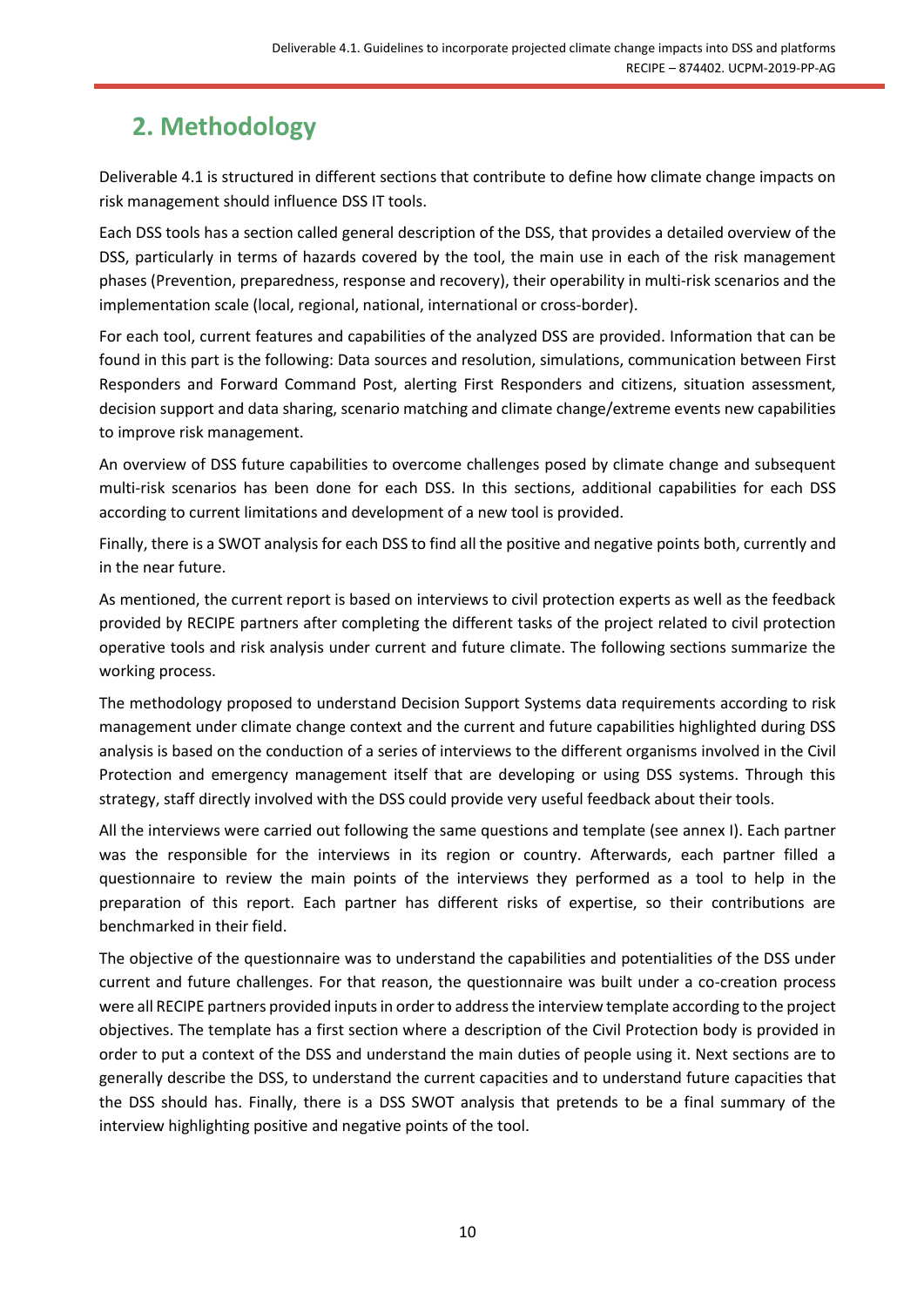## **2.1. Interviews**

<span id="page-10-0"></span>Interviews [\(ANNEX I. DSS interviews template\)](#page-55-0) seek to identify and analyze the existing DSS and IT resources, and the operability to incorporate operational emergency requirements, to face risk scenarios posed by climate change into risk assessment and planning. The main objective is to identify potentials and constrains in terms of resolution, data quality, and type (quantitative and qualitative), data analysis under operational queries during the case of emergency, etc., aimed at reinforcing civil protection capabilities within the risk management.

An interview template was initially designed as a guideline to carry out homogeneous interviews with civil protection experts. The interview is available in ANNEX I. The template is divided into three different sections:

- Questions about the civil protection body that is being interviewed.
- General description of the DSS IT Tool
- DSS IT Tools assessment

The interviews were performed through individual online meetings between June 2020 and November 2020. Each RECIPE partner contacted both users or developers of DSS IT Tools (mainly fire services, risk managers and other civil protection bodies) with the aim to better understand their capabilities and possibilities for improvement.

In this point there is a general description of the interviewees as a base to support the comprehension of the next chapters.

The overall number of DSS assessed is 18 as can be seen a[t Table 1.](#page-10-1)

| <b>Country</b> | <b>Partners</b>       | <b>Risk analysis</b><br>developed within<br><b>RECIPE</b> | Nº of DSS analyzed |
|----------------|-----------------------|-----------------------------------------------------------|--------------------|
| Germany        | <b>FVA</b>            | <b>Storms</b>                                             | 2                  |
| Austria        | <b>BWF</b>            | Landslides, rockfalls,<br>avalanches                      | 2                  |
| Italy          | <b>CIMA</b>           | Floods and forest fires                                   | 3                  |
| Spain          | CTFC, ICGC, DGPC, PCF | Forest fires, floods and<br>avalanches                    | 8                  |
| Portugal       | <b>ISA</b>            | Forest fires                                              | 3                  |

<span id="page-10-1"></span>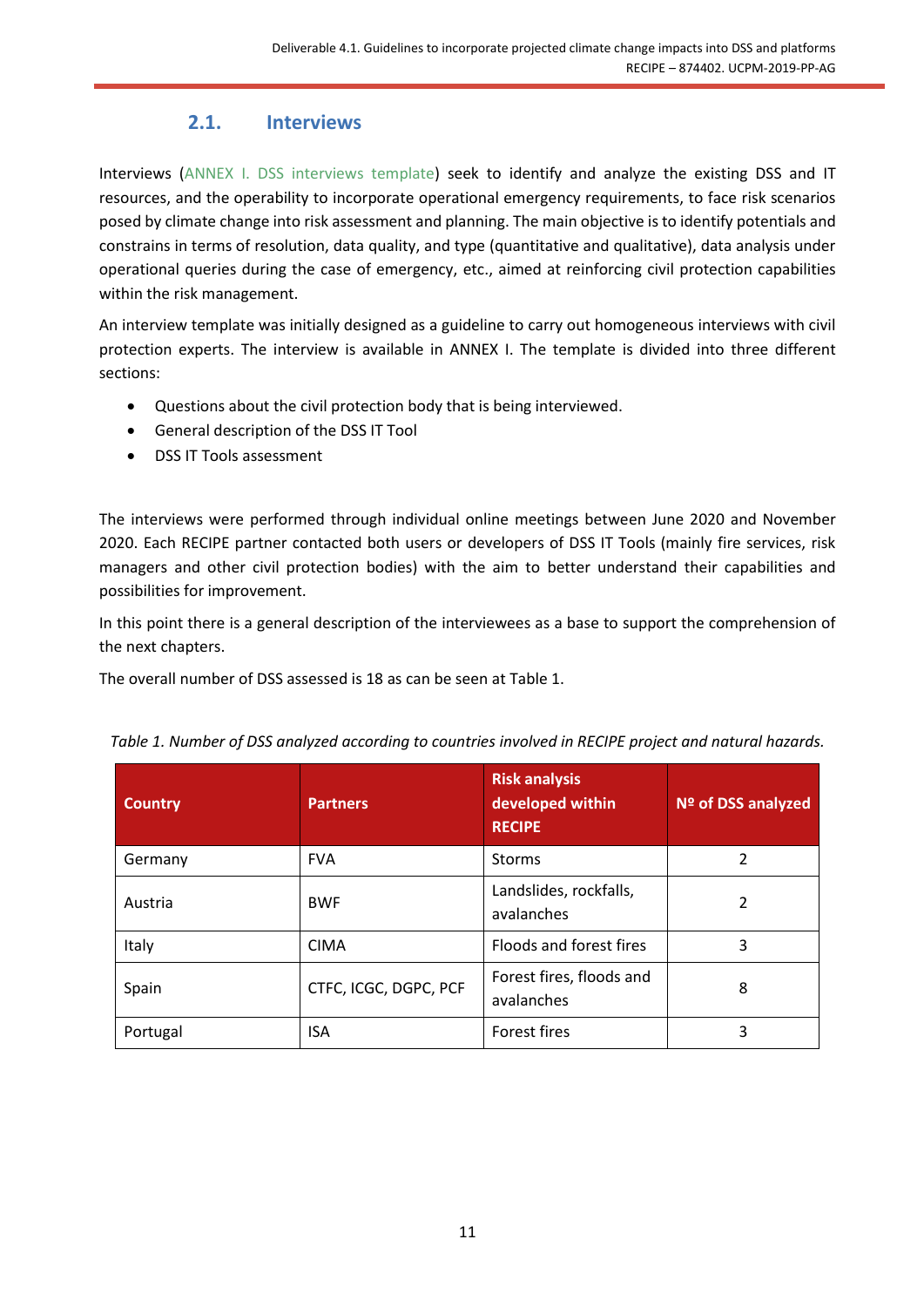In Germany 2 DSS have been analysed by FVA:

- **TREE SPECIES SUITABILITY MAPS**: Interview done to a researcher of the Forest Research Institute Baden-Württemberg, Germany (FVA-BW), a research institution working at national level that provide and disseminate information on risk and crisis management in the forestry sector and provide scientifically backed information on how to re-establish damaged forests (e.g., choice of tree species for planting).
- **VULNERABILITY MAPS:** Interview done to a researcher of the Forest Research Institute Baden-Württemberg, Germany (FVA-BW), a research institution working at national level that provide and disseminate information on risk and crisis management in the forestry sector and provide scientifically backed information on how to re-establish damaged forests (e.g., choice of tree species for planting).

In Austria, the study focused on 2 different DSS tools:

- **HAZARD MAP OF THE TORRENT AND AVALANCHE CONTROL (GZP)- AUSTRIA**: Interview done to a research institution working in cross-border scenarios across the European Union, the torrent and avalanche control (WLV) as a subordinate unit of the BMLRT (Austria). The role of this organization is to provide and disseminate information for protection against floods and gravitational natural hazards as well as provision of scientific basis for hazard and risk assessment.
- **R.A.G.N.A.R - RISK ANALYSIS OF GRAVITATIONAL NATURAL HAZARDS IN THE ALPINE SPACE**: Interview done to the Office of the Tyrolean State Government (department of landscape services & division of sports) & Austrian Alpine Club (division huts and mountain trails). It is a research institution working at cross-border scale across the European Union. The role of this organization is to provide and disseminate information for protection against floods and gravitational natural hazards as well as provision of scientific basis for hazard and risk assessment.

In Italy, CIMA carried out 3 interviews to discuss about DSS:

- **A4LIG:** The interviewed organization using the DSS was the municipality of Genoa, particularly to an expert on emergency planning. It is a public body working at regional and local scale. Their main tasks are territorial and urban planning considering the risks and civil protection plans including risk scenarios, strategies and action plans for different emergencies, information about safety areas and evacuation procedures.
- **HEIMDALL**: Interviewed carried out with the Italian Red Cross, a non-profit organization that was involved in HEIMDALL project, that developed the DSS, as End-User organization. Italian Red Cross works in emergency planning at national level. The Italian Red Cross contribution to risk assessment and planning is structured as following: analysis of vulnerable population and its vulnerabilities; sharing emergency capacities; integration of standard operating procedures; training of personnel; exercises; Pre-positioning of assets, enhancement of local, regional and national capacities for both planning, training and response management; Research and innovation focused to support planning, preparedness and response; Medical emergency services providers; and identification of early recovery and rehabilitation programmes.
- **Prevenzione Comune**: Interviewed carried out to CIMA and to the head of civil protection office of the Municipality of Arenzano. The last one is a public body working at local level. Among their main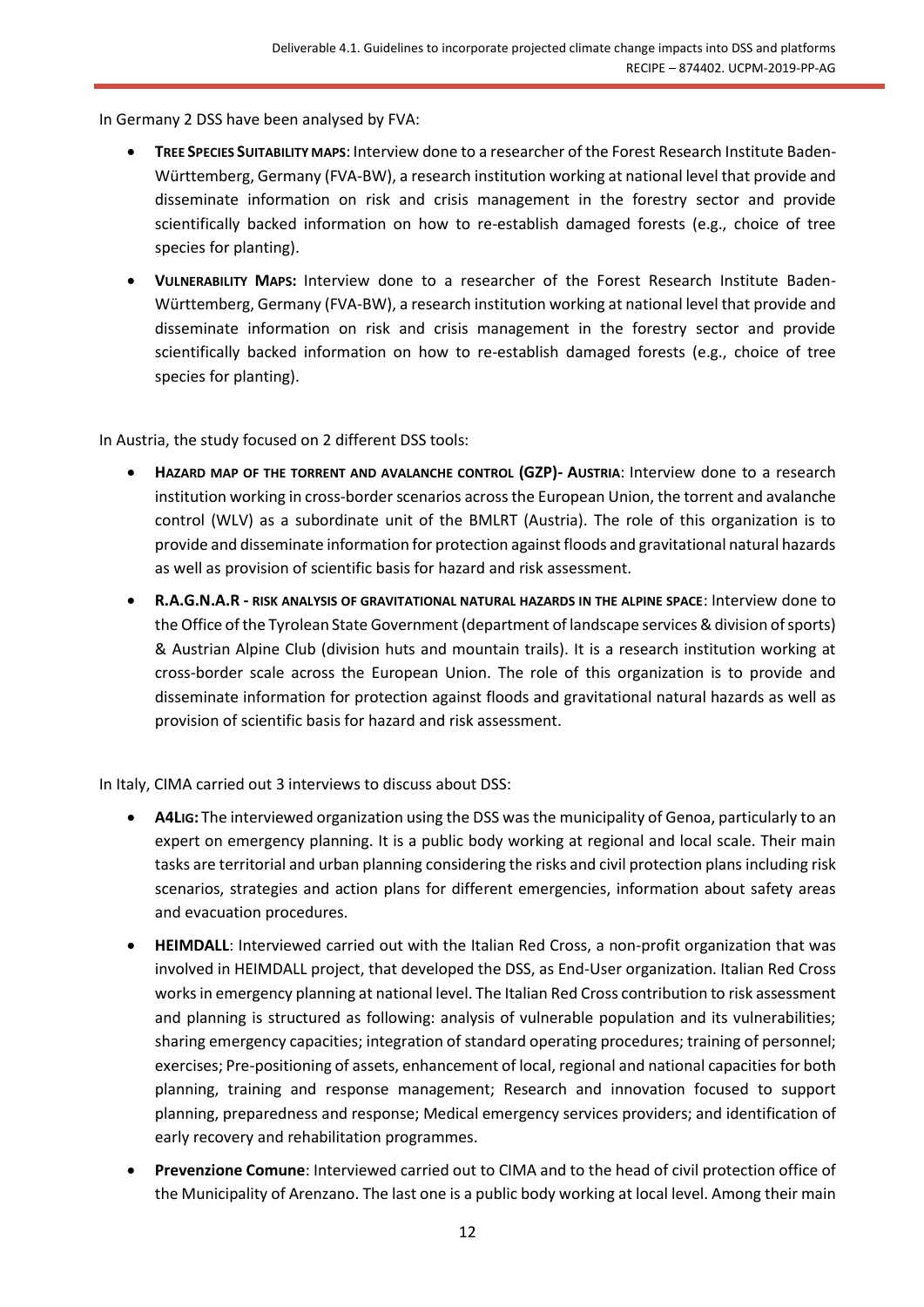actions we can find: territorial and urban planning considering risks; risk scenarios and assessment; strategies set up by the Mayor for possible emergencies within the municipal territory; information regarding the safe areas to get to within the municipality in case of an emergency; and evacuation procedures.

In Spain, partners have performed nine different DSS analysis:

- **Avalanche Hazard Map (AHM):** Interview done to an ICGC technician of Avalanche Warning Services. It is a public body working at regional scale. The main function is the spatial and temporal prediction of the degree of danger of snow avalanches in the Catalan Pyrenees. Raise awareness and train actors involved in snow avalanche risk (civil protection and emergency bodies, risk management agencies, the population, etc.). The forecasting unit provides information on the danger of avalanches in emergency situations (civil protection plan ALLAUCAT). Local forecast (ski resorts that depend on the administration). Assess and report on whether spatial planning considers the risk of snow avalanches.
- **Avalanche Database of Catalonia (BDAC)**: Interview done to an ICGC technician of Avalanche Warning Services.
- **Avalanche Danger Information Platform (PIPA):** Interview done to an ICGC technician of Avalanche Warning Services.
- **ATES-Avalanche Terrain Exposure Scale (mapping)**: Interview done to the head of the Avalanche Warning Services of the Conselh Generau d'Aran (CGA), a Catalan County located at the northwest of the Catalan Pyrenees. CGA is a public body that works at sub-regional scale. Its main civil protection duties are public avalanche prediction and development of support tools for individual and group decision-making.
- **Civil Protection Map**: Interview done to DGPC, the head of the technology service. It is a public body working at regional scale. The main tasks done in terms of risk management are: (1) The civil protection functions are assessment, planning, preparedness and response for risks (natural, technological, …) and anticipate the actions to be taken to minimise the effects of emergencies generated by risks. (2) Among other things, communication, awareness-raising and organising drills to the population. (3) Civil Protection acts as coordinator. Civil Protection carries out communication and monitoring tasks both from the Operational Coordination Centre of Catalonia, the Municipal Coordination Centres and in the field through the Advanced Command Centre, and (4) the management of psychosocial risks, monitoring the situation to overcome the emergency and to have logistical tools available.
- **ANYWHERE**: Interview done to a Technician in the Emergency Management Service of the Catalan General Directorate of Civil Protection, who was involved in ANYWHERE project. Civil Protection management in the region of Catalonia. This person is in charge of the Catalan emergency management room (CECAT, Operative Coordination Centre of Catalonia).
- **Special Plan for Avalanche Emergencies in Catalonia (ALLAUCAT)**: Interview done to the head of Risk Management and Planning Service of the General Directorate for Civil Protection of Catalonia.
- **Emergencies Operational Cartography of the Catalan Fire and Rescue Service**: Interview done to two different representatives of the Catalan Fire and Rescue Service, the Operational Emergencies Cartography responsible (technical view) and a sub inspector of the wildfire analysis unit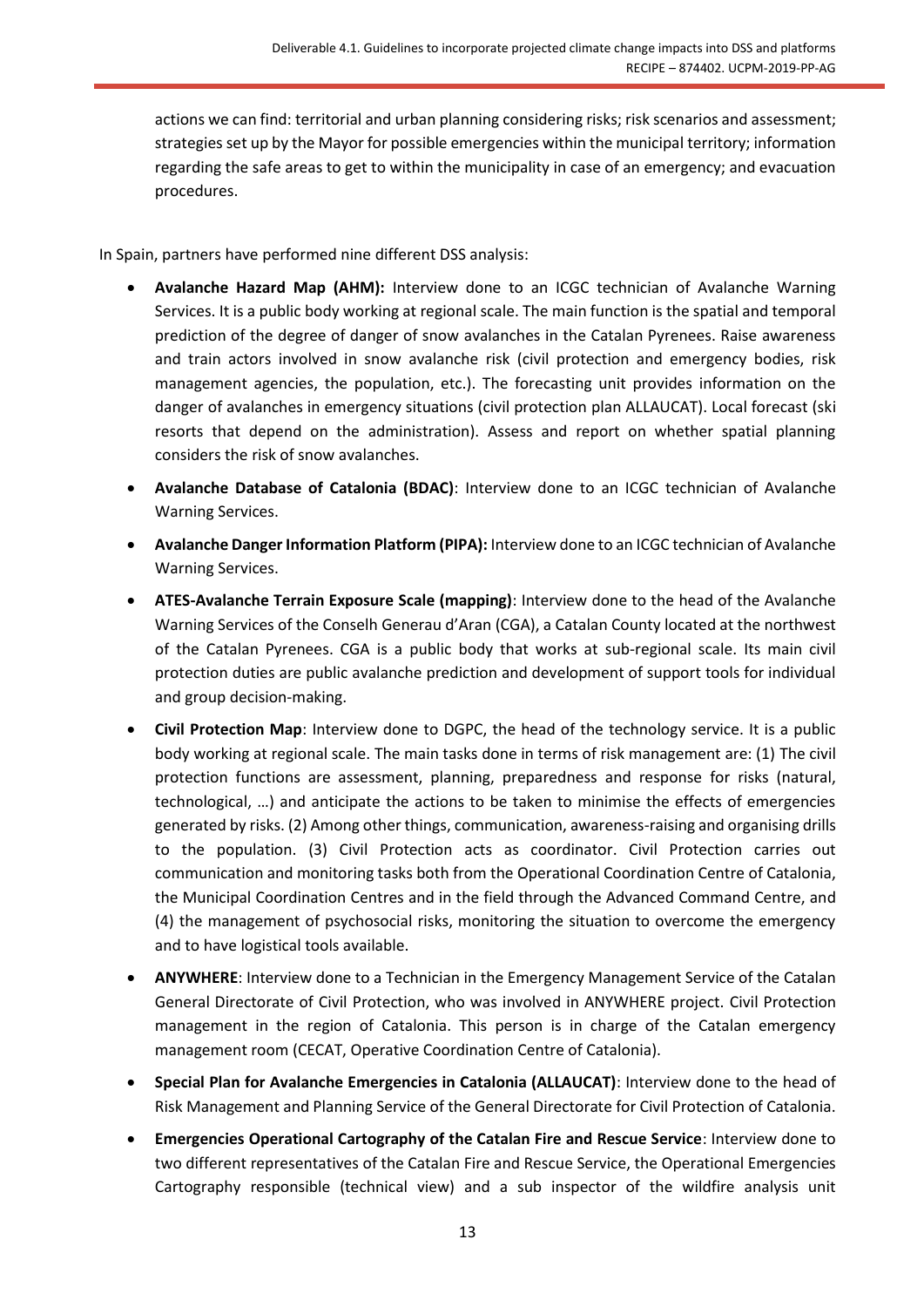(operational view). It is a regional and public body. Their main tasks are planification of strategic areas against wildfires, prescribed burns, maintenance of forest roads and water points, fire suppression as well as response in other type of disasters (floods, landslides, oil spills, car accidents…).

In Portugal, three more DSS were assessed:

- **FlamMap/Behave Plus/Fire Chart, WindNinja, ErMIT:** Interview to a fire expert and consultant of Alto Minho that uses a fire behaviour and propagation software developed by the US Forest Service. It is an organization working at regional, national, international and cross-border whose main actions are planning for forest fire prevention, implementation of structured measures, elaboration of strategic analysis and support in the theatre of operations with tactical analysis and scientific research about forest recovery.
- **SADfLOR - A Web-Based Forest and Natural Resources Decision Support System**: Interview to a researcher specialized in ecosystem services assessment, fire behaviour modelling and sustainable forest management working at the University of Lisbon. Working at national and international levels, its main field of expertise are forest management plans to prevent risk.
- Interview not focusing to any particular DSS. The objective was to talk about a general overview of the means that the Civil Protection Service from Mafra County (Portugal) is using to manage the risk. This organisation work in the 4 phases of the emergency, risk evaluation, preparedness, Education, Emergency Management and Recovery at local (county) level.

As a conclusion, the number of DSS analysis is high and it is enough to draw a general picture of the current capabilities, future needs, weaknesses and potentialities, always related to Civil Protection requirements under climate change scenarios. The territorial distribution is variate, and despite not being an exhaustive compilation of DSS, it is considered to be enough to discuss about Decision Support Systems data requirements according to risk management under climate change context and the current and future capabilities highlighted during DSS analysis.

## **2.2. Feedback**

<span id="page-13-0"></span>Lessons learned during the development of the operational tools (Task 4.3) in regard to DSS enhancement are also added at the end of the document considering partners feedback from their use cases.

Information such as data requirements to address scenarios posed by climate change have been provided with the objective to understand to what extend risk/multi-risk management can be enhanced by improving or designing new DSS with the capabilities and Data seen during the interviews and DSS capabilities that reinforce Civil Protection objectives under Climate Change context.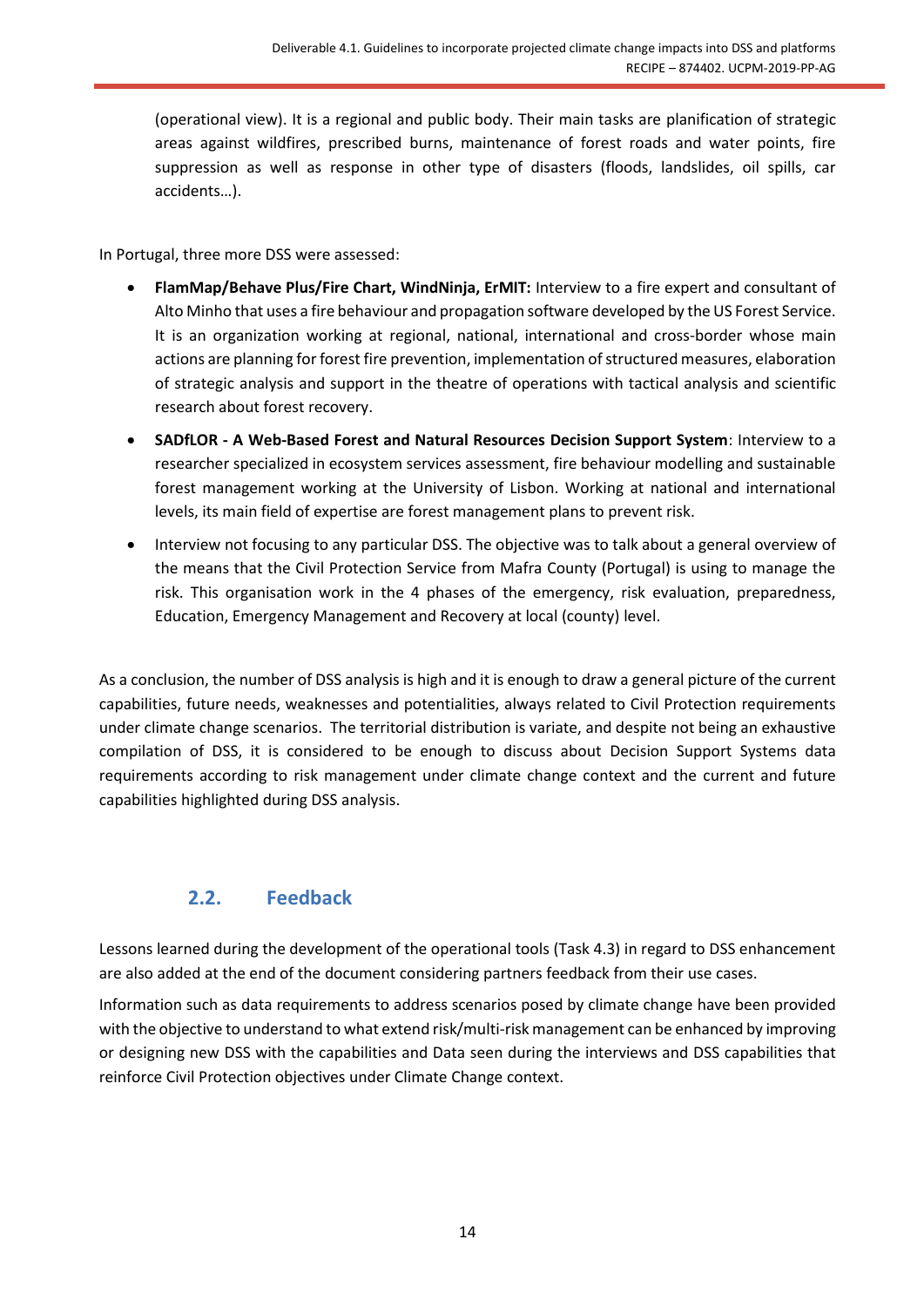# <span id="page-14-0"></span>**3. DSS Analysis**

## **3.1. Tree species suitability maps**

## <span id="page-14-2"></span><span id="page-14-1"></span>**Description**

| <b>DSS IT TOOL</b>                                         | <b>Natural disasters</b>                                                                                                                             | <b>Operational scope</b>              |
|------------------------------------------------------------|------------------------------------------------------------------------------------------------------------------------------------------------------|---------------------------------------|
| <b>Tree Species Suitability</b><br>maps                    | Forest fires, Floods, Rock falls, Landslides,<br>Storms, Strong winds, Biotic Hazards.<br>Multi-risk scenario: Floods, Rock falls and<br>Landslides. | Regional (At Germany states<br>level) |
| https://www.fva-bw.de/daten-und-tools/geodaten/klimakarten |                                                                                                                                                      |                                       |

**Tree species suitability maps** is a DSS tool used in Germany that can be used at prevention phase for the selection of tree species against the backdrop of climate change. Future hazards can be mitigated by selecting suitable and adapted tree species. At recovery stage, maps provide scientific basis for tree species selection and preventive risk management decisions which is openly available for everybody in the respective region. It is a freely accessible tool implemented since 2019 that help forest managers during tree selection for climate change adaptation. The current Model 2.0 is a further development of the maps that were created in 2010.

#### <span id="page-14-3"></span>Current capabilities adapted to current scenarios

In the case of **tree species suitability**, the maps are based on statistical models based on tree species distribution, phytosociological backgrounds and the assessment of the respective risk for the species due to climate change. The suitability of the tree species is assessed via four categories: "suitable", "possible", "less suitable" and "unsuitable" based on the following criteria: competitive pressure of the species, maintenance intensity, damage likeability and yield. These maps map at scale of 1:50.000 are available for every district of the German federal state of Baden-Württemberg for the tree species Norway spruce, European beech, sessile oak and silver fir. The climate change projections are based on the IPCC scenario B2 and cover the situation today (2010) and in the future (2050). The maps are a decision support on local or stand level in order to fill the gap between global climate projections and forest or risk management on the local level.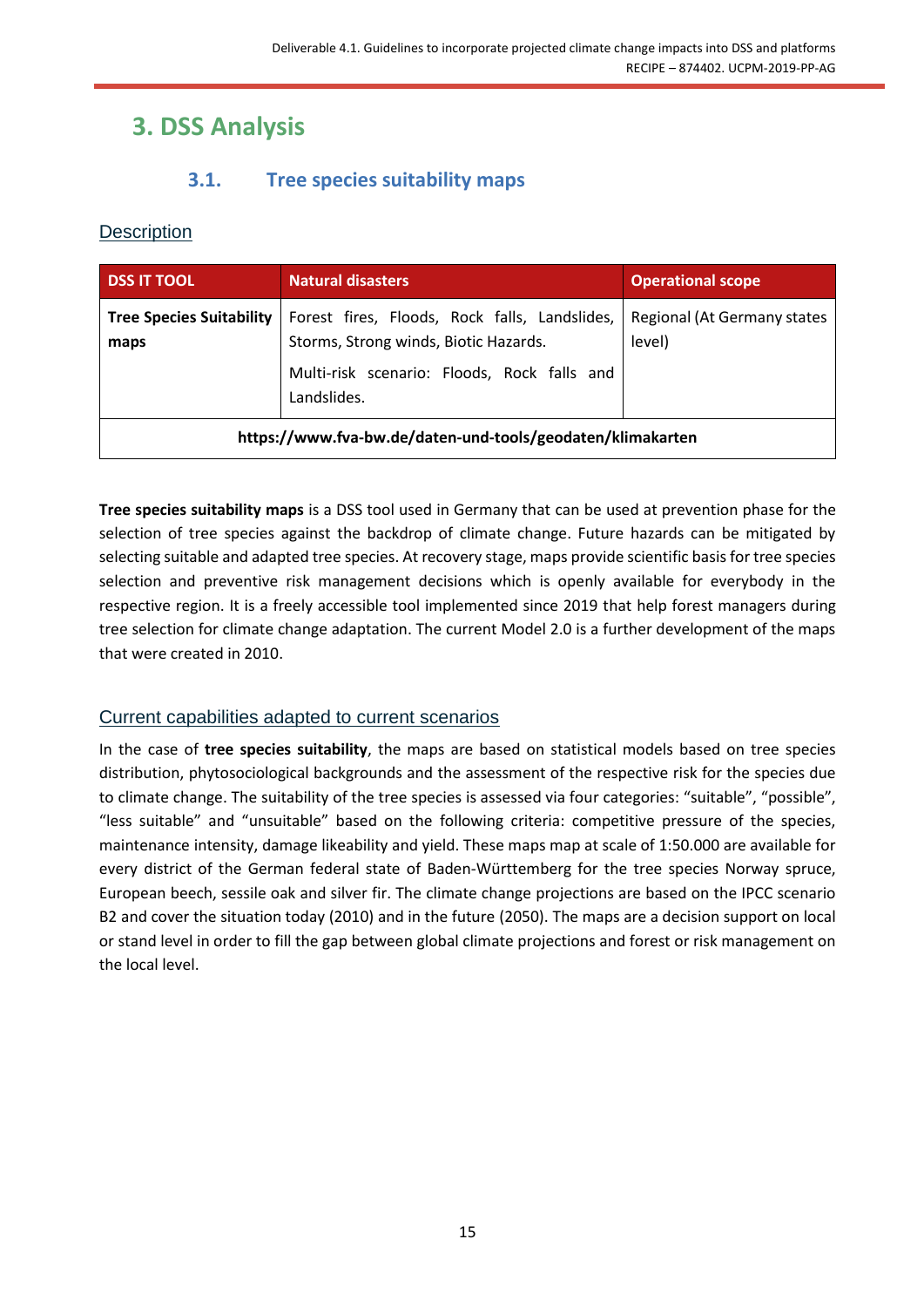### <span id="page-15-0"></span>Current capabilities to adapt the DSS to climate change scenarios

| <b>Tree species suitability</b>                                                    |                                                                                                                         |  |
|------------------------------------------------------------------------------------|-------------------------------------------------------------------------------------------------------------------------|--|
| <b>Capabilities</b>                                                                | <b>Clarifications</b>                                                                                                   |  |
| Ability to add new needs (e.g., decision-<br>making scenarios, new decision-making | Allows obtaining information and a rough indication on the<br>growth conditions of forests in 2050. This contributes to |  |
| schemes, new planning approaches, etc)                                             | landscape planning.                                                                                                     |  |
| Ability to include generated information                                           | The obtained information can be used also for urban                                                                     |  |
| into urban planning                                                                | planning (i.e., selecting tree species in cities) but also urban                                                        |  |
|                                                                                    | forests and parks.                                                                                                      |  |
| Climate change projections                                                         | Extrapolates and visualizes the effects of climate change on                                                            |  |
| (temperature, radiation, rainfall, etc) to                                         | future forest composition.                                                                                              |  |
| predict future risk scenarios                                                      |                                                                                                                         |  |
| Species redistribution according to                                                | Indicated the suitability of tree species under climate                                                                 |  |
| climate projections (Flora)                                                        | change.                                                                                                                 |  |
| Landscape composition and                                                          | Indicated the suitability of tree species under climate                                                                 |  |
| configuration changes according to                                                 | change. It also indicates areas, where commercial forestry                                                              |  |
| climate change projections                                                         | may not be possible and other environmental services                                                                    |  |
|                                                                                    | become more important.                                                                                                  |  |
| Forests vulnerability to climate change                                            | Indicated the suitability of tree species under climate                                                                 |  |
| impacts according to projections                                                   | change. By comparing the current status with the                                                                        |  |
|                                                                                    | projection, it is possible to detect the vulnerable spots.                                                              |  |

## <span id="page-15-1"></span>Future Capabilities

**Tree species suitability maps** can only depict predictions for the four main tree species with economic relevance in pure and/or dominated stands. In future, it would be nice to have the maps for more tree species and simulations for mixed stands. New tree species and influencing factors shall be added and a focus on climate change "hot spots" is planned. It is also planned to provide the maps on electronic devices of forest managers so that they are accessible in the field. It would be interesting to provide and extend the information to other authorities, such as emergency services.

#### <span id="page-15-2"></span>Assessment

| <b>Tree species suitability maps</b>            |                                                     |  |
|-------------------------------------------------|-----------------------------------------------------|--|
| <b>Weaknesses</b>                               | <b>Threats</b>                                      |  |
| Information only for state and communal forest  | Due to the long-life span of trees, the predictions |  |
| areas available (data source).                  | of the maps may turn out differently.               |  |
| Maps not interactive and not (yet) available on | Too much reliance on information provided by        |  |
| handheld devices in the field.                  | maps when taking decisions and local ground         |  |
|                                                 | knowledge is not considered.                        |  |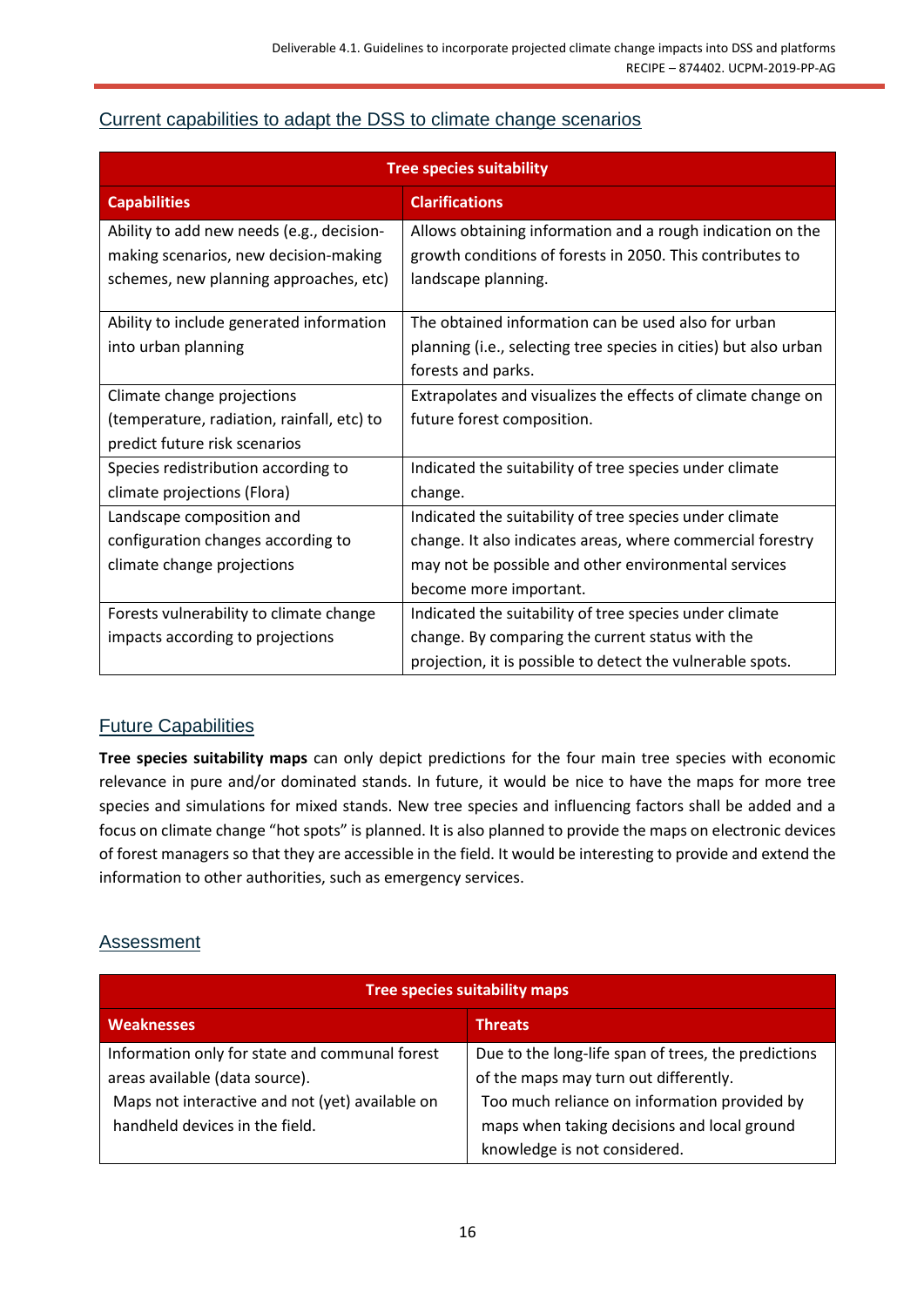|                                                     | As the tool is available only for public forests this<br>may lead to favouring of publicly managed forest<br>and disadvantage of private forest owners. |
|-----------------------------------------------------|---------------------------------------------------------------------------------------------------------------------------------------------------------|
| <b>Strengths</b>                                    | <b>Opportunities</b>                                                                                                                                    |
| Latest findings from forest research as base of the | Possibility to take better informed decisions and                                                                                                       |
| maps.                                               | include general trends in planning and risk                                                                                                             |
| Objective and unbiased information source.          | mitigation.                                                                                                                                             |
| Freely accessible.                                  | Include climate change into forest planning.                                                                                                            |
|                                                     | Facilitate recovery after major disasters (i.e.,                                                                                                        |
|                                                     | winter storm) and 'built back better.                                                                                                                   |

## **3.2. Vulnerability maps**

#### <span id="page-16-1"></span><span id="page-16-0"></span>**Description**

| <b>DSS IT TOOL</b>                                         | <b>Natural disasters</b>                                                                                                                             | <b>Operational scope</b>              |
|------------------------------------------------------------|------------------------------------------------------------------------------------------------------------------------------------------------------|---------------------------------------|
| <b>Vulnerability Maps</b>                                  | Forest fires, Floods, Rock falls, Landslides,<br>Storms, Strong winds, Biotic Hazards.<br>Multi-risk scenario: Floods, Rock falls and<br>Landslides. | Regional (At Germany states<br>level) |
| https://www.fva-bw.de/daten-und-tools/geodaten/klimakarten |                                                                                                                                                      |                                       |

**Vulnerability Maps** are also used in Germany since 2019. The vulnerability maps are free accessible and classify current forest stands in terms of their exposure to mortality risks typical of climate change. At the Preparedness phase, tree species suitability maps are a decision support tool during the selection of tree species against the backdrop of climate change. Forested areas with vulnerable stands can be identified (e.g., during risk assessment) and treated to mitigate risk. In regard to response, the DSS identify vulnerable stands to better coordinate response activities. At recovery phase the maps form an objective basis for tree species selection and preventive risk management decisions which is openly available for everybody in the respective region.

## <span id="page-16-2"></span>Current capabilities adapted to current scenarios

The **vulnerability maps** are designed as a multi-criteria procedure, so that the vulnerability to climate change is calculated not only on the basis of individual risks but also on the basis of several risks. Data source is based on forest inventory data and site mapping with a resolution of 20m. The maps depict the present situation of forest stands and allow to indicate particularly vulnerable areas.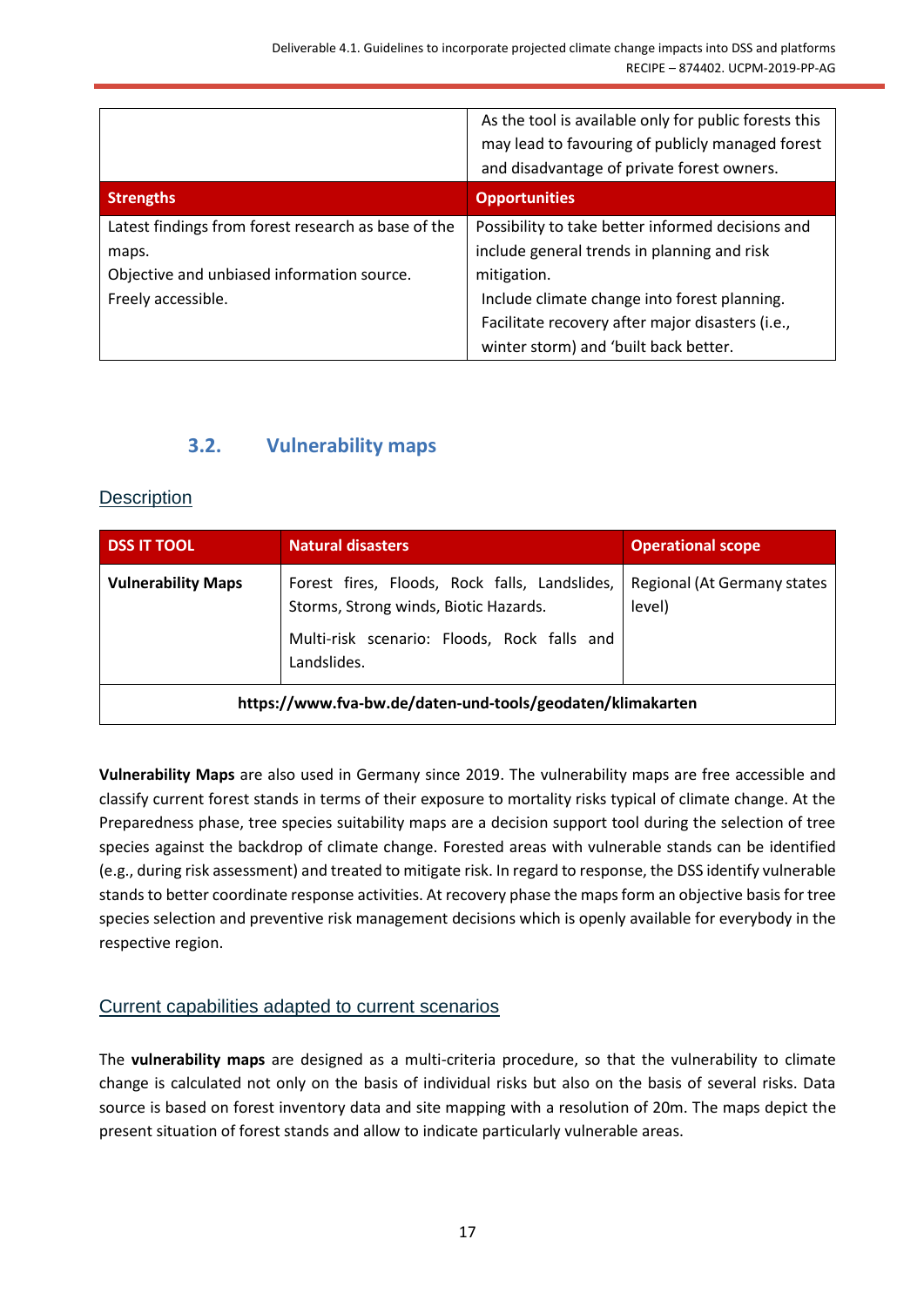## <span id="page-17-0"></span>Current capabilities to adapt the DSS to climate change scenarios

| <b>Vulnerability Maps</b>        |                                                                     |  |
|----------------------------------|---------------------------------------------------------------------|--|
| <b>Capabilities</b>              | <b>Clarifications</b>                                               |  |
| Ability to add multi-hazard      | The maps show multi-hazard scenarios as they are designed as a      |  |
| scenarios                        | multi-criterial procedure, so that the vulnerability to climate     |  |
|                                  | change is calculated not only on the basis of individual risks but  |  |
|                                  | also on the basis of several risks.                                 |  |
| Ability to include generated     | The obtained information can be used also for urban planning (i.e., |  |
| information into urban planning  | selecting tree species in cities) but also urban forests and parks. |  |
| Supports evacuation              | Not directly, but vulnerable stands along roads can be detected.    |  |
| management                       |                                                                     |  |
| Landscape composition and        | The maps indicate the areas of forest that are most vulnerable to   |  |
| configuration changes according  | natural hazards.                                                    |  |
| to climate change projections    |                                                                     |  |
| Forests vulnerability to climate | Indicated the vulnerability of present forest stands.               |  |
| change impacts according to      |                                                                     |  |
| projections                      |                                                                     |  |
| Storms impacts according to      | To generate the vulnerability level, storm risk is included as one  |  |
| climate change projections       | driver of risk.                                                     |  |

## <span id="page-17-1"></span>Future Capabilities

**Vulnerability maps** can only depict predictions for the four main tree species with economic relevance in pure and/or dominated stands. In future, it would be nice to have the maps for more tree species and simulations for mixed stands. New tree species and influencing factors shall be added and a focus on climate change "hot spots" is planned. It is also planned to provide the maps on electronic devices of forest managers so that they are accessible in the field. It would be interesting to provide and extend the information to other authorities, such as emergency services.

#### <span id="page-17-2"></span>**Assessment**

| <b>Vulnerability maps</b>                                                                                                           |                                                                                                                                              |  |
|-------------------------------------------------------------------------------------------------------------------------------------|----------------------------------------------------------------------------------------------------------------------------------------------|--|
| <b>Weaknesses</b>                                                                                                                   | <b>Threats</b>                                                                                                                               |  |
| Information only for state and communal forest<br>areas available (data source).<br>Maps not interactive and not (yet) available on | Due to the long-life span of trees, the predictions<br>of the maps may turn out differently.<br>Too much reliance on information provided by |  |
| handheld devices in the field.                                                                                                      | maps when taking decisions and local ground<br>knowledge is not considered.                                                                  |  |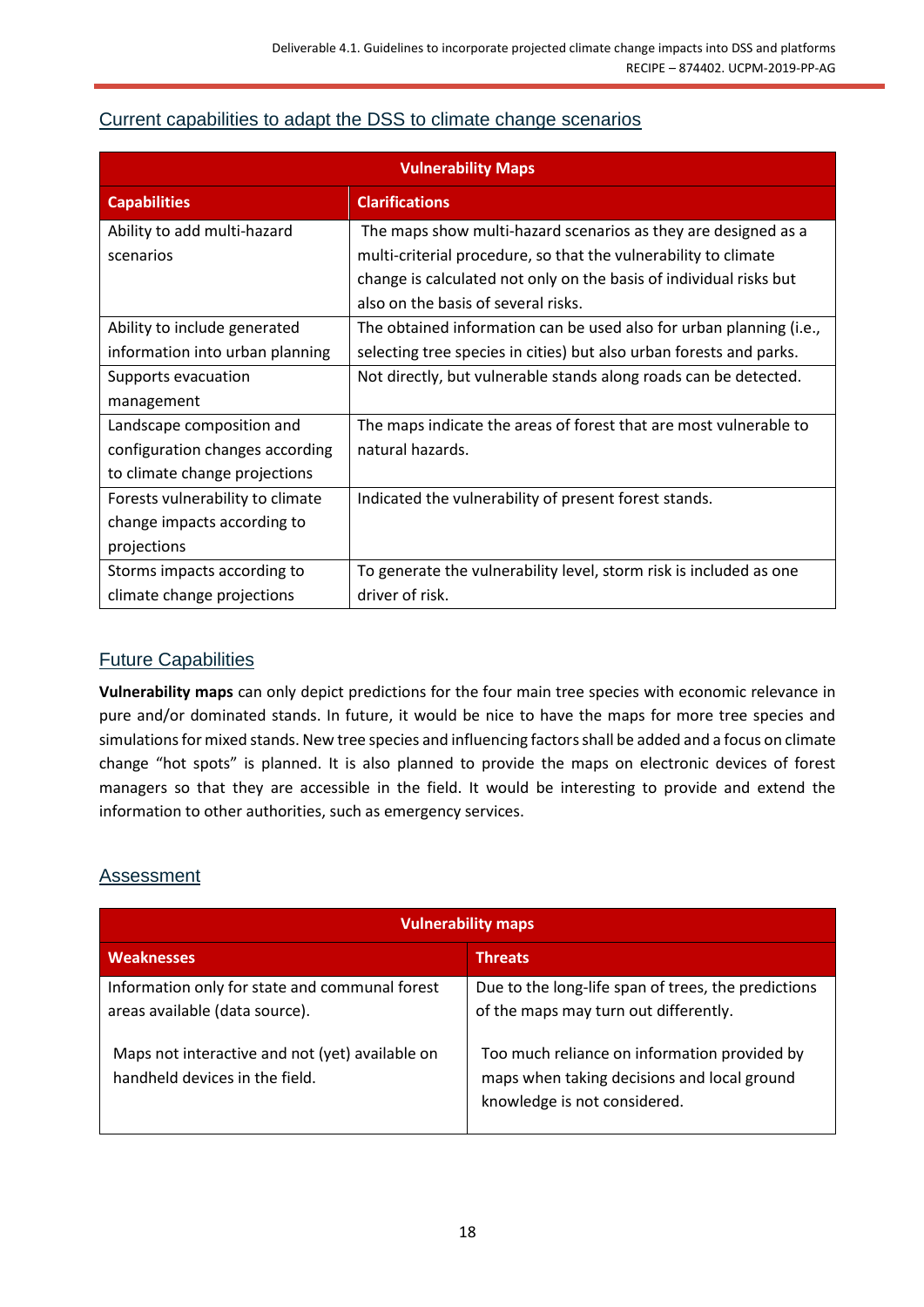|                                                     | As the tool is available only for public forests this<br>may lead to favouring of publicly managed forest<br>and disadvantage of private forest owners. |
|-----------------------------------------------------|---------------------------------------------------------------------------------------------------------------------------------------------------------|
| <b>Strengths</b>                                    | <b>Opportunities</b>                                                                                                                                    |
| Latest findings from forest research as base of the | Possibility to take better informed decisions and                                                                                                       |
| maps.                                               | include general trends in planning and risk                                                                                                             |
| Objective and unbiased information source.          | mitigation.                                                                                                                                             |
| Freely accessible.                                  | Include climate change into forest planning.                                                                                                            |
|                                                     | Facilitate recovery after major disasters (i.e.,                                                                                                        |
|                                                     | winter storm) and 'built back better.                                                                                                                   |

## **3.3. Hazard map of the torrent and avalanche control (GZP)- Austria**

## <span id="page-18-1"></span><span id="page-18-0"></span>**Description**

| <b>DSS IT TOOL</b>                                                                                      | <b>Natural disasters</b>                    | <b>Operational scope</b> |
|---------------------------------------------------------------------------------------------------------|---------------------------------------------|--------------------------|
| map of the<br>Hazard<br>torrent and avalanche<br>control (GZP)                                          | Floods, Rock falls, Landslides, Avalanches. | National (Austria)       |
| https://www.bmlrt.gv.at/forst/oesterreich-wald/raumplanung/gefahrenzonenplan/<br>Gefahrenzonenplan.html |                                             |                          |

**Hazard map of torrent and avalanche control (GZP)** is a DSS used in Austria. Maps are freely accessible at the communities, partially already implemented in the Federal State-GIS. The tool has been used since 1970 with regular updates to keep the tool up to date. It is a decision support tool for spatial planning (communities, authorities in Austria), only available for torrential hazards and avalanches around settlement areas. At prevention phase, hazard maps of the torrent and avalanche control are – due to state legislation legally - binding for spatial planning in Austria. Settlement development is regulated according to the type and degree of endangerment. Future endangerments can be mitigated by keeping settlements and infrastructure away from endangered zones or reduce vulnerability due to constructional adaptions. However, they are not available area-wide and not for all kinds of natural hazards. At preparedness phase, hazard maps are a basis for decisions of emergency services as they indicate different degrees of danger and thus the need of measures (nature and urgency, e.g., evacuation). Finally, at recovery stage, the tool is the basis for adapted rebuilding after natural hazard events.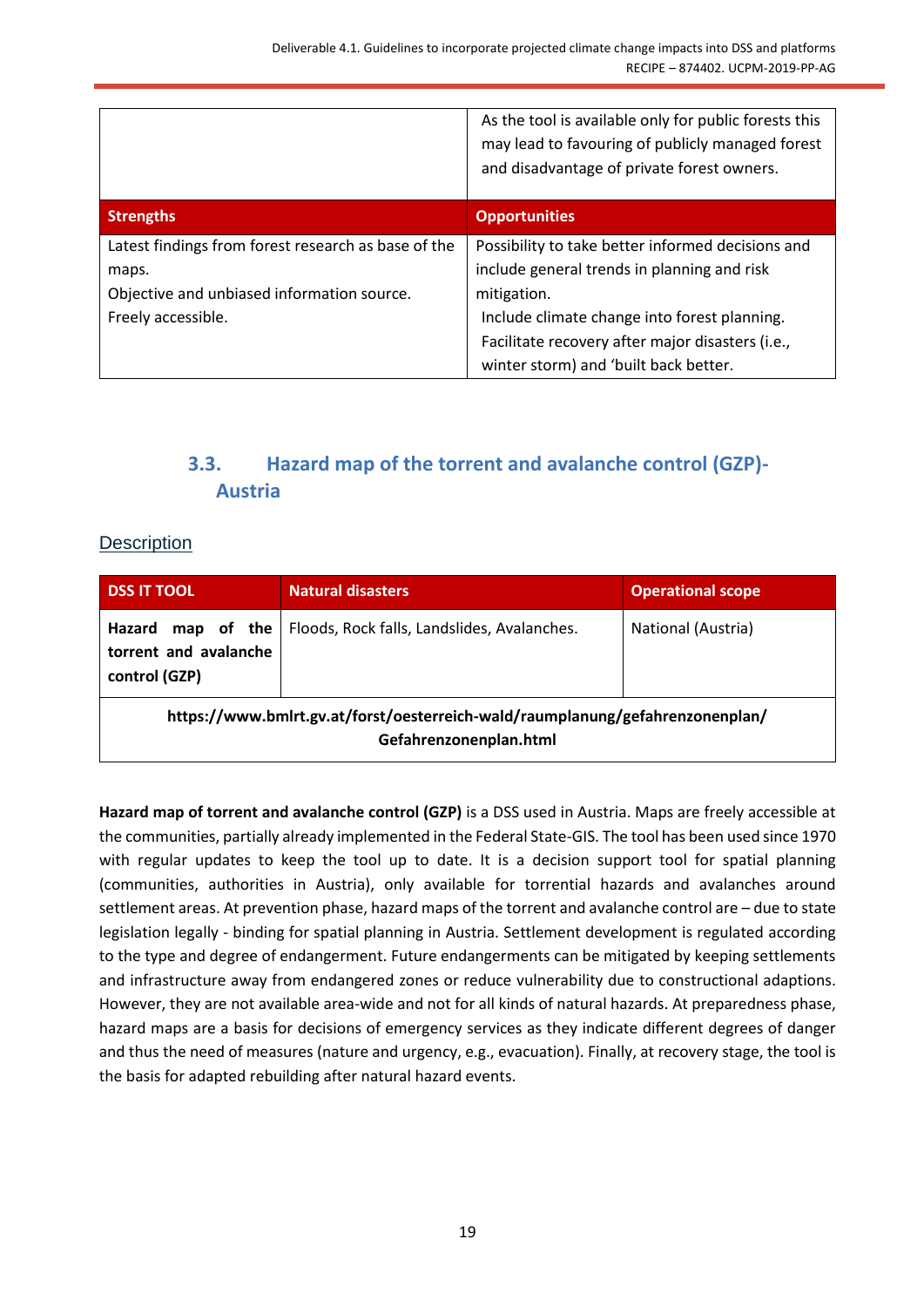#### <span id="page-19-0"></span>Current capabilities adapted to current scenarios

The **hazard maps (GZP)** are based on event chronicles and -documentations, field surveys (silent witnesses) and increasingly on event modelling. Experts turn all these sources into the final GZP. The maps are available in at slope scale (at least 1:5000) for relevant areas around settlements in Austria. Areas endangered by avalanches and torrential processes (flooding, sediment transport, debris and mudflows in channels) are identified either as "yellow zones" (settlement development with restrictions) and "red zones" (building prohibited). Other hazard as landslides and rockfall are shown as "brown zones", indicating the need for further investigations. As a static planning tool, changes (as caused by climate change) are not considered in the GZP. GZPs are from the conceptual point of view static plans designed for spatial planning. However, they offer helpful information for emergency services as well.

| <b>Hazard Maps GZP</b>               |                                                                   |  |
|--------------------------------------|-------------------------------------------------------------------|--|
| <b>Capabilities</b>                  | <b>Clarifications</b>                                             |  |
| Ability to include generated         | The generated maps are already obligatory to consider for         |  |
| information into urban planning      | spatial planning of settlements in Austria.                       |  |
| Ability to include urban planning as | Partly: The effects of e.g., soil sealing is considered when      |  |
| an input                             | determining water discharges.                                     |  |
| Ability to calculate economic losses | GZP might be the basis for those calculations.                    |  |
| Supports evacuation management       | Information on potential endangered areas.                        |  |
| Supports confinement management      | Spatial planning: Classification of certain hazard (e.g., "yellow |  |
|                                      | zone": construction requirements, "red zone": building ban).      |  |
| Ability to include improvements at   | Event documentation, use of improved assessment methods           |  |
| the DSS (e.g., better communication  | and more accurate spatial information can further develop the     |  |
| tools, forecasting tools, geographic | hazard maps. Changes in hazard zones can have significant         |  |
| information, etc)                    | socio-economic impacts and therefore lead to serious conflicts    |  |
|                                      | of interests.                                                     |  |
| Landscape composition and            |                                                                   |  |
| configuration changes according to   |                                                                   |  |
| climate change projections           |                                                                   |  |
| Forests vulnerability to climate     |                                                                   |  |
| change impacts according to          |                                                                   |  |
| projections                          |                                                                   |  |

#### <span id="page-19-1"></span>Current capabilities to adapt the DSS to climate change scenarios

## <span id="page-19-2"></span>Future Capabilities

**Hazard map of the torrent and avalanche control (GZP)** is a proven instrument that has been generally accepted, implemented and used after decades of effort. However, information provided for landslides and rockfall is limited. An extension according to torrential hazards would be helpful for spatial prevention measures. Anyhow, this would require a great deal of effort and would hardly achieve comparable quality. Due to the well-established status of the GZP as planning tool, a lot of actors show little interest on introducing "new instruments" (such as e.g., risk planning). The GZPs are designed as static, spatial planning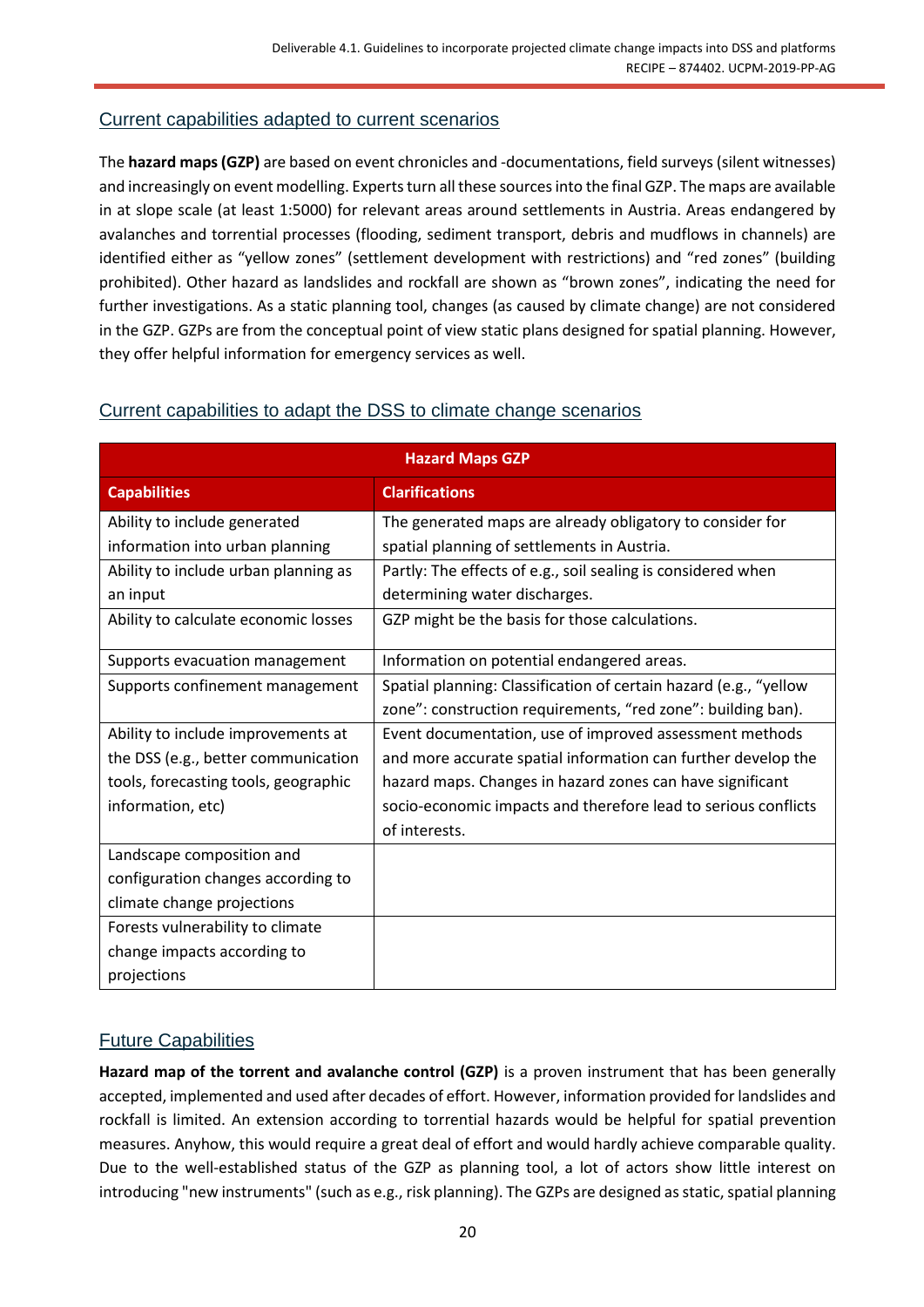information. Thus, it is not the intention to consider changes (climate change, land use changes) or draw scenarios. However, additional modules to extend the hazard focused maps by information on risks scenarios (as e.g., climate change) are interesting in terms of providing additional information for decisionmakers.

### <span id="page-20-0"></span>**Assessment**

| Hazard map of the torrent and avalanche control (GZP)                                                                                                                                                                                        |                                                                                                                                                                                                                                                                       |  |
|----------------------------------------------------------------------------------------------------------------------------------------------------------------------------------------------------------------------------------------------|-----------------------------------------------------------------------------------------------------------------------------------------------------------------------------------------------------------------------------------------------------------------------|--|
| <b>Weaknesses</b>                                                                                                                                                                                                                            | <b>Threats</b>                                                                                                                                                                                                                                                        |  |
| Challenging to keep status up to date<br>not area wide available.<br>Not available for all-natural hazards.<br>No consideration or multi- hazards.<br>Elements of risk estimation are largely missing/in<br>transparent.<br>Costly creation. | Risk of decreasing timeliness with changing<br>conditions (changing hazards/ hazard zones).<br>No consideration of possible/probable<br>developments.<br>Settlement-development in areas which require.<br>the maintenance and functioning of protective<br>measures. |  |
| <b>Strengths</b>                                                                                                                                                                                                                             | <b>Opportunities</b>                                                                                                                                                                                                                                                  |  |
| Well approved and widely accepted basis for spial<br>planning.<br>Large scale information, high accuracy.<br>Simple design, understandable for laymen.<br>Creation with the involvement of local decision-<br>makers.                        | Keeping endangered areas free form unsuitable<br>use.<br>Establishment of hazard-awareness by local<br>population.                                                                                                                                                    |  |

## **3.4. R.A.G.N.A.R - risk analysis of gravitational natural hazards in the alpine space**

#### <span id="page-20-2"></span><span id="page-20-1"></span>**Description**

| <b>DSS IT TOOL</b>                                                                                                           | <b>Natural disasters</b>                                                                                        | <b>Operational scope</b>                                                              |
|------------------------------------------------------------------------------------------------------------------------------|-----------------------------------------------------------------------------------------------------------------|---------------------------------------------------------------------------------------|
| <b>R.A.G.N.A.R</b><br>$\blacksquare$<br>analysis<br><b>of</b><br>gravitational<br>natural<br>hazards in the alpine<br>space: | risk   Rock falls, debris flows, mud flows<br>Multi-risk: Combination of rock falls and debris<br>flow/mud flow | Cross-border<br>EU.<br>Tyrol<br>(Austria), South Tyrol (Italy),<br>Bavaria (Germany). |
| https://www.bergundsteigen.blog/r-a-g-n-a-r/                                                                                 |                                                                                                                 |                                                                                       |

**R.A.G.N.A.R - risk analysis of gravitational natural hazards in the alpine space** is a semi-open DSS. A rough precalculation can be carried out online free of charge. A complete risk analysis, supported by technical and local experts ending in a report, which costs a one-time fee. The tool was launched in 2019 and does not include the investigation of geotechnical parameters. The main focus is on the frequency of events, the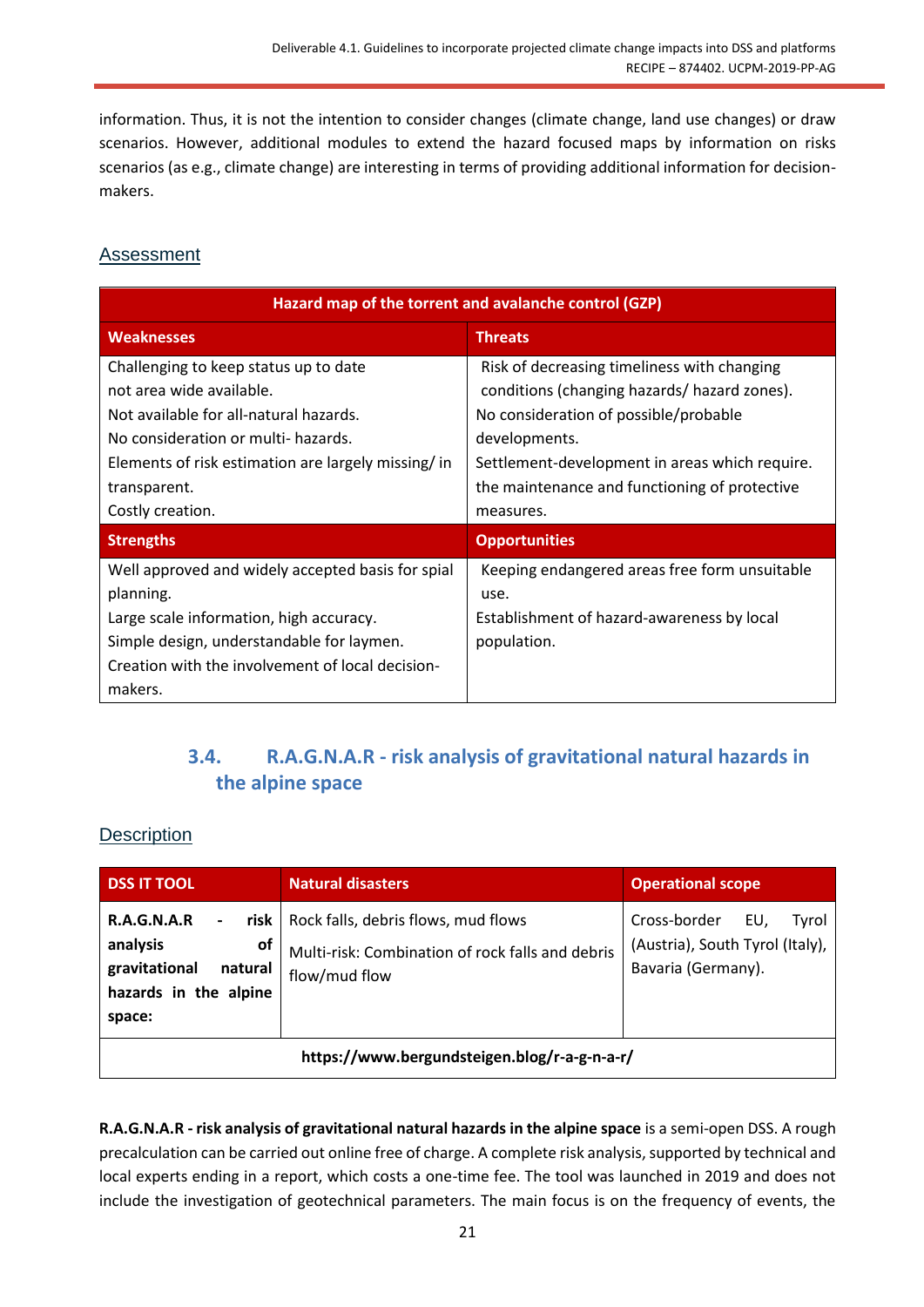frequency of the number of visitors (who are passing danger spots) and the average duration of visitors' stay in the danger spots. RAGNAR is used in prevention and preparedness emergency phases. The tool is used to objectively assess the risk of gravitational natural hazards for users of the alpine road & trail network. As a preventive tool, it is intended to help trail maintainers to make decisions regarding the management of the trails and roads (trail closures, construction measures, no measures, etc.). The risk estimation is done in 7 steps, including a protection goal definition (desired level of safety), a risk analysis, the collection of empirical data and a risk calculation. The tool is basically used preventively. If it is used on mountain trails with e.g., currently high rockfall probability the result could be the closure of the trail. Thus, the instrument also has a role in the preparation phase.

### <span id="page-21-0"></span>Current capabilities adapted to current scenarios

**RAGNAR** is limited to de facto known "problem trails". The input data / sources for the tool are provided by various actors: The danger spots are defined by experienced local people (e.g., mountain guides, sections of the Alpine clubs, hut owners etc.) and inspected by qualified R.A.G.N.A.R experts. The model input includes the frequency of the events, the visitor frequencies of the affected trails and the average length of stay of the visitors at the critical locations. No geotechnical, lithological or hydrological parameters are considered. A full analysis / expert opinion may refer to one hazard site or include several hazard sites along a hiking trail (then combined with a summation of the risk).

There is no process modelling. Depending on the category of path (forest road, difficulty of the trail, high alpine path), an acceptable risk (what "may" happen?) and a calculated risk of death (and depending on the hazard-event and visitor frequency) are compared with each other.

The intention of the tool is to provide a traceable decision support. Until now, hiking trails that were subjectively perceived as dangerous were closed by the respective trail operators as a precautionary measure ("inflationary road closures") for fear of the responsibility to be borne. With this tool, a decision can be made in a structured and comprehensible way based on defined protection goals and the calculated risk, supported from the public prosecutor's office of Innsbruck.

In the process of determining risk, various scenarios should be calculated, based on the assumption of different event frequencies, event duration, visitor frequencies and their length of stay. The framework conditions can also be selected as a "worst case" scenario (very high event frequency & high visitor numbers) in order to ensure that decisions are made "on the safe side".

| <b>RAGNAR</b>                                             |                                                                                                                                                                                                                                                                                                                        |  |
|-----------------------------------------------------------|------------------------------------------------------------------------------------------------------------------------------------------------------------------------------------------------------------------------------------------------------------------------------------------------------------------------|--|
| <b>Capabilities</b>                                       | <b>Clarifications</b>                                                                                                                                                                                                                                                                                                  |  |
| Ability to add multi-hazard scenarios                     | Multihazard scenarios are considered by no explicit distinction<br>between rockfall and debris flow. Only the fact that a<br>gravitational natural hazard occurs at the site of interest is<br>considered. It can therefore also be a process combination of a<br>primary landslide with secondary rockfall phenomena. |  |
| Ability to predict cascading<br>effects/risk interactions | There is no possibility to predict cascading effects.                                                                                                                                                                                                                                                                  |  |

## <span id="page-21-1"></span>Current capabilities to adapt the DSS to climate change scenarios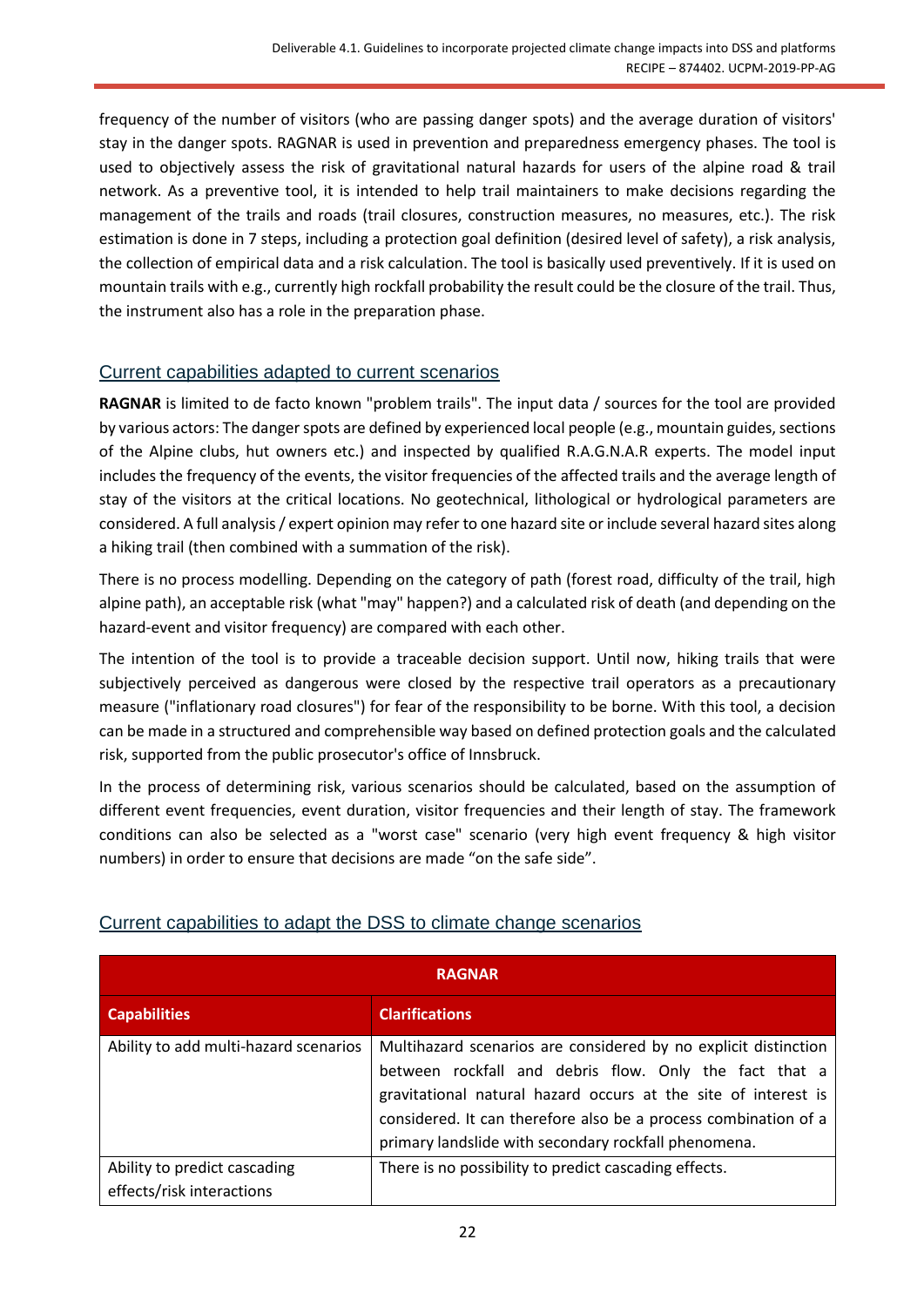| Ability to add new needs (e.g.,     | The implementation of new decision-making scenarios or new             |
|-------------------------------------|------------------------------------------------------------------------|
| decision-making scenarios, new      | decision-making schemes is the main outcome advantage of the           |
| decision-making schemes, new        | tool (described in point 2e.)                                          |
| planning approaches, etc)           |                                                                        |
| Ability to include generated        | The generated information offers decision making for alpine            |
| information into urban planning     | space planning, not for urban planning (settlements) per se.           |
| Integrates information on the       | The exposure of human life is considered by comparing an               |
| degree of exposure/vulnerability of | acceptable death rate with a calculated death rate. If the             |
| human lives and properties          | calculation reveals (protection) deficits, there is a need for action. |
|                                     | The degree of exposure is indicated by the average time a hiker        |
|                                     | spends in area of danger. If the hiker has to climb up a rockfall      |
|                                     | endangered gully in several serpentines, the exposure is               |
|                                     | relatively high.                                                       |
| Other (please describe)             | Objective, legally arguable risk analysis for the alpine space for     |
|                                     | rockfall events effecting forest roads and mountain trails (instead    |
|                                     | of inflationary road and trail closures basing on subjective           |
|                                     | influenced precautions).                                               |

## <span id="page-22-0"></span>Future Capabilities

**RAGNAR** is currently only used in the alpine area, i.e., exclusively outside settlements and spatially relevant infrastructure. In this area, visitors of e.g., mountain trails expose themselves to an individual risk, which in Austria is still basically borne by each individual. The risk in the institutional sector - i.e., on public transport routes or in settlements - is largely supported by the state. In terms of the development of a modern risk culture, the application for infrastructure facilities and settlement areas should be tested. The limitation of the tool with regard to extreme events is that the determination of the risk is in not related to the rock fall magnitude (and inherent forces) but only to the frequency. According to the developers of this tool, this goal is also not pursued, because there are no geological or geotechnical evaluations. At the moment it is too early for suggestions for improvement. The tool is only available since 2019 and has been used or commissioned by around 25 clients (municipalities, Alpine clubs, tourism associations, etc.).

#### <span id="page-22-1"></span>Assessment

| <b>RAGNAR</b>                                     |                                                      |
|---------------------------------------------------|------------------------------------------------------|
| <b>Weaknesses</b>                                 | <b>Threats</b>                                       |
| Not yet accepted / recognized in a wide area of   | The tool could be used as a business model by the    |
| experts / responsible persons / stakeholders.     | R.A.G.N.A.R evaluators who are necessary for the     |
| Does not fully replace the expertise of the state | analysis (high risk potential<br>full<br>could<br>be |
| geology.                                          | propagated on many trails).                          |
| Applicability depending on event documentation    | The tool could be misunderstood as a substitute for  |
| (at least reporting of location and kind).        | expert opinions of geologists.                       |
| The assessment of the event frequency is subject  | subjective perceptions, hikers could lose<br>In.     |
| to uncertainties.                                 | awareness of their own responsibility following      |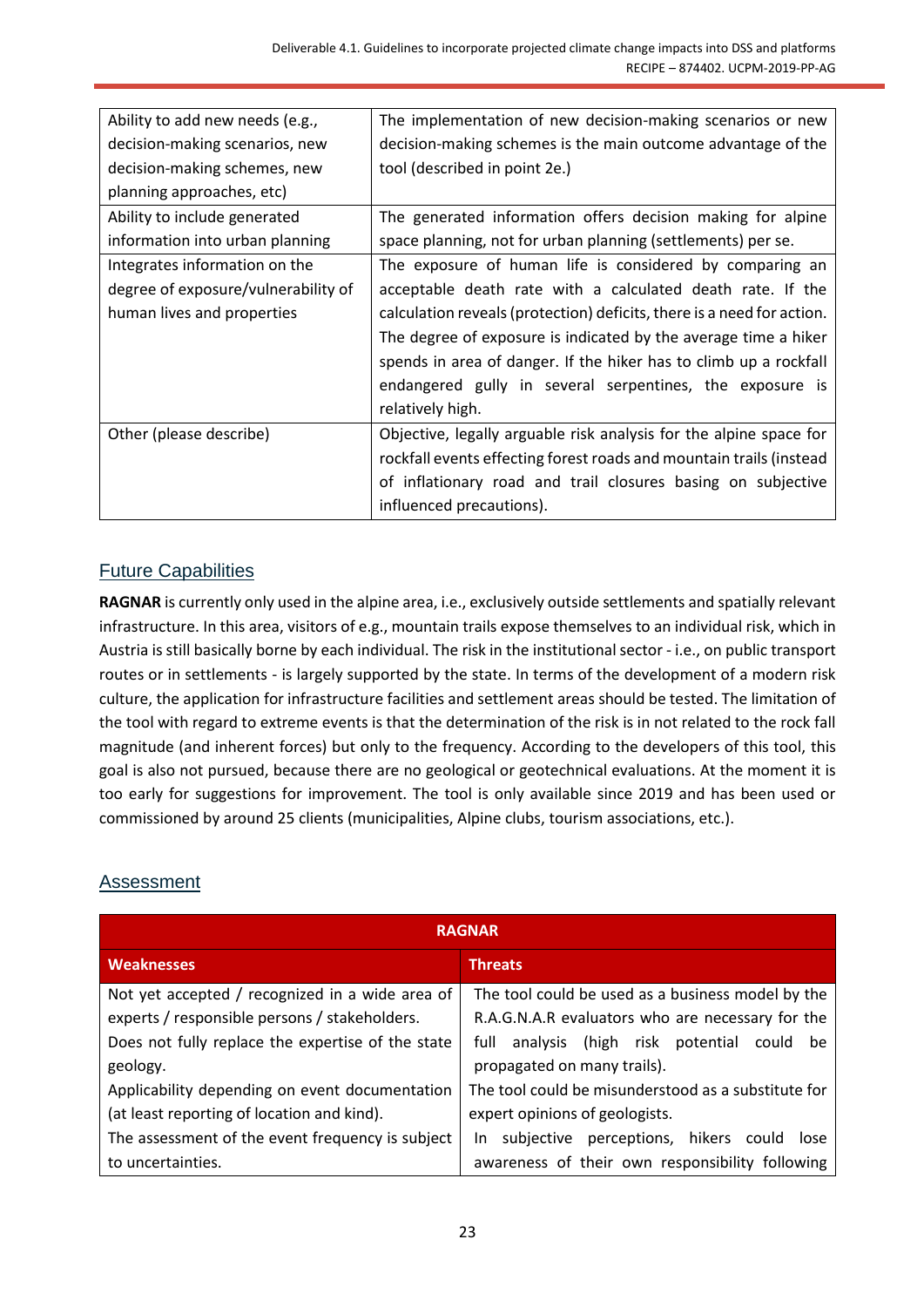| The assessment of visitor numbers is subject to        | tool-based results and the resulting measures         |
|--------------------------------------------------------|-------------------------------------------------------|
| uncertainties.                                         | (signage etc.).                                       |
| <b>Strengths</b>                                       | <b>Opportunities</b>                                  |
| Objective risk analysis / taking the "risk culture"    | A decline in inflationary road and trail closures due |
| into account.                                          | to hasty precautionary measures.                      |
| Important decision support for trail maintainers.      | Uniform and harmonized, Alpine-wide approach to       |
| Avoidance of subjective based forest road and          | problematic hiking trails (the instrument has already |
| hiking trail closures triggered by fear of liability.  | been implemented in Tyrol, South Tyrol and            |
| Relief for geologists which had to assess the          | Bavaria).                                             |
| dangers along trails affordable.                       |                                                       |
| Legally viable (in the case of liability issues caused |                                                       |
| by misjudgement (no negligence)).                      |                                                       |

## **3.5. A4Lig**

#### <span id="page-23-1"></span><span id="page-23-0"></span>**Description**

| <b>DSS IT TOOL</b>                                                                             | <b>Natural disasters</b>    | <b>Operational scope</b>    |
|------------------------------------------------------------------------------------------------|-----------------------------|-----------------------------|
| A4Lig                                                                                          | <b>Floods and Wildfires</b> | Regional and local in Italy |
| http://anywhere-h2020.eu/services/multi-hazard-early-warning-platforms/a4eu/pilot-sites/a4lig/ |                             |                             |

**A4Lig** is a DSS used in Italy since 2014 to deal with floods and forest fires. It has a per-user license and provides the capacity of early-warning detection and proactive decision-making when facing extreme weather-related emergencies. At the preparedness phase, A4Lig allows global forecasting models downscaled to the local level and a combination with regional layers of exposure and vulnerability. During response, the tool tracks potential evolution of events and the identification of impacts of the events.

#### <span id="page-23-2"></span>Current capabilities adapted to current scenarios

**A4Lig** allows local resolution. The platform provides connection to data available from different sources (from local to European). The Platform uses the data deriving from forecasting model and nowcasting models, used by Centro funzionale the data deriving from regional layer (vulnerability and exposure). The platform is designed to help predict the immediate evolution of extreme climate and weather events and the specific impact on a territory. This tool is able to simulate flood and fire risk simultaneously and to translate meteorological forecasts into quantitative and measurable impacts. The platform is able to put together fire risk scenarios and flood risk scenarios.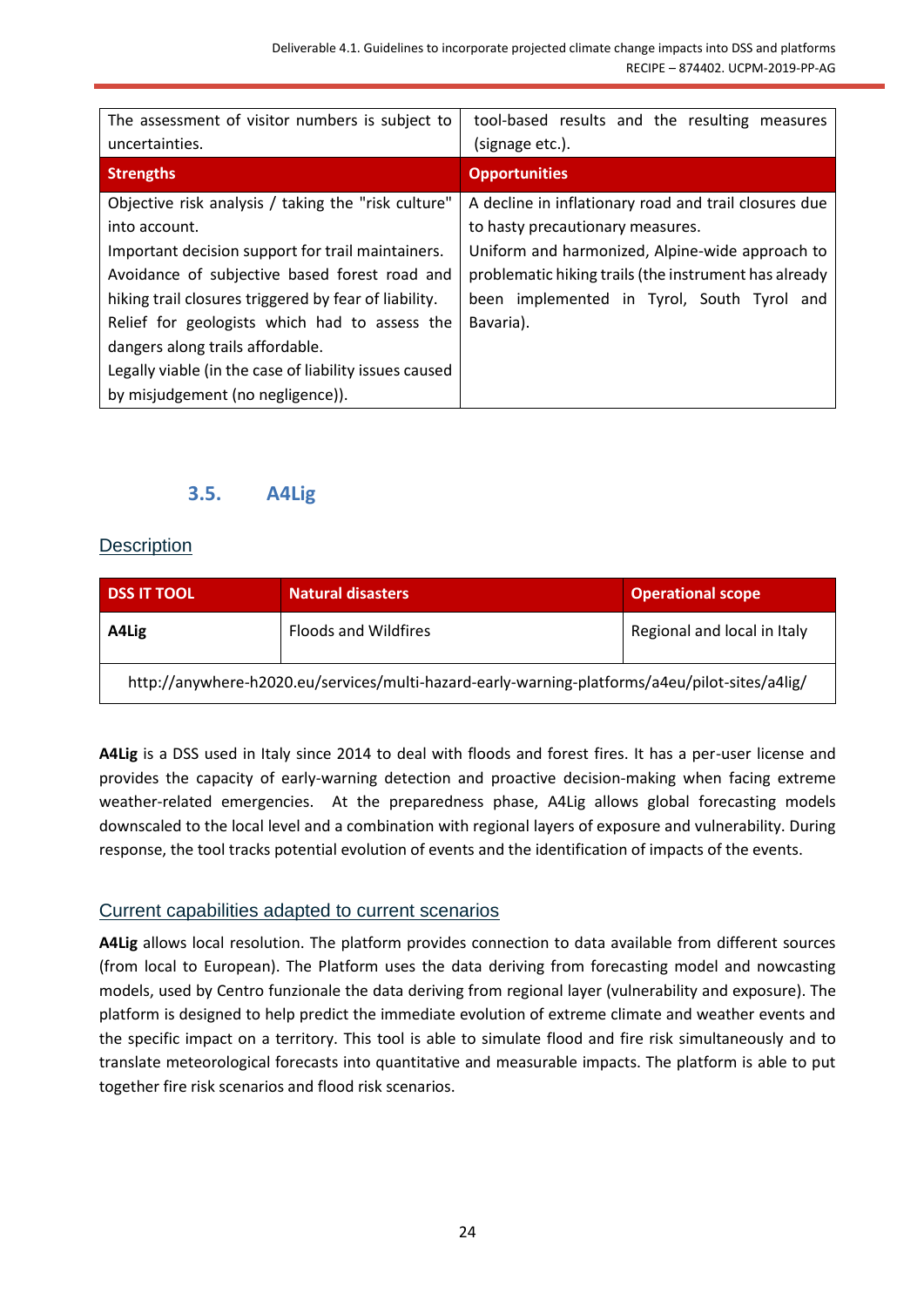## <span id="page-24-0"></span>Current capabilities to adapt the DSS to climate change scenarios

| A4Lig                                                             |                                      |
|-------------------------------------------------------------------|--------------------------------------|
| <b>Capabilities</b>                                               | <b>Clarifications</b>                |
| Ability to add multi-hazard scenarios                             |                                      |
| Ability to predict cascading effects/risk interactions            |                                      |
| Ability to add new needs (e.g., decision-making scenarios, new    | An integration of landslides         |
| decision-making schemes, new planning approaches, etc)            | scenarios is currently being studied |
| Ability to include urban planning as an input                     |                                      |
| Integrates information on the degree of exposure/vulnerability of |                                      |
| human lives and properties                                        |                                      |
| Ability to calculate economic losses                              |                                      |
| Ability to include improvements at the DSS (e.g., better          |                                      |
| communication tools, forecasting tools, geographic information,   |                                      |
| etc)                                                              |                                      |
| Ability to include triggering patterns                            |                                      |

## <span id="page-24-1"></span>Future Capabilities

To improve **A4Lig**, the interviewed user highlighted that:

- In the preparedness phase, automating the change of the operational phase, using the data coming from the sensors present on the territory and from the signals coming from the territory.
- In the response phase, dynamically evaluating the exposed elements.
- In the recovery, integrating the geolocalised data related to the damages of the event, produced by another platform that collect the disaster loss data.

## <span id="page-24-2"></span>**Assessment**

| A4Lig                                                             |                                                                                      |  |
|-------------------------------------------------------------------|--------------------------------------------------------------------------------------|--|
| <b>Weaknesses</b>                                                 | <b>Threats</b>                                                                       |  |
| Ability of interpreting the data is needed.                       | Underestimate climate change effects.<br>excessive use of data computerization.      |  |
| <b>Strengths</b>                                                  | <b>Opportunities</b>                                                                 |  |
| Collect information about hazards, exposure and<br>vulnerability. | Anticipate the actions of Civil Protection (from<br>early warning to early actions). |  |
| Use forecasting models for an early-warning<br>detection.         |                                                                                      |  |
| Use nowcasting model for developing proactive<br>decision-making. |                                                                                      |  |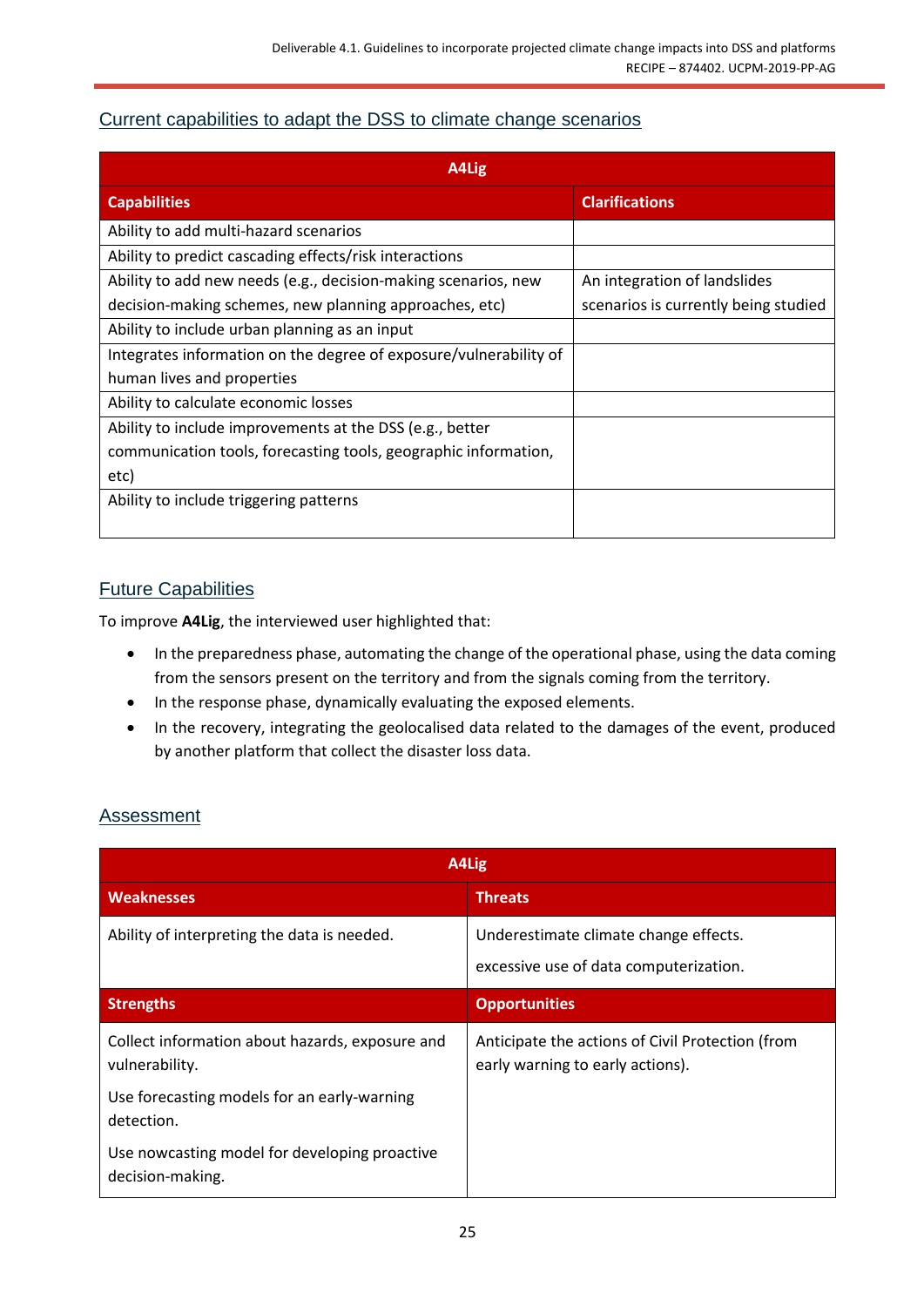## **3.6. HEIMDALL**

## <span id="page-25-1"></span><span id="page-25-0"></span>**Description**

| <b>DSS IT TOOL</b>         | Natural disasters                                                                                        | <b>Operational scope</b> |
|----------------------------|----------------------------------------------------------------------------------------------------------|--------------------------|
| <b>HEIMDALL</b>            | Rockslides, Landslides, mass movements,<br>surface collapses, debris or mud flows, floods,<br>wildfires. | Regional                 |
| https://heimdall-h2020.eu/ |                                                                                                          |                          |

In the case of **HEIMDALL**, a DSS developed under an H2020 EU Funded project, the system is not in use, is in the prototype / pre-industrialization phase. The tool offers an integrated risk management covering all the emergency phases. At prevention phase there is the possibility to create ideal scenarios, test them and identify areas where to organize preventive actions. At preparedness level, the DSS is able to train staff in both coordination and response. In regard to response, it allows a quick identification of the impact, information exchange, liaise with incidents plans and compare with previous similar events to support decision making. Finally, at recovery stage HEIMDALL can quickly identify areas where to activate a recovery program.

## <span id="page-25-2"></span>Current capabilities adapted to current scenarios

**HEIMDALL** is based on Earth Observation (SAT imagery and drones) with a variable resolution depending on EO source. It allows two kinds of simulations: running a scenario to forecast the impact of hazards during response operations and the creation of real and potential situation for exercises. The DSS allows data exchange between different users and the integration of data coming from assessment to the ongoing scenario. There is the possibility to make a scenario matching with both real and training scenarios.

## <span id="page-25-3"></span>Current capabilities to adapt the DSS to climate change scenarios

| <b>HEIMDALL</b>                                                                                      |  |  |
|------------------------------------------------------------------------------------------------------|--|--|
| <b>Capabilities</b>                                                                                  |  |  |
| Ability to add multi-hazard scenarios                                                                |  |  |
| Ability to predict cascading effects/risk interactions                                               |  |  |
| Ability to add new needs (e.g., decision-making scenarios, new decision-making schemes, new planning |  |  |
| approaches, etc)                                                                                     |  |  |
| Ability to include generated information into urban planning                                         |  |  |
| Ability to include urban planning as an input                                                        |  |  |
| Ability to calculate economic losses                                                                 |  |  |
| Supports evacuation management                                                                       |  |  |
| Supports confinement management                                                                      |  |  |
| Ability to include improvements at the DSS (e.g., better communication tools, forecasting tools,     |  |  |
| geographic information, etc)                                                                         |  |  |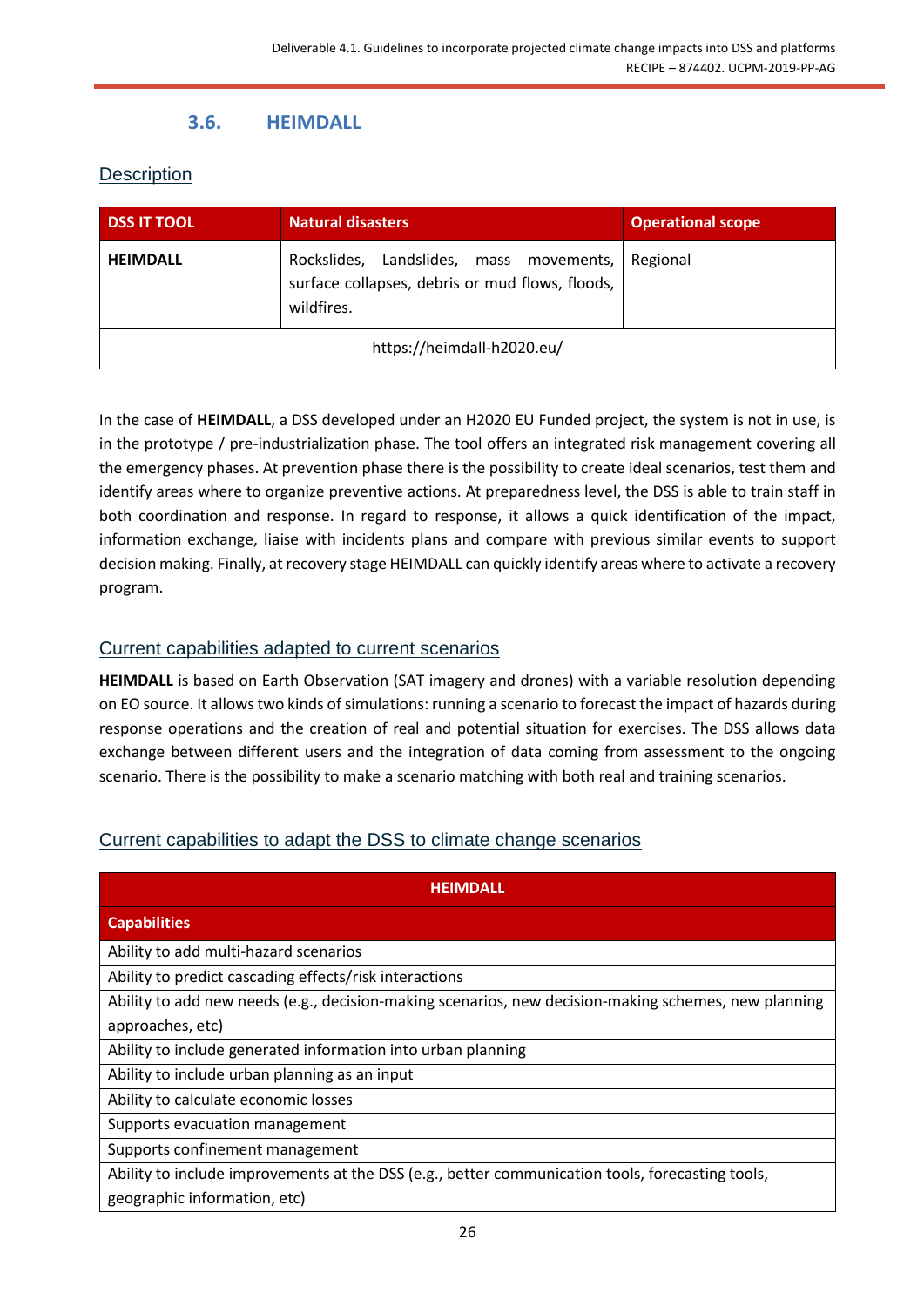| Climate change projections (temperature, radiation, rainfall, etc) to predict future risk scenarios |
|-----------------------------------------------------------------------------------------------------|
| New fire regimes impact according to climate projections                                            |
| New flood regimes impact according to climate projections                                           |
| Species redistribution according to climate projections (Fauna)                                     |
| Landslides impacts according to climate change projections                                          |
| Rock falls impacts according to climate change projections                                          |

### <span id="page-26-0"></span>Future Capabilities

For **HEIMDALL** there is the need to have a DSS that support the definition (before) and the implementation of the emergency plan, step by step, including administrative and political act. Heimdall is very focused on OPERATIONS management, but LOGISTICS, PLANNING, ADMIN and FINANCE are not part of the tool.

#### <span id="page-26-1"></span>**Assessment**

| <b>HFIMDALL</b>                                                                                                                                                  |                                                                                                                                                                                                  |  |
|------------------------------------------------------------------------------------------------------------------------------------------------------------------|--------------------------------------------------------------------------------------------------------------------------------------------------------------------------------------------------|--|
| <b>Weaknesses</b>                                                                                                                                                | <b>Threats</b>                                                                                                                                                                                   |  |
| Not open source.<br>Not localised (is not harmonised with local<br>procedures).<br>Limited to some specific risks.<br>Limited multi-risk, multi-hazard approach. | Use of the software as a SaaS.<br>The need to integrate it with other software for<br>different risks reduces its possibility to be<br>effectively used.                                         |  |
| <b>Strengths</b>                                                                                                                                                 | <b>Opportunities</b>                                                                                                                                                                             |  |
| Multi-purpose (training, exercise, response).<br>Scenario matching.<br>Joint tool.                                                                               | Develop specific modules to support emergency<br>and contingency planning.<br>Integrate other hazards.<br>Possibility to be used as EOC-Management<br>software's and distance training platform. |  |

## **3.7. Prevenzione Comune**

#### <span id="page-26-3"></span><span id="page-26-2"></span>**Description**

| <b>DSS IT TOOL</b> | <b>Natural disasters</b> | <b>Operational scope</b> |
|--------------------|--------------------------|--------------------------|
|                    |                          |                          |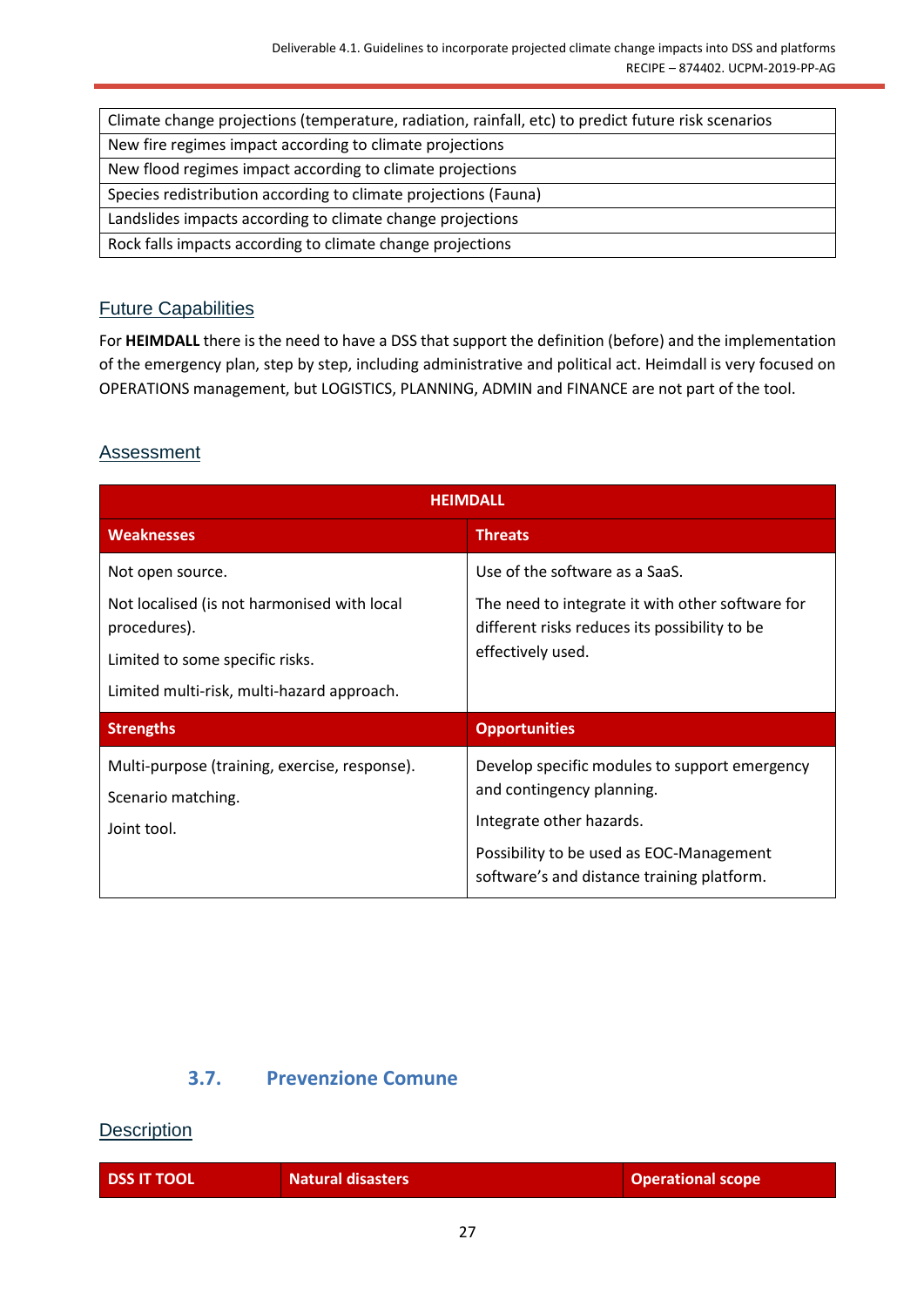| <b>Prevenzione Comune</b>                      | Floods | Local |
|------------------------------------------------|--------|-------|
| http://www.proterina.info/progetto-proterina2/ |        |       |

About **Prevenzione Comune**, it is a tool focused on the municipal level and on the flood risk for the municipalities of Liguria Region. It has been developed in the framework of the Proterina2 project (INTERREG Marittimo IT-FR). It requires a per-user license to use it. At preparedness phase, the tool gives support to the definition of static risk scenarios for schools, health services and strategic buildings; support to the definitions of civil protection actions; support to the definition of the operative functions; definition of instrumental thresholds for the early warning; possibility to define coded messages to the operators in the case of threshold warnings. During response, it allows Early warning messages to operators (app Sentinel) and possibility to deliver early warning messages to the population / Real time track of events on the territory (app Creasy) / Instrumental monitoring / Receive official alert from the regional level.

### <span id="page-27-0"></span>Current capabilities adapted to current scenarios

**Prevenzione commune** includes static risk scenarios with regional and local data. There is the possibility to register and track critical issues in the territory. There is the possibility to send SMS and/or email to the citizens and to civil protection operators, also through the definition of different target groups and predefined text. Data locally sharing and situation assessment related only on the local critical issues reported. No data is shared with the other territorial levels activated.

## <span id="page-27-1"></span>Current capabilities to adapt the DSS to climate change scenarios

| <b>Prevenzione Comune</b>                                                                           |  |  |
|-----------------------------------------------------------------------------------------------------|--|--|
| <b>Capabilities</b>                                                                                 |  |  |
| Ability to add new needs (e.g. decision-making scenarios, new decision-making schemes, new planning |  |  |
| approaches, etc)                                                                                    |  |  |
| Integrates information on the degree of exposure/vulnerability of human lives and properties        |  |  |
| Supports confinement management                                                                     |  |  |
| Ability to include improvements at the DSS (e.g., better communication tools, forecasting tools,    |  |  |
| geographic information, etc)                                                                        |  |  |
| Ability to include triggering patterns                                                              |  |  |

#### <span id="page-27-2"></span>Future Capabilities

Managers of **Prevenzione Comune** wishes the system to have a direct management of the exchange of information and communications between the municipal operation center (COC) and the on-site monitoring teams through the possibility of a communication relating the situation in real time accompanied by photos and comments, directly georeferenced and integrated in the platform (through Telegram or mobile phone). Moreover, they asked for a simplified data export system with the creation of a predefined report. In addition, they highlighted that during the recovery phase, a back analysis of an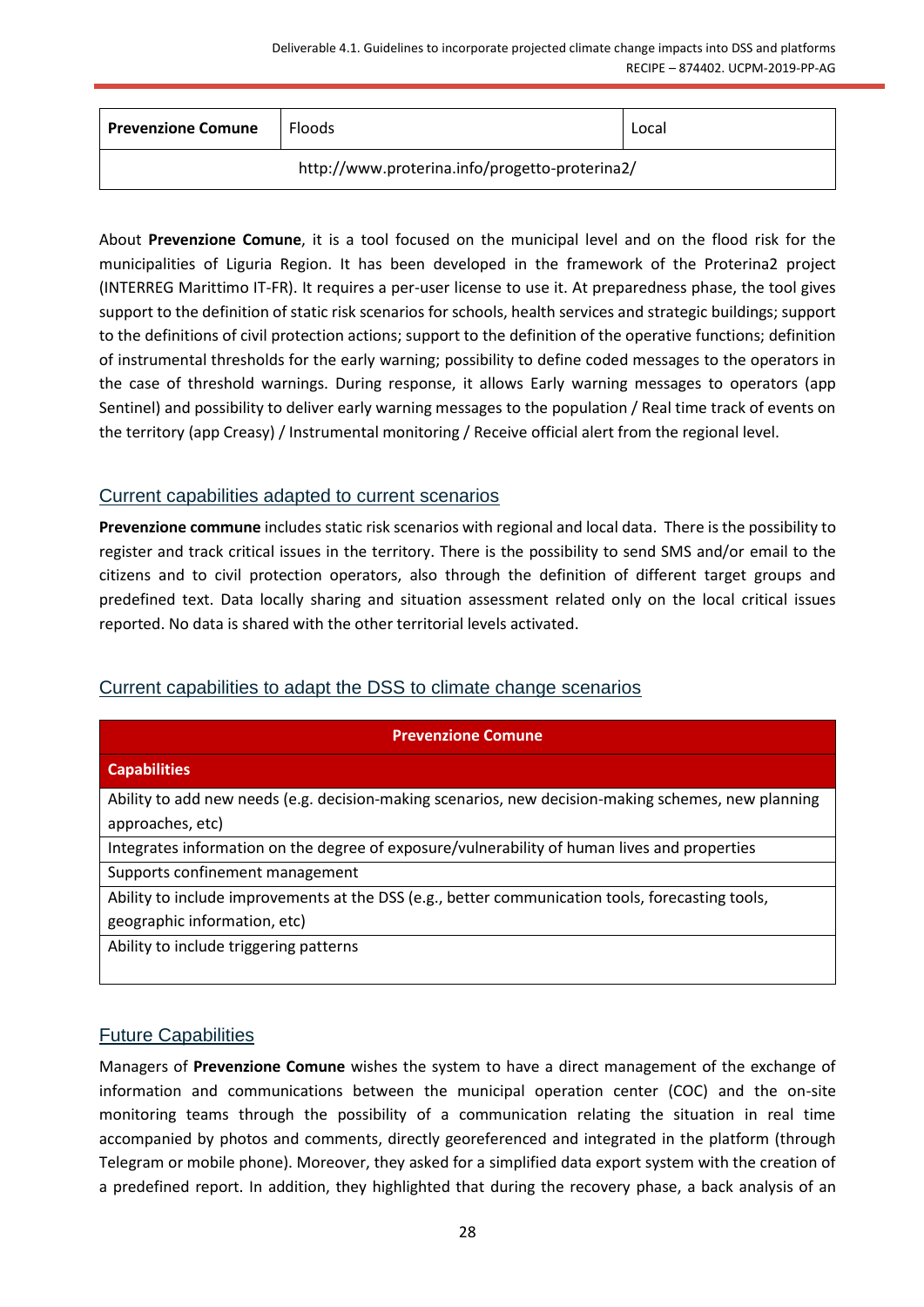event, thanks to an organized tracking of the critical issues, could inform prevention and preparedness actions. One of the limitations reported is that the system in some cases resulted slow.

## <span id="page-28-0"></span>Assessment

| <b>Prevenzione Comune</b>                                                                                                                                                                                                                                                                    |                                                                                                                                                                                             |  |
|----------------------------------------------------------------------------------------------------------------------------------------------------------------------------------------------------------------------------------------------------------------------------------------------|---------------------------------------------------------------------------------------------------------------------------------------------------------------------------------------------|--|
| <b>Weaknesses</b>                                                                                                                                                                                                                                                                            | <b>Threats</b>                                                                                                                                                                              |  |
| Limited to flood risk.<br>Limited multi-risk, multi-hazard approach.<br>Risk scenario limited to specific exposed elements.<br>Slow.<br>More used in the emergency management rather<br>than in the preparedness phase.<br>Low flexibility of the system.                                    | Only web-based platform.                                                                                                                                                                    |  |
| <b>Strengths</b>                                                                                                                                                                                                                                                                             | <b>Opportunities</b>                                                                                                                                                                        |  |
| Adapted to the local context and capacities.<br>Detailed assessment of the vulnerability of<br>exposed elements.<br>Possibility to track critical issues in the territory.<br>Support the civil protection planning.<br>Integrate the regional and local instrumental<br>monitoring network. | Improve the risk scenario application<br>Improve the registration and tracking of the<br>critical issues in the territory.<br>Reinforce data export.<br>Support decisions during emergency. |  |

## **3.8. Avalanche Hazard Map (AHM)**

## <span id="page-28-2"></span><span id="page-28-1"></span>**Description**

| <b>DSS IT TOOL</b>                                                                                                                                                             | Natural disasters                         | <b>Operational scope</b> |
|--------------------------------------------------------------------------------------------------------------------------------------------------------------------------------|-------------------------------------------|--------------------------|
| <b>Avalanche Hazard Map</b><br>(AHM)                                                                                                                                           | Avalanches and Floods cause by avalanches | Regional                 |
| https://www.icgc.cat/Administracio-i-empresa/Descarregues/Cartografia-geologica-i-<br>geotematica/Cartografia-de-riscos-geologics/Mapa-de-zones-d-allaus-de-Catalunya-1-25.000 |                                           |                          |

The **Avalanche Hazard Map (AHM)** is a map used in Catalonia since 1980 (with regular updates). It is a tool that has to be updated every year with the new snow avalanches observed. The ICGC has a full ownership of the maps. At prevention phase main actions include the identification of areas affected by the danger of snow avalanches, identification of vulnerable areas and it would be useful in territorial planning. In response, the Avalanche Hazard Maps helps Civil Protection to quickly identify vulnerable areas of the territory in relation to the danger of snow avalanches. It helps in the decision-making process.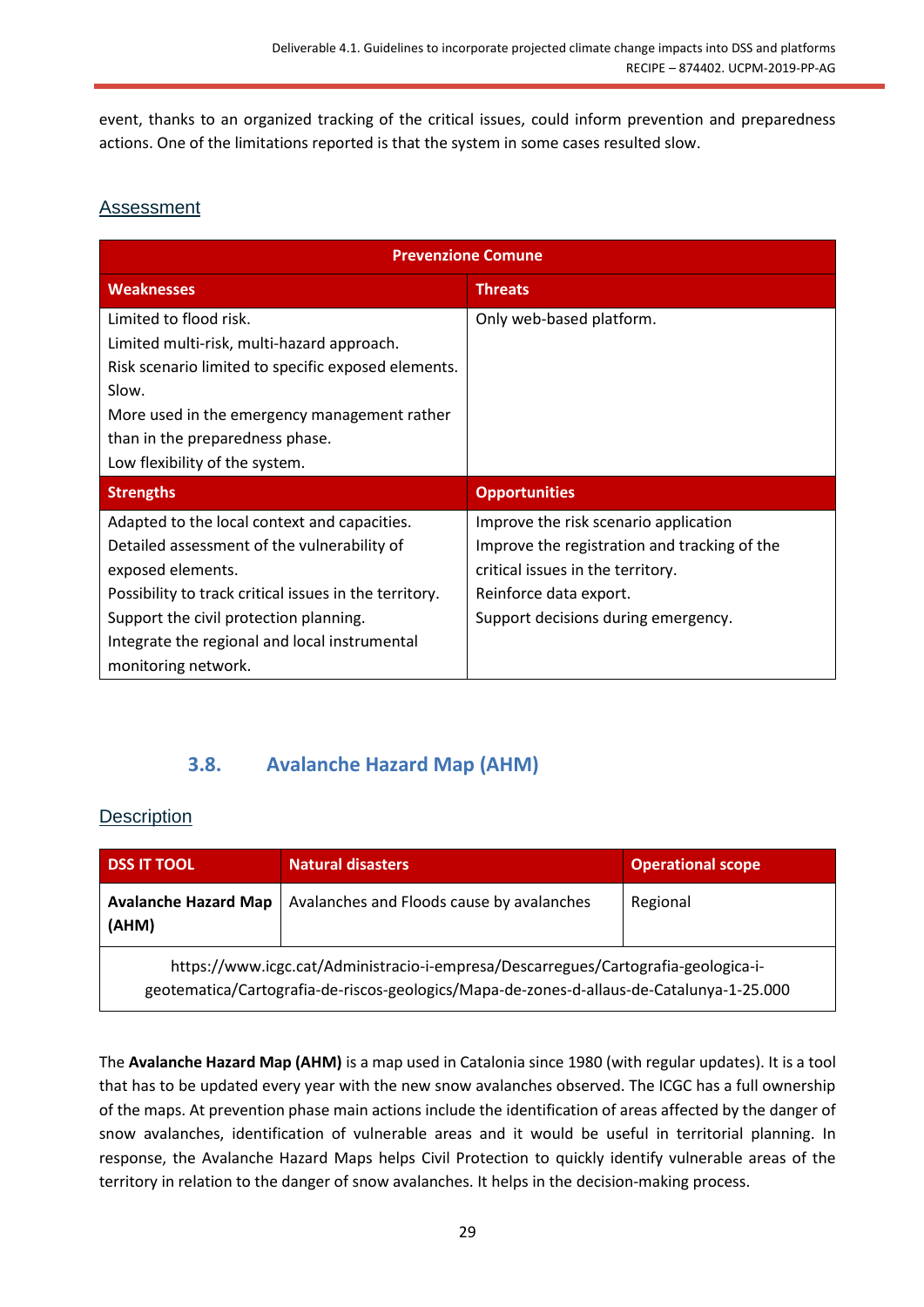### <span id="page-29-0"></span>Current capabilities adapted to current scenarios

**Avalanche Hazard Map** is able to work at a 1:25000 scale. By means of simulations (impact pressure, the speed of movement, etc.), each avalanche zone could be zoned in three categories: non-buildable, buildable with protections and buildable without protections. It is A tool for detecting vulnerable areas and facilitating decision-making (roadblocks, evacuation, etc.). AHM informs if a certain area is affected by the danger of snow avalanches. The population should be informed if their property is in risk areas. The AHM provides this information. This tool detects vulnerable areas and facilitates decision-making (roadblocks, evacuation, etc.). A continuous update of the activity and the observations of avalanches in the Avalanche Hazard Maps allows to improve the decision making.

### <span id="page-29-1"></span>Current capabilities to adapt the DSS to climate change scenarios

| <b>Avalanche Hazard Map</b>                              |                                              |  |
|----------------------------------------------------------|----------------------------------------------|--|
| <b>Capabilities</b>                                      | <b>Clarifications</b>                        |  |
| Ability to add multi-hazard scenarios                    |                                              |  |
| Ability to predict cascading effects/risk interactions   | The AHM provides information on whether      |  |
|                                                          | an avalanche can reach a river, obstruct it  |  |
|                                                          | and produce a flood.                         |  |
| Ability to add new needs (e.g., decision-making          | The AHM provides information on which        |  |
| scenarios, new decision-making schemes, new planning     | areas are vulnerable.                        |  |
| approaches, etc)                                         |                                              |  |
| Ability to include generated information into urban      |                                              |  |
| planning                                                 |                                              |  |
| Integrates information on the degree of                  | Only of the properties and fixed structures. |  |
| exposure/vulnerability of human lives and properties     |                                              |  |
| Ability to calculate economic losses                     | Because there are some vulnerable            |  |
|                                                          | elements identified.                         |  |
| Supports evacuation management                           |                                              |  |
| Supports confinement management                          |                                              |  |
| Ability to include improvements at the DSS (e.g., better |                                              |  |
| communication tools, forecasting tools, geographic       |                                              |  |
| information, etc)                                        |                                              |  |
| Ability to include triggering patterns                   | The new "visualizer tool" will allow it.     |  |
|                                                          |                                              |  |

## <span id="page-29-2"></span>Future Capabilities

The **avalanche hazard map** is the new tool that ICGC is developing within the framework of the RECIPE Project. A visualizer tool that determines the most vulnerable areas where to act in a situation of extreme events. The Avalanche Hazard Maps provide information about the observed activity. The hypothetical maximum arrival areas are often overtaken by extreme avalanches. Therefore, it is necessary to simulate possible extreme events (RAMMS model).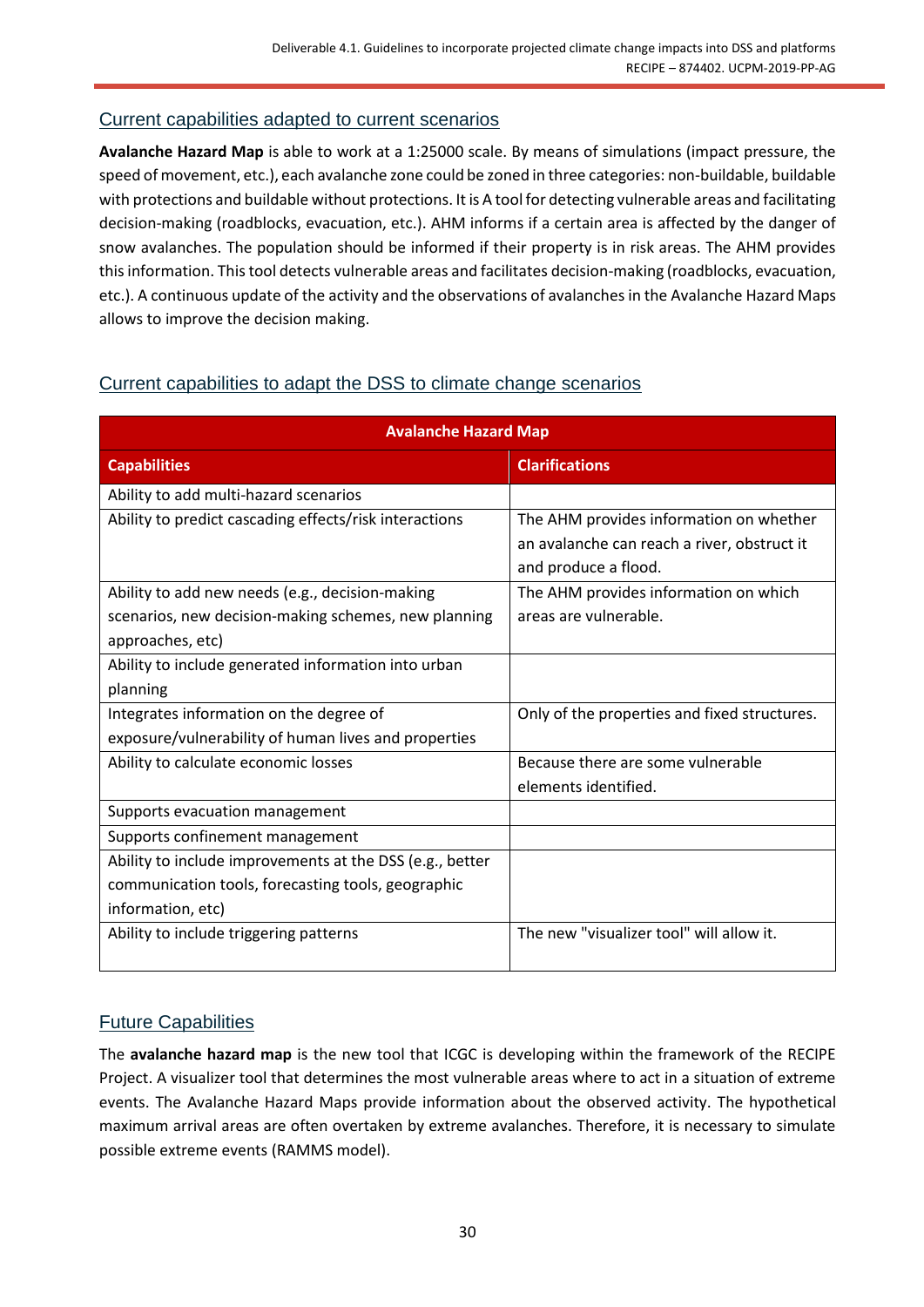This is the new tool ICGC is developing within the framework of the RECIPE project. Especially in the prevention and response phase. This new visual tool will show the most vulnerable areas in major avalanche situations. This tool is based on the analysis of past events. Therefore, civil protection will be able to decide how, when and where to act in order to minimize the risk if similar situations occur in the future.

### <span id="page-30-0"></span>Assessment

| <b>Avalanche Hazard Map</b>                                                                                                                                                                                                                                                                         |                                                                                                                                                                                                                  |  |
|-----------------------------------------------------------------------------------------------------------------------------------------------------------------------------------------------------------------------------------------------------------------------------------------------------|------------------------------------------------------------------------------------------------------------------------------------------------------------------------------------------------------------------|--|
| <b>Weaknesses</b>                                                                                                                                                                                                                                                                                   | <b>Threats</b>                                                                                                                                                                                                   |  |
| Low confidence of the Maximum Avalanche Zones<br>(potential avalanche zones).<br>Lack of Avalanche Hazard Maps on several<br>mountain ranges away from the Pyrenees<br>Possible low density of avalanche activity<br>observers to map all the events.<br>Lack of Avalanche Risk Zoning cartography. | Not enough human resources to review and<br>update information of the Maximum Avalanche<br>Zones.<br>Possible inability of satisfying an increment of<br>demands on avalanche risk information due to the<br>CC. |  |
| <b>Strengths</b>                                                                                                                                                                                                                                                                                    | <b>Opportunities</b>                                                                                                                                                                                             |  |
| -Completed coverture of Maximum Avalanche<br>Zones cartography in the Pyrenees of Catalonia.                                                                                                                                                                                                        | The high demand of avalanche risk information<br>could increase the interest of investing on<br>updating the Avalanche Hazard Maps and starting<br>the Avalanche Risk Zoning.                                    |  |

## **3.9. Avalanche Database of Catalonia (BDAC)**

#### <span id="page-30-2"></span><span id="page-30-1"></span>**Description**

| <b>DSS IT TOOL</b>                                                                                                    | <b>Natural disasters</b> | <b>Operational scope</b>  |
|-----------------------------------------------------------------------------------------------------------------------|--------------------------|---------------------------|
| <b>Avalanche Database of   Avalanches</b><br><b>Catalonia (BDAC)</b>                                                  |                          | Regional and Cross-border |
| https://www.icgc.cat/Administracio-i-empresa/Eines/Bases-de-dades-i-catalegs/Base-de-dades-d-allaus-de-Catalunya-BDAC |                          |                           |

**Avalanche Database of Catalonia (BDAC)** is a DSS mainly used in Catalonia that was initially implemented in 2001 with a full ownership of ICGC. On average, 250 snow avalanches are recorded and mapped in the database each year. It takes time to complete. It can be used in all of the emergency phases. At prevention phase it determines the avalanche zones and includes past and present snow avalanches. In preparedness it can identify risk areas that help with preparation. During response, if we analyse the information together with PIPA we know which areas are more problematic. Therefore, it allows a better management of the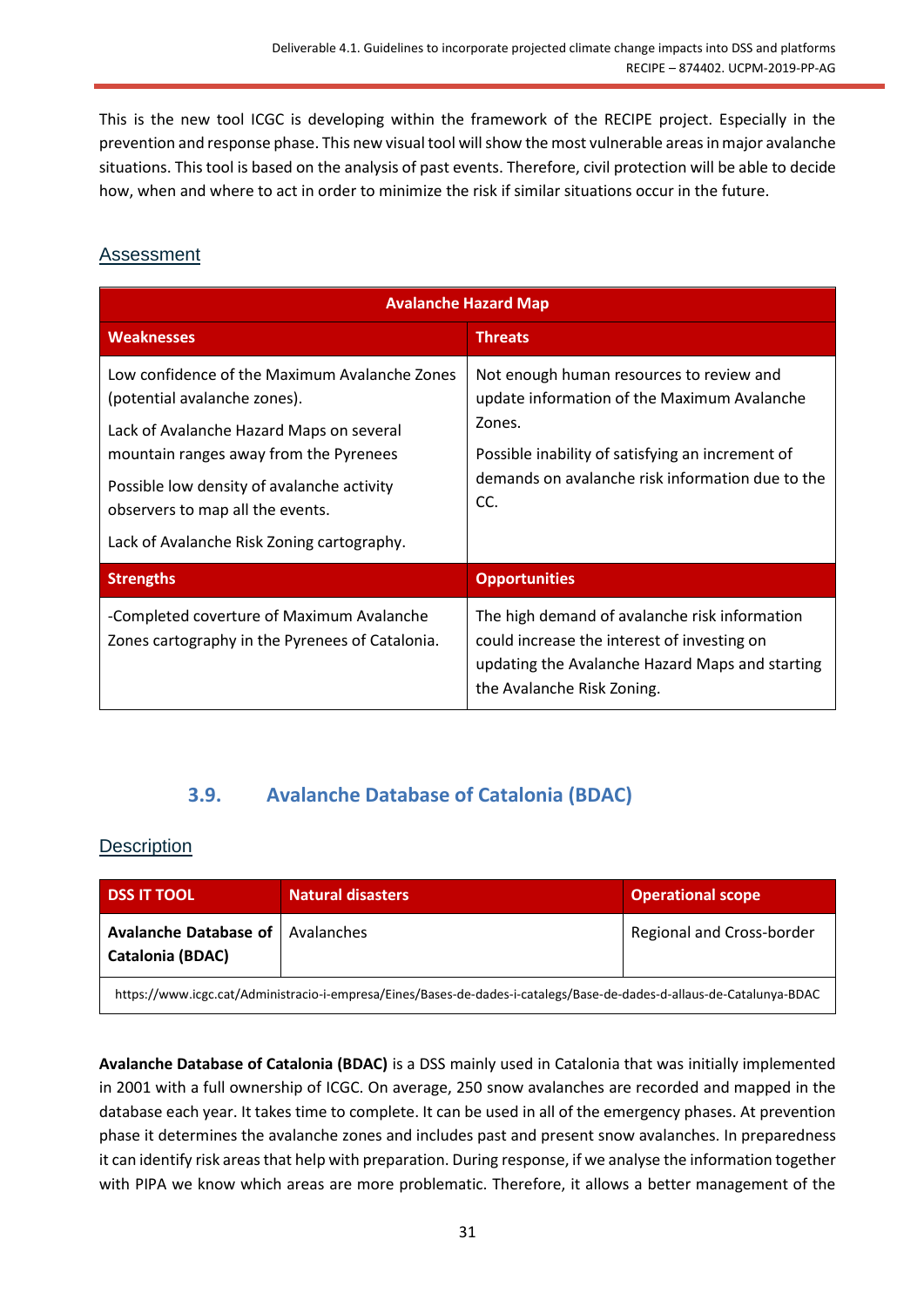emergency. At recovery phase, if a snow avalanche destroys a forest area it is registered in the database. Therefore, it helps with subsequent forest management and recovery.

#### <span id="page-31-0"></span>Current capabilities adapted to current scenarios

The **Avalanche Database of Catalonia** has as main data sources aerial photographs, orthophotographs, ground data, surveys (historical snow avalanches), information from historical records, the "Nivobs" observation network (profiles, snow avalanche activity, ground photographs, ...). In some specific cases of snow avalanches, some simulations have been carried out (AVAL-1D, RAMMS). The objective was to see if it was possible to improve the cartographies through simulations. Modelling the most frequent snow avalanches that can affect populations in a climate change context would be a good test.

The tool is open data. The information can be found on the website. Snow avalanches and weekly snow summaries are communicated. The warning (danger level 5) issued in PIPA with the display of the avalanche zone map (BDAC) and the major recorded avalanches is the "perfect fusion". This would allow a better assessment of the situation. From a major mapped snow avalanche, we can infer, depending on the snow cover, the weather conditions, the terrain, etc., a similar degree of danger if similar conditions occur.

| <b>Avalanche Database</b>                              |                                                                                                                                 |  |
|--------------------------------------------------------|---------------------------------------------------------------------------------------------------------------------------------|--|
| <b>Capabilities</b>                                    | <b>Clarifications</b>                                                                                                           |  |
| Ability to predict cascading effects/risk interactions | Avalanche database can help determine that, if<br>an avalanche comes down to the river, it can<br>cover it and produce a flood. |  |
| Integrates information on the degree of                | Indicates if avalanches intersect with villages                                                                                 |  |
| exposure/vulnerability of human lives and properties   | and roads                                                                                                                       |  |
| Supports evacuation management                         | The BDAC helps decision-making by identifying                                                                                   |  |
|                                                        | risk areas.                                                                                                                     |  |
| Supports confinement management                        | The BDAC helps decision-making by identifying                                                                                   |  |
|                                                        | risk areas.                                                                                                                     |  |
| Ability to include improvements at the DSS (e.g.,      |                                                                                                                                 |  |
| better communication tools, forecasting tools,         |                                                                                                                                 |  |
| geographic information, etc)                           |                                                                                                                                 |  |

#### <span id="page-31-1"></span>Current capabilities to adapt the DSS to climate change scenarios

## <span id="page-31-2"></span>Future Capabilities

The **avalanche database of Catalonia** needs to carry out an avalanche mapping on a more precise scale. Modelling is very important. Analyse avalanches that affect anthropic elements (towns, roads, etc.) and modelling them (RAMMS model). This new information would be added to the BDAC. Ideally, the law should obligate the risk of avalanches to be considered in urban planning.

Tool could be improved: Improve mapping with a more precise scale of analysis. Make simulations, calculate frequencies, impact pressures, local resolution. Especially focused on prevention (territorial planning) and emergency management.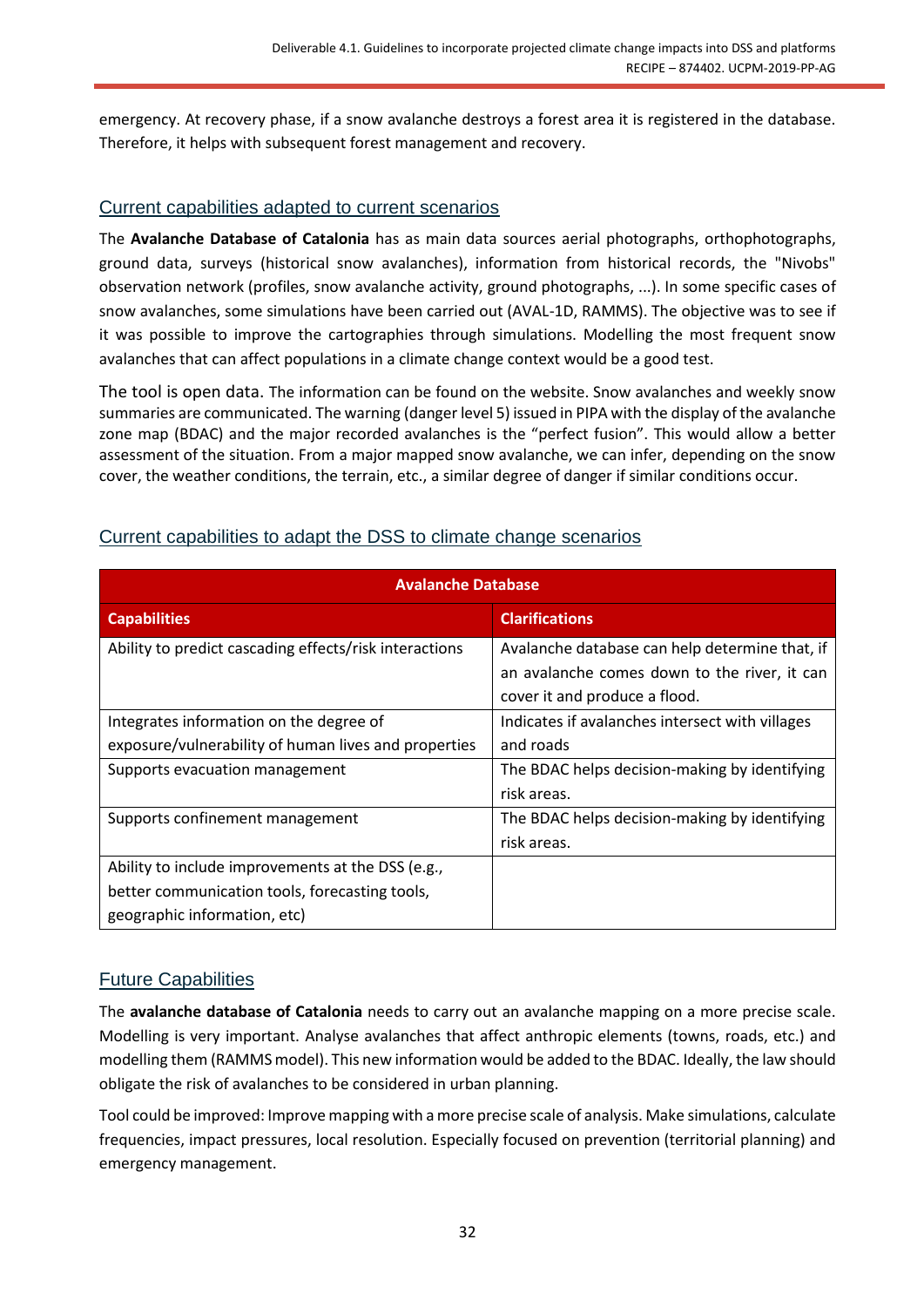### <span id="page-32-0"></span>Assessment

| <b>Avalanche database of Catalonia</b>                            |                                              |  |
|-------------------------------------------------------------------|----------------------------------------------|--|
| <b>Weaknesses</b>                                                 | <b>Threats</b>                               |  |
| The scale of analysis is insufficient to give precise<br>answers. | The uncertainty of climate change.           |  |
| The areas of maximum snow avalanche arrival can                   |                                              |  |
| be overcome.                                                      |                                              |  |
| <b>Strengths</b>                                                  | <b>Opportunities</b>                         |  |
| The whole of the Pyrenees is mapped.                              | Using modelling.                             |  |
|                                                                   | It nurtured on knowledge from other sciences |  |
|                                                                   | (i.e., dendrochronology).                    |  |

## **3.10. Avalanche Danger Information Platform (PIPA)**

### <span id="page-32-2"></span><span id="page-32-1"></span>**Description**

| <b>DSS IT TOOL</b>                                                                                                                                                  | <b>Natural disasters</b> | <b>Operational scope</b> |
|---------------------------------------------------------------------------------------------------------------------------------------------------------------------|--------------------------|--------------------------|
| Avalanche<br><b>Danger</b><br><b>Information</b><br><b>Platform</b><br>(PIPA)                                                                                       | Avalanches               | Regional                 |
| https://www.icgc.cat/Administracio-i-empresa/Serveis/Perill-d-allaus-i-informacio-nivologica/Sobre-<br>les-allaus/Sobre-el-servei-de-nivologia-i-prediccio-d-allaus |                          |                          |

The **Avalanche Danger Information Platform (PIPA)** is a DSS used by practitioners in Catalonia since 2018. The steps taken to determine the degree of danger of snow avalanches are registered within the platform. At prevention phase it analyses the snow cover, its layers and evaluate its stability. Determine the main avalanche problem and the distribution of the snow cover on the terrain. Assess the probability and size of avalanches. Issue the daily bulletin on the degree of danger of snow avalanches for Civil Protection and the population. At response, the information generated in PIPA helps Civil Protection and emergency bodies to make decisions (is vital information). Where to act and which areas to avoid.

#### <span id="page-32-3"></span>Current capabilities adapted to current scenarios

The **avalanche danger information platform** works at regional and local data from all possible sources of information. PIPA has an editing part (PEPA) that is used to communicate the results to First Responders/Forward Command Post. The expected improvement in PIPA is the inclusion of warnings in graphic format. If the degree of danger of snow avalanches is 4 or 5 the information generated is sent directly to Civil Protection, the municipalities and those areas at greatest risk. A good cartographic, topographical and planimetric basis facilitates better assessment of snow avalanche risk. PIPA helps to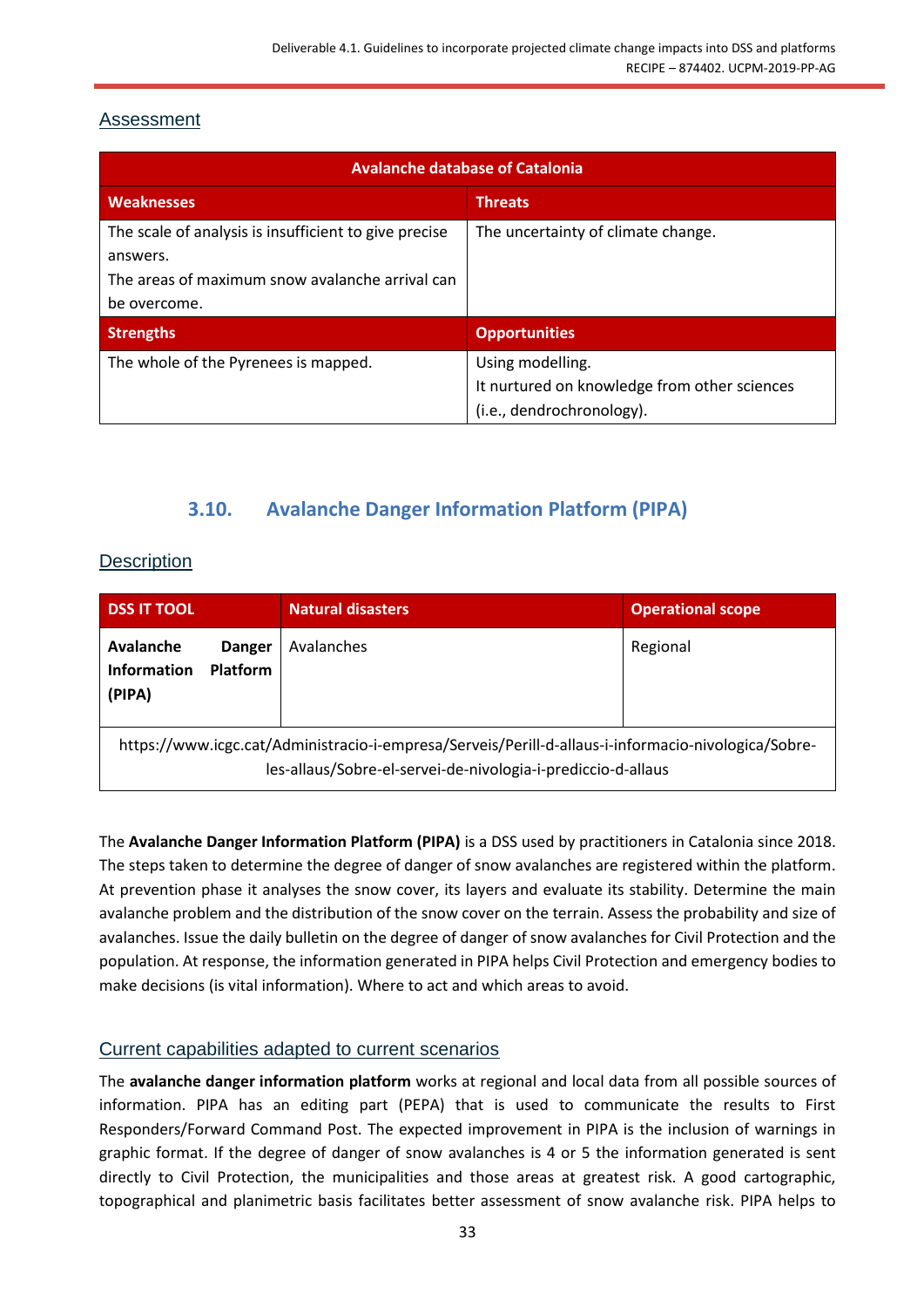achieve these objectives. It considers the synoptic situations of the past that have triggered major avalanches. It is important to keep the information updated and to know the different possible scenarios. It is very important to register present situations correctly in order to improve forecasting in the coming decades.

## <span id="page-33-0"></span>Current capabilities to adapt the DSS to climate change scenarios

| <b>Avalanche Danger Information Platform</b> |                                                                        |  |
|----------------------------------------------|------------------------------------------------------------------------|--|
| <b>Capabilities</b>                          | <b>Clarifications</b>                                                  |  |
| multi-hazard<br>Ability to<br>add            | The information can be useful for forecasting multi-risk scenarios.    |  |
| scenarios                                    |                                                                        |  |
| Ability to<br>predict cascading              | Partially. If we add the maps of the past and see that they affected   |  |
| effects/risk interactions                    | a bridge or river course. Interaction with floods and forest fires is  |  |
|                                              | observed. Flooding due to snow melting processes. Flooding due to      |  |
|                                              | a river being blocked by an avalanche. Avalanches can destroy forest   |  |
|                                              | areas. If these affected areas are not properly managed, fires could   |  |
|                                              | occur in the future. Fires can affect the roughness of the terrain and |  |
|                                              | therefore the future stability of the snow cover.                      |  |
| Ability to add new needs (e.g.,              | In local forecasting.                                                  |  |
| decision-making scenarios, new               |                                                                        |  |
| decision-making schemes, new                 |                                                                        |  |
| planning approaches, etc)                    |                                                                        |  |
| Ability to include generated                 | In example, the PIDA (Avalanche Intervention Plans)                    |  |
| information into urban planning              |                                                                        |  |
| Supports<br>evacuation                       |                                                                        |  |
| management                                   |                                                                        |  |
| confinement<br>Supports                      |                                                                        |  |
| management                                   |                                                                        |  |
| Ability to include improvements              |                                                                        |  |
| the<br><b>DSS</b><br>(e.g.,<br>better<br>at  |                                                                        |  |
| communication tools, forecasting             |                                                                        |  |
| tools, geographic information,               |                                                                        |  |
| etc)                                         |                                                                        |  |
| Ability to<br>include<br>triggering          | The weather synoptic patterns that triggered major snow avalanches     |  |
| patterns                                     | in the past.                                                           |  |
|                                              |                                                                        |  |

## <span id="page-33-1"></span>Future Capabilities

The **avalanche danger information platform** must be very visual to facilitate decision making. Currently, the information in PIPA consists of icons and an informative text. The expected improvement in the warnings is to add the situation of the past. Analyse with maps the snow avalanches that have affected anthropic elements (towns, roads, etc). Therefore, we must assume that in critical situations the same or greater snow avalanches could occur. In relation to climate change, the maximum extent of these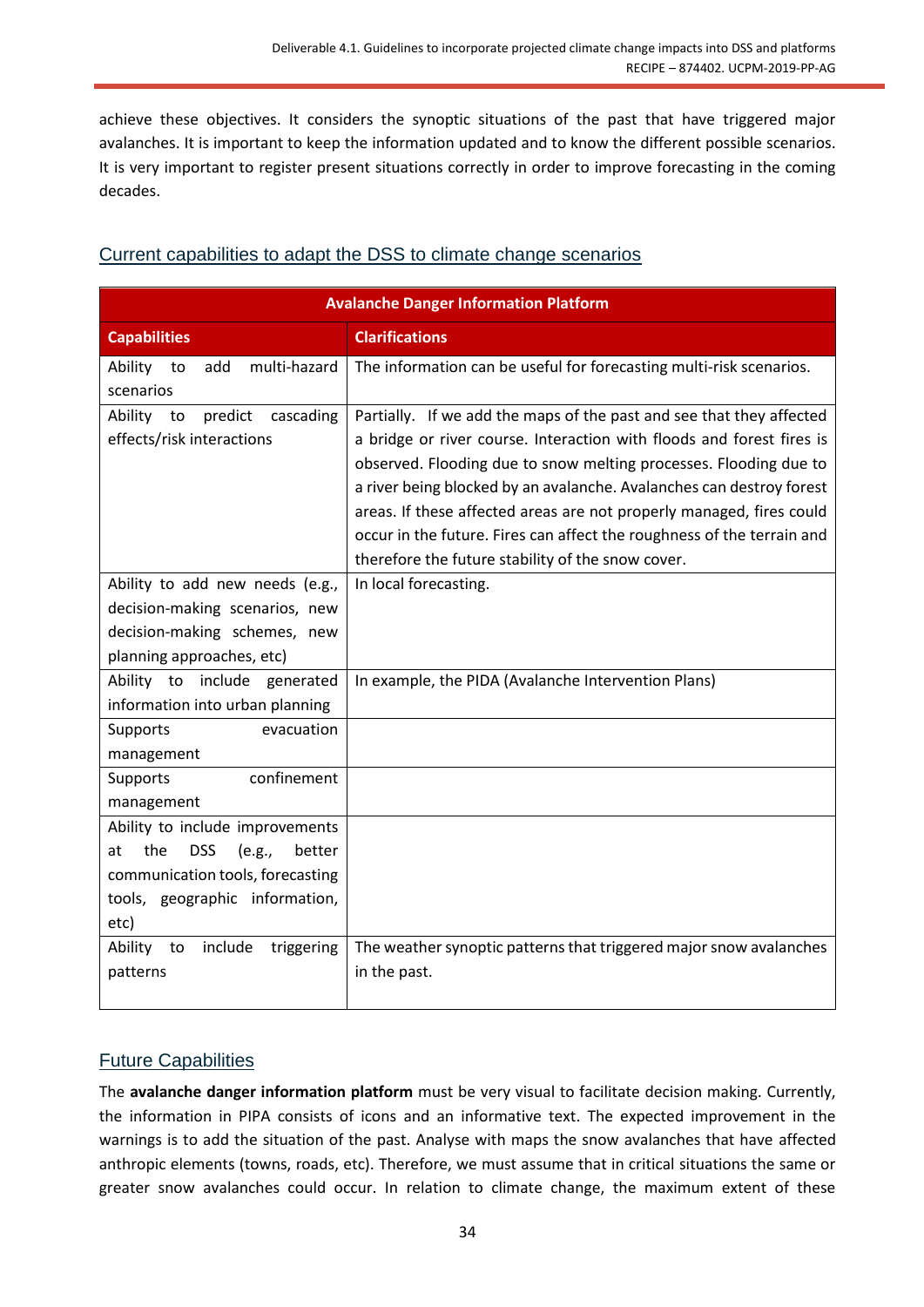avalanches is difficult to determine. The main limitation is that it is a recent tool (2018). It aims to improve the shortcomings that emerged in past seasons.

The modelling of snow avalanches from the thickness of snow in the starting zone. Using the Swiss RAMMS model for this purpose. The modelling of major avalanches would allow us to observe how far they go. Therefore, more effort needs to be invested in prevention.

### <span id="page-34-0"></span>Assessment

| <b>Avalanche danger information platform</b>                                               |                                                                               |  |
|--------------------------------------------------------------------------------------------|-------------------------------------------------------------------------------|--|
| <b>Weaknesses</b>                                                                          | <b>Threats</b>                                                                |  |
| Visualizing data and summarizing data information<br>is complicated.                       | Uncertainty in the weather makes it difficult to<br>forecast snow avalanches. |  |
| The predictor must be experienced.                                                         |                                                                               |  |
| The definition of probabilities is very subjective.                                        |                                                                               |  |
| There is a part of interpretation that depends on<br>the experience of the predictor.      |                                                                               |  |
| <b>Strengths</b>                                                                           | <b>Opportunities</b>                                                          |  |
| It is a very well organised tool. It allows you to<br>detect errors very easily.           | Inclusion of the avalanche hazard matrix.                                     |  |
| meetings generate input from the<br>Briefing<br>forecasting team that improves prediction. |                                                                               |  |

## <span id="page-34-2"></span>**3.11. Avalanche Terrain Exposure Scale (ATES)**

#### <span id="page-34-1"></span>**Description**

| <b>DSS IT TOOL</b>                                                  | <b>Natural disasters</b> | <b>Operational scope</b>                                                                                                                                                 |
|---------------------------------------------------------------------|--------------------------|--------------------------------------------------------------------------------------------------------------------------------------------------------------------------|
| <b>ATES-Avalanche</b><br><b>Terrain Exposure Scale</b><br>(mapping) | Avalanches               | Regional. International (Tool<br>created in Parks Canada<br>(2004). It is currently used in<br>the USA, New Zealand,<br>Spain, Andorra and other<br>European countries). |
| https://atesmaps.org/en                                             |                          |                                                                                                                                                                          |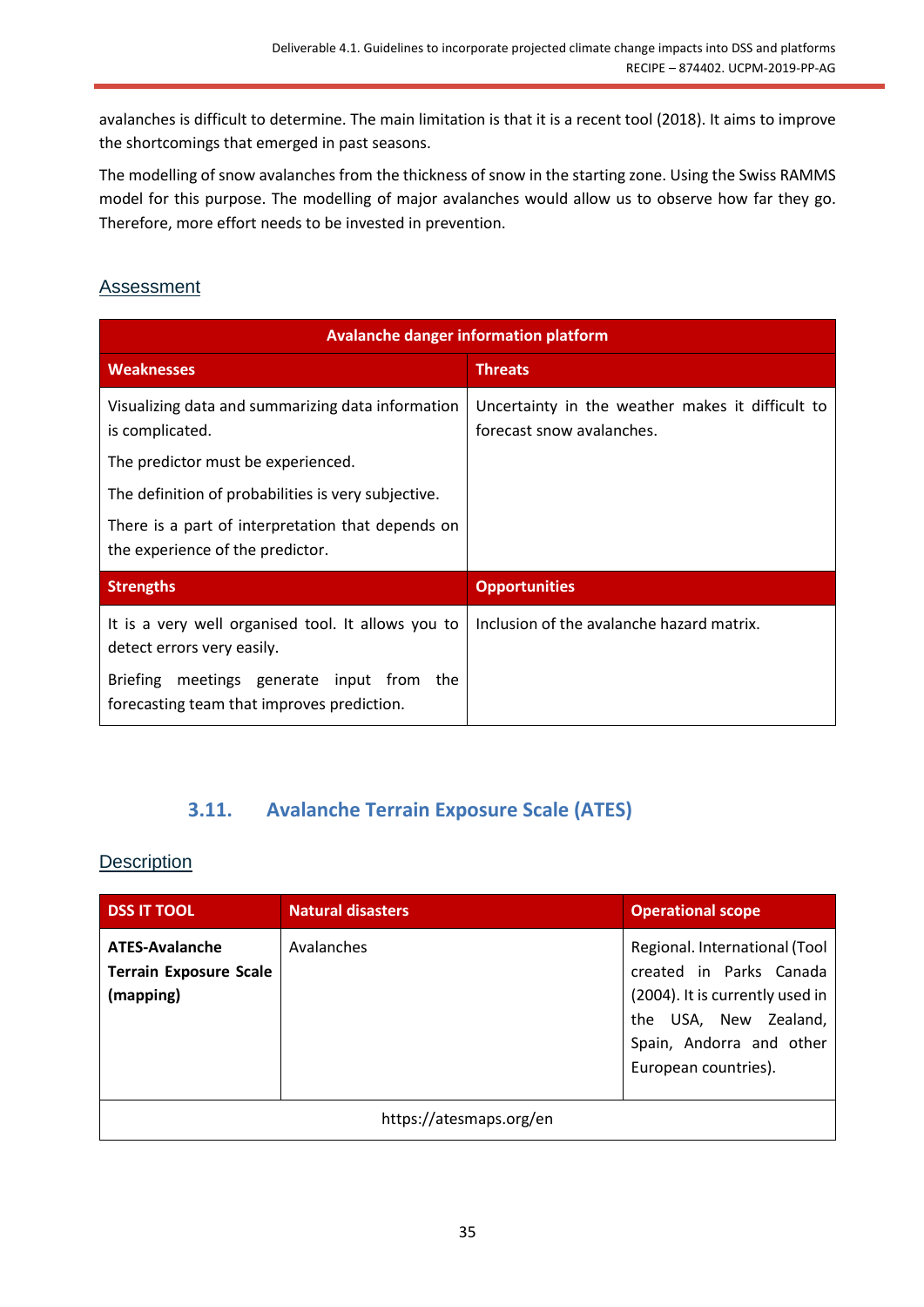**ATES-Avalanche Terrain Exposure Scale (mapping)** is a public tool (following the standards of the Canadian Avalanche Association) and the Evaluator tool can be used with a temporary license. It has been developed in phases. The whole of the Aran was completed in 2017. During prevention and preparedness phases the tool serves as integrated tool in training (ACNA-Snow and Avalanche knowledge Association) to raise awareness and disseminate. It is a basic tool for preparing a winter outing for mountain groups. It is also useful in response since it is integrated in the avalanche rescue protocols.

#### <span id="page-35-0"></span>Current capabilities adapted to current scenarios

The **Avalanche Terrain Exposure Scale** uses 1:5000 orthophotographs and the 15x15 digital terrain model. Tool integrated in the rescue protocol of the Mountain Rescue Group (Pompiers). This A tool allows the assessment of the terrain and is integrated in the emergency operation. This tool can be used by any group involved in the emergency operation. It is a tool to be considered to compare with other situations. Particularly in operations with a variable type of terrain.

| <b>Avalanche Terrain Exposure Scale</b>                                                                                                |                                                                                                                                                                                                           |  |
|----------------------------------------------------------------------------------------------------------------------------------------|-----------------------------------------------------------------------------------------------------------------------------------------------------------------------------------------------------------|--|
| <b>Capabilities</b>                                                                                                                    | <b>Clarifications</b>                                                                                                                                                                                     |  |
| Ability to add multi-hazard scenarios                                                                                                  | Note 1. In case climate change implies increased<br>avalanche activity with the capacity to destroy forests it<br>will be necessary to adapt the tool to the new terrain<br>conditions.                   |  |
|                                                                                                                                        | <b>Note 2.</b> One of the parameters used by this tool is the<br>avalanche return period (RP). If climate change changes<br>this RP, the tool will have to adapt to the new<br>parameters.                |  |
| Supports evacuation management                                                                                                         | It is a very useful tool in the management of a rescue<br>operation.                                                                                                                                      |  |
| Ability to include improvements at the DSS<br>(e.g., better communication tools,<br>forecasting tools, geographic information,<br>etc) | If the information were more detailed (local prediction,<br>) the tool would be more accurate.<br>The existence of panels on the terrain at the most<br>frequented points reinforces the awareness of the |  |
|                                                                                                                                        | users.                                                                                                                                                                                                    |  |

## <span id="page-35-1"></span>Current capabilities to adapt the DSS to climate change scenarios

## <span id="page-35-2"></span>Future Capabilities

In extreme conditions (difficult terrain and degree of danger >3) **ATES-Avalanche Terrain Exposure Scale** does not allow a detailed gradation of exposure. In other conditions (class 1 or 2 terrain and degree of danger <3) the tool allows a more precise assessment and decision-making in the rescue operation.

It would be necessary to develop a tool with enough resolution to be useful on the terrain. At present, ATES is designed for the planning of an itinerary and not for action at a particular point in the terrain.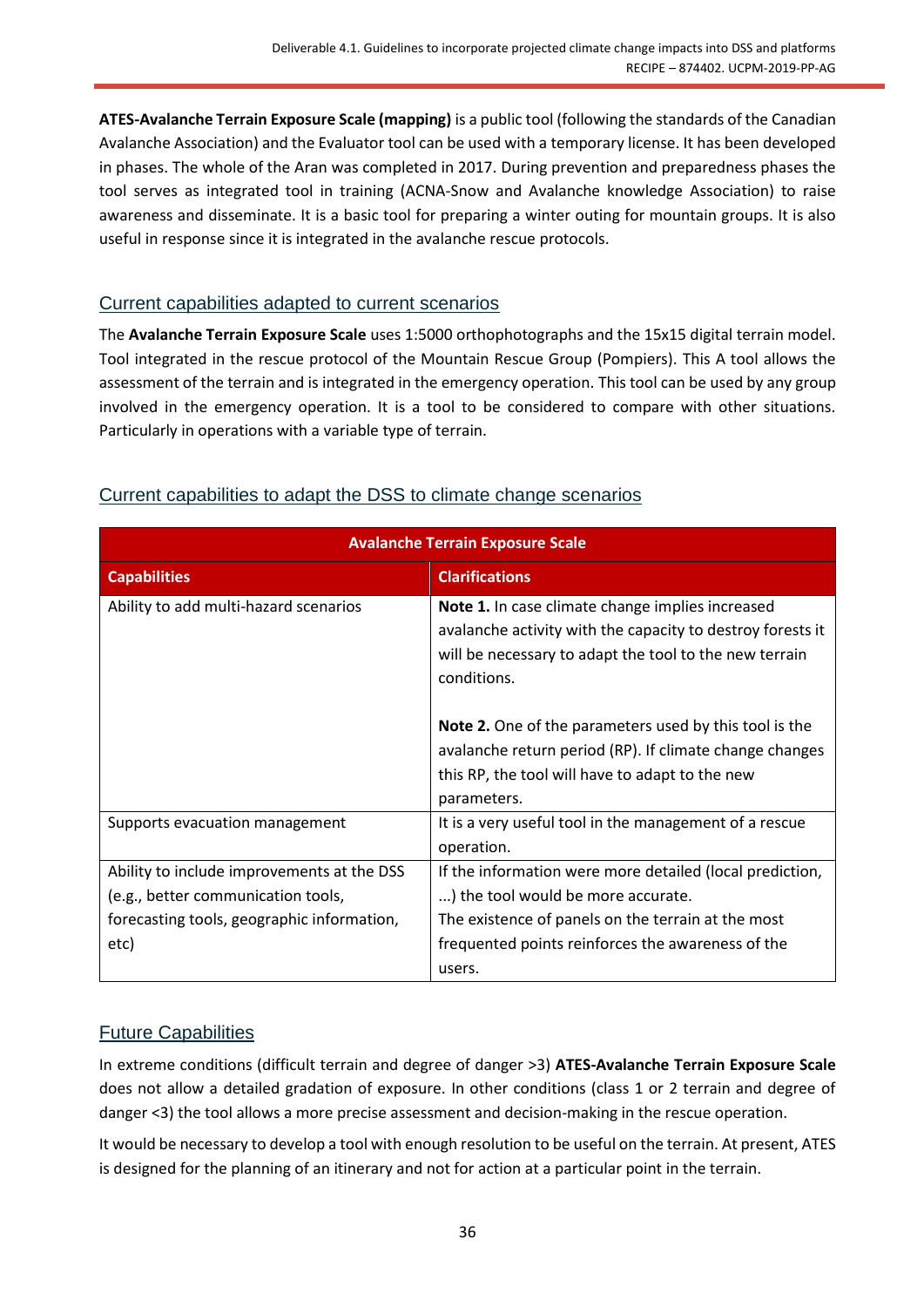## <span id="page-36-0"></span>Assessment

| <b>ATES-Avalanche Terrain Exposure Scale</b>                                                                                                                        |                                                                                                                                                                                                                                                                                                                                                   |  |
|---------------------------------------------------------------------------------------------------------------------------------------------------------------------|---------------------------------------------------------------------------------------------------------------------------------------------------------------------------------------------------------------------------------------------------------------------------------------------------------------------------------------------------|--|
| <b>Weaknesses</b>                                                                                                                                                   | <b>Threats</b>                                                                                                                                                                                                                                                                                                                                    |  |
| Knowledge of the avalanche return period<br>throughout the territory.<br>Scale not suitable. For example, to make decisions<br>about the safety of specific points. | Use the tool in a restrictive and inflexible manner.<br>Safety conditions depend not only on the terrain,<br>but also on the stability of the snow and the group<br>factor.<br>It should not be a tool that in itself can be used to<br>judge decisions after the event.<br>Use of the tool by groups without training in snow<br>and avalanches. |  |
| <b>Strengths</b>                                                                                                                                                    | <b>Opportunities</b>                                                                                                                                                                                                                                                                                                                              |  |
| Good tool for planning a rescue operation.<br>Easy to use (both ATES and Avaluator).                                                                                | Use of ATES for managing access to the natural<br>environment.<br>Useful for making recommendations and<br>restrictions.                                                                                                                                                                                                                          |  |

## **3.12. Civil Protection Map**

## <span id="page-36-2"></span><span id="page-36-1"></span>**Description**

| <b>DSS IT TOOL</b>                                                | <b>Natural disasters</b>                         | <b>Operational scope</b> |
|-------------------------------------------------------------------|--------------------------------------------------|--------------------------|
| <b>Civil Protection Maps</b>                                      | Earthquakes, avalanches, floods, wildfires.      | Regional                 |
|                                                                   | Separate layer of information according to risk. |                          |
| https://pcivil.icgc.cat/pcivil/v2/index.html#41.71 149,1.75979,3z |                                                  |                          |

The **Civil Protection Map** of the Catalan Civil Protection department is free of charge, public accessible and gives support to municipal technicians since 2010. It is also useful for citizens. It is only a consultation tool and only the owners can edit and update the map. It is used in prevention and preparedness phases to raise awareness.

## <span id="page-36-3"></span>Current capabilities adapted to current scenarios

**Civil Protection Maps** are displayed in a scale between 1:25.000 and 1:50.000. It alerts of dangerous weather situations and danger situations 4 and 5 due to avalanches. Allows an assessment of potential risk (not emergency), data sharing and it helps to decide the response protocol from the prevention point of view. It is a tool to help define the risks in each part of the territory, both as a part of the risk analysis and as part of the forecast. The former maps are static and related to prevention. For example, flooding parts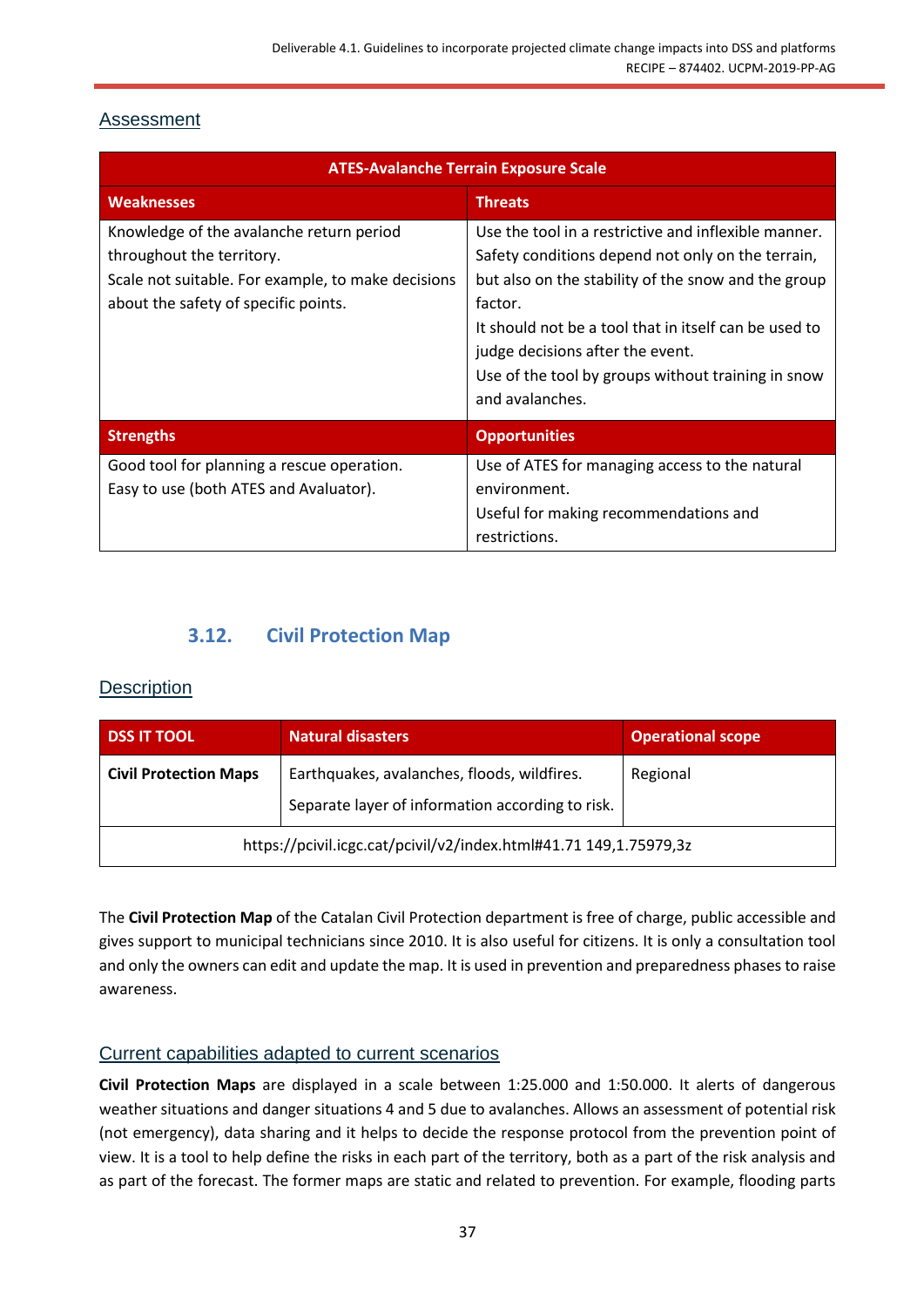of the main rivers for each return period (according to the flood risk directive). On the other hand, the latest maps are dynamic and are related to the preparedness stage. For example, areas forecasted for the next hours as high risk of high precipitation or areas forecasted as potentially hazardous for snow avalanches in the next days.

## <span id="page-37-0"></span>Current capabilities to adapt the DSS to climate change scenarios

| <b>Civil Protection Maps</b>                         |                                                 |  |
|------------------------------------------------------|-------------------------------------------------|--|
| <b>Capabilities</b>                                  | <b>Clarifications</b>                           |  |
| Ability to add multi-hazard scenarios                |                                                 |  |
| Ability to add new needs (e.g., decision-making      | This tool visualizes the same as the DSS        |  |
| scenarios, new decision-making schemes, new          | SICECAT (Information System of the              |  |
| planning approaches, etc)                            | Operational Coordination Centre of Catalonia).  |  |
| Ability to include generated information into urban  |                                                 |  |
| planning                                             |                                                 |  |
| Ability to include urban planning as an input        |                                                 |  |
| Integrates information on the degree of              | Only of the properties and critical structures. |  |
| exposure/vulnerability of human lives and properties |                                                 |  |

## <span id="page-37-1"></span>Future Capabilities

Increased use of the maps from the application in emergency situations is detected in the case of **Civil Protection Maps**. Therefore, it would be appropriate to provide relevant information to the population through the application when displaying maps. In this way, the population will know what is occurring in real time. Finally, redirect them using self-protection messages.

A4Cat is the implementation of the A4EU platform for Catalonia. This tool has been locally adapted to the specific needs and requirements of the Catalan civil protection system, emphasizing the risk of floods, forest fires, windstorms and snowfall and SICECAT (Information System of the Operational Coordination Centre of Catalonia) as an internal emergency tool within Civil Protection.

## <span id="page-37-2"></span>Assessment

| <b>Civil Protection Maps</b>                         |                                                        |
|------------------------------------------------------|--------------------------------------------------------|
| <b>Weaknesses</b>                                    | <b>Threats</b>                                         |
| It does not provide information on ongoing           | If the system of the agency which provides the data    |
| emergencies.                                         | fails, it is interpreted that the civil protection map |
| If the application does not use the data from the    | will also fail.                                        |
| main source of information, there will be a conflict | If the data is not updated the tool loses credibility. |
| as we will not have the most recent data.            | similar platforms<br>Other<br>may be a<br>strong       |
| Some cartography needs upgrading, especially in      | competence (more flexible and more global) and         |
| relation to climate change.                          | may hide this DSS.                                     |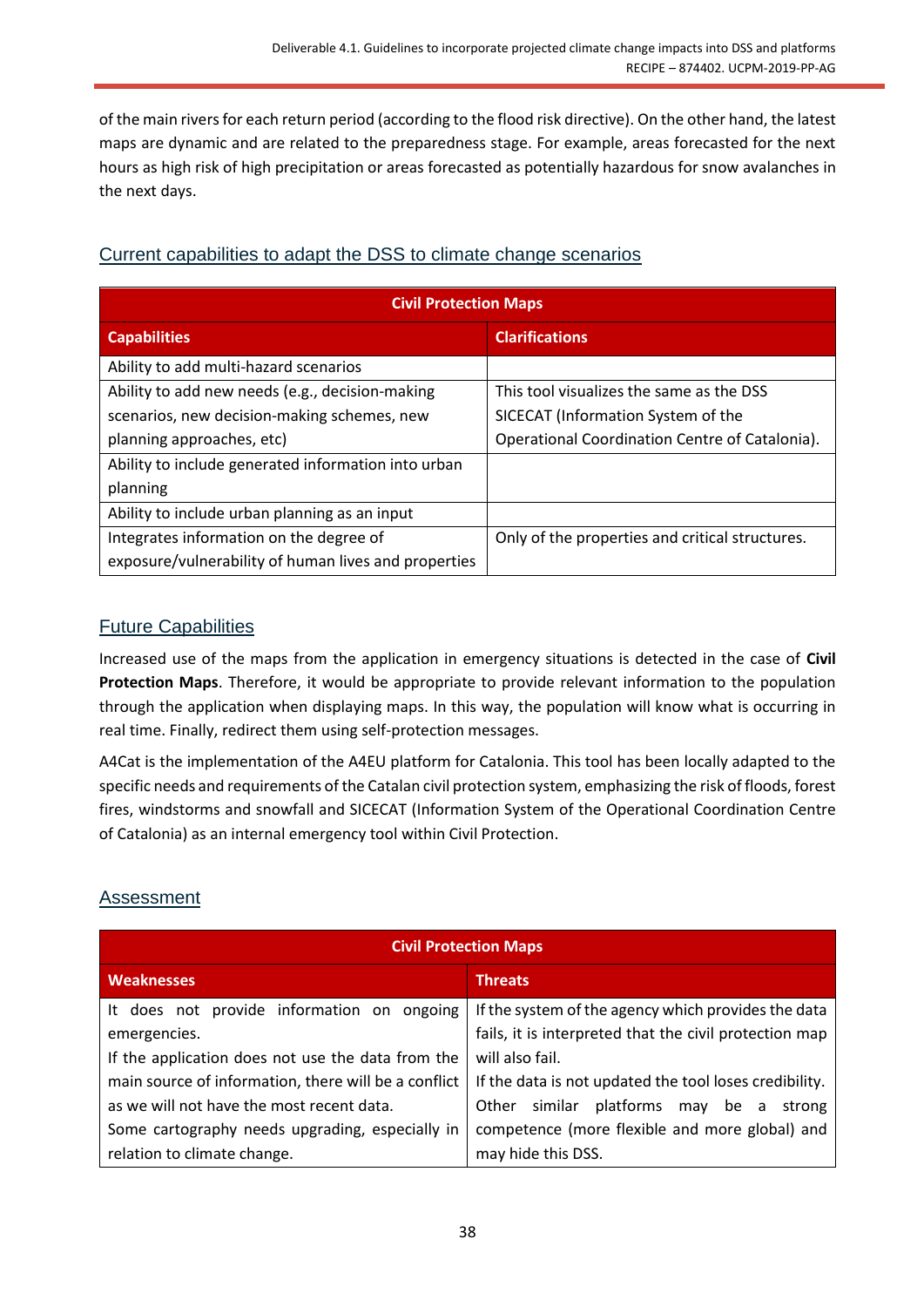| Some map management tools should be included<br>in order to avoid processing the maps in a more<br>environments which<br>specialized<br>need<br>more |                                                   |
|------------------------------------------------------------------------------------------------------------------------------------------------------|---------------------------------------------------|
| expertise.                                                                                                                                           |                                                   |
| <b>Strengths</b>                                                                                                                                     | <b>Opportunities</b>                              |
| When the tool makes use of the main data source,                                                                                                     | Emergencies could be integrated into the tool.    |
| the most correct and up-to-date information is                                                                                                       | Vulnerable elements may be included as a layer to |
| being disseminated.                                                                                                                                  | assess the exposure to each hazard, both in       |
| Is the official website for risk analysis in Catalonia.                                                                                              | preparedness and prevention.                      |

## **3.13. ANYWHERE**

#### <span id="page-38-1"></span><span id="page-38-0"></span>**Description**

| <b>DSS IT TOOL</b> | Natural disasters                                                                                        | <b>Operational scope</b> |
|--------------------|----------------------------------------------------------------------------------------------------------|--------------------------|
| <b>ANYWHERE</b>    | Floods, Coastal storm surges, thunderstorms,<br>extreme temperatures, droughts, wildfires,<br>snowfalls. | Regional                 |
|                    | http://anywhere-h2020.eu/                                                                                |                          |

**ANYWHERE** is a DSS developed under the framework of an H2020 project in 2018. The ownership is the developing company, but it can be implemented for others using different licenses. It is fitted in the Catalan Civil Protection system. The structure is easy to replicate but with other specific regional data. It is mainly used at preparedness emergency phase. It enhances anticipation and pro-active capacity of Civil Protection through Europe and society as a whole to face extreme weather-induced events. A4Cat is the implementation of the A4EU platform for Catalonia. This tool has been locally adapted to the specific needs and requirements of the Catalan civil protection system, emphasizing the risk of floods, forest fires, windstorms and snowfall. A4Cat provides the capacity of early-warning detection and proactive decisionmaking when facing extreme weather-related emergencies. This allows the CECAT (Catalunya Civil Protection Emergency Centre) to better manage such events, minimizing losses and saving lives.

#### <span id="page-38-2"></span>Current capabilities adapted to current scenarios

**ANYWHERE** includes two types of information: It is an integrating platform for numerical data (especially weather forecast and fire forecast), but at the same time, it gathers studies and expertise from the civil protection experts. It uses a database of historic episodes to compare the results of the forecast with the reality (the reported effects, variables, behaviour...).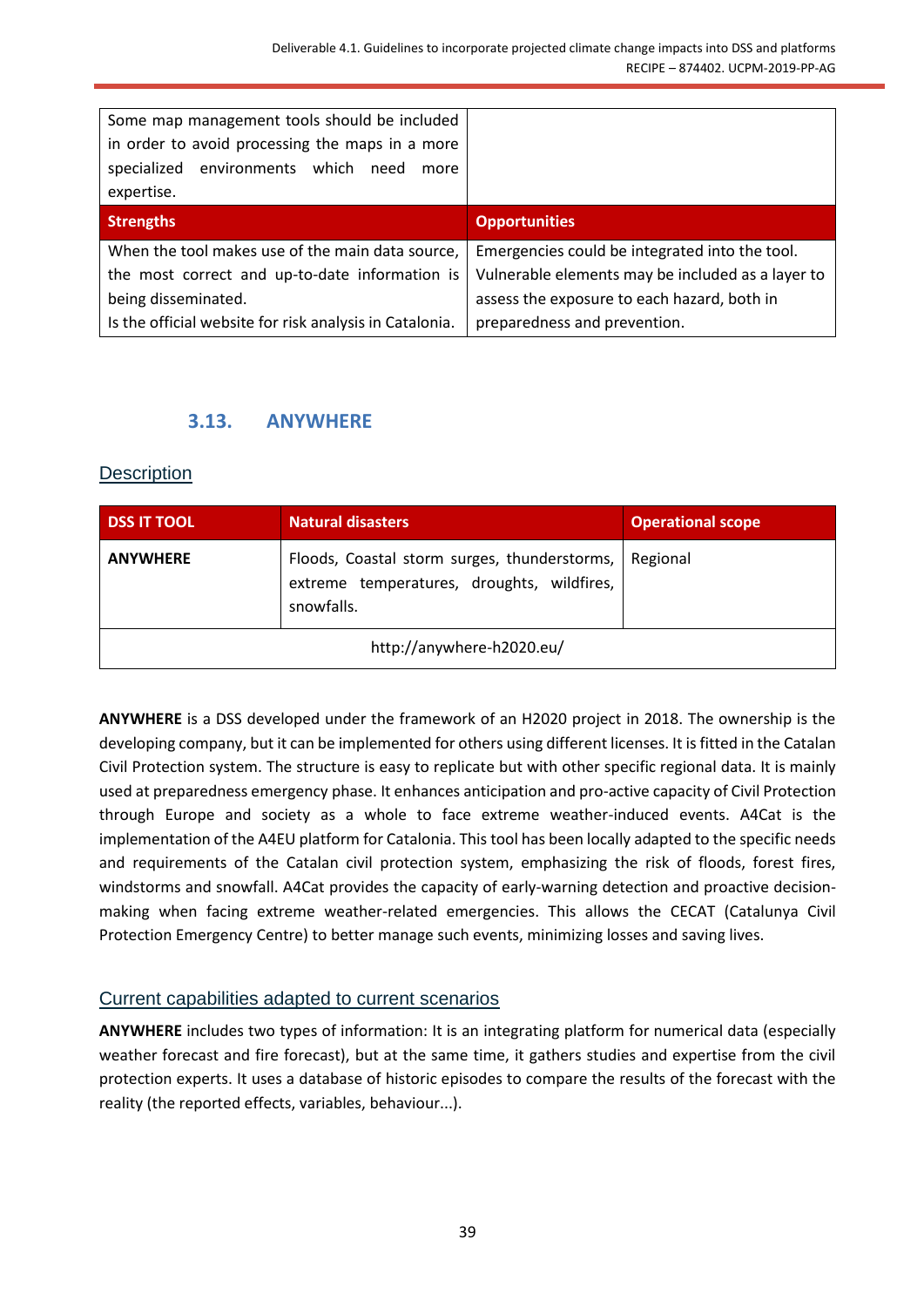## <span id="page-39-0"></span>Current capabilities to adapt the DSS to climate change scenarios

| <b>ANYWHERE</b>                                      |                                                    |  |
|------------------------------------------------------|----------------------------------------------------|--|
| <b>Capabilities</b>                                  | <b>Clarifications</b>                              |  |
| Ability to include urban planning as an input        | Planning.                                          |  |
| Integrates information on the degree of              | It considers vulnerability, but not as a numerical |  |
| exposure/vulnerability of human lives and properties | information in terms of human lives and            |  |
|                                                      | properties. It is not deterministic.               |  |
| Supports evacuation management                       | There is not any specific tool, but you can use    |  |
|                                                      | the results to help in your decision.              |  |
| Supports confinement management                      | There is not any specific tool, but you can use    |  |
|                                                      | the results to help in your decision.              |  |
| Ability to include improvements at the DSS (e.g.,    | Its modular nature allows improvements             |  |
| better communication tools, forecasting tools,       |                                                    |  |
| geographic information, etc)                         |                                                    |  |
| New fire regimes impact according to climate         | It has the capability to include new fire regimes  |  |
| projections                                          | through changes in the information and             |  |
|                                                      | algorithms which feds this module.                 |  |
| New flood regimes impact according to climate        | It has the capability to include new flood         |  |
| projections                                          | regimes through changes in the information         |  |
|                                                      | and algorithms which feeds this module.            |  |
| Landscape composition and configuration changes      | Through changes in the underlying information      |  |
| according to climate change projections              | (static information)                               |  |

## <span id="page-39-1"></span>Future Capabilities

**ANYWHERE** has the potential to be Multihazard. There is no interaction between different hazards. It is possible to overcome this limitation and it is projected in a 2nd step of the project.

#### <span id="page-39-2"></span>**Assessment**

| <b>ANYWHERE</b>                                                                                                                                                                                                                                                                                         |                                                                                                                                                                                                    |
|---------------------------------------------------------------------------------------------------------------------------------------------------------------------------------------------------------------------------------------------------------------------------------------------------------|----------------------------------------------------------------------------------------------------------------------------------------------------------------------------------------------------|
| <b>Weaknesses</b>                                                                                                                                                                                                                                                                                       | <b>Threats</b>                                                                                                                                                                                     |
| Interactions of different hazards not included.<br>Advance forecast (3h in advance).<br>Not multilayer.<br>Uncertainties in weather forecast may be too high<br>and are transferred to other fields (especially<br>hydrological), so better weather forecast are<br>needed and more spatial resolution. | License: price could be important in the spreading<br>of this tool.<br>Maintenance: price and feeding with uploading.<br>Robustness.<br>Low implication of agencies specialized in each<br>hazard. |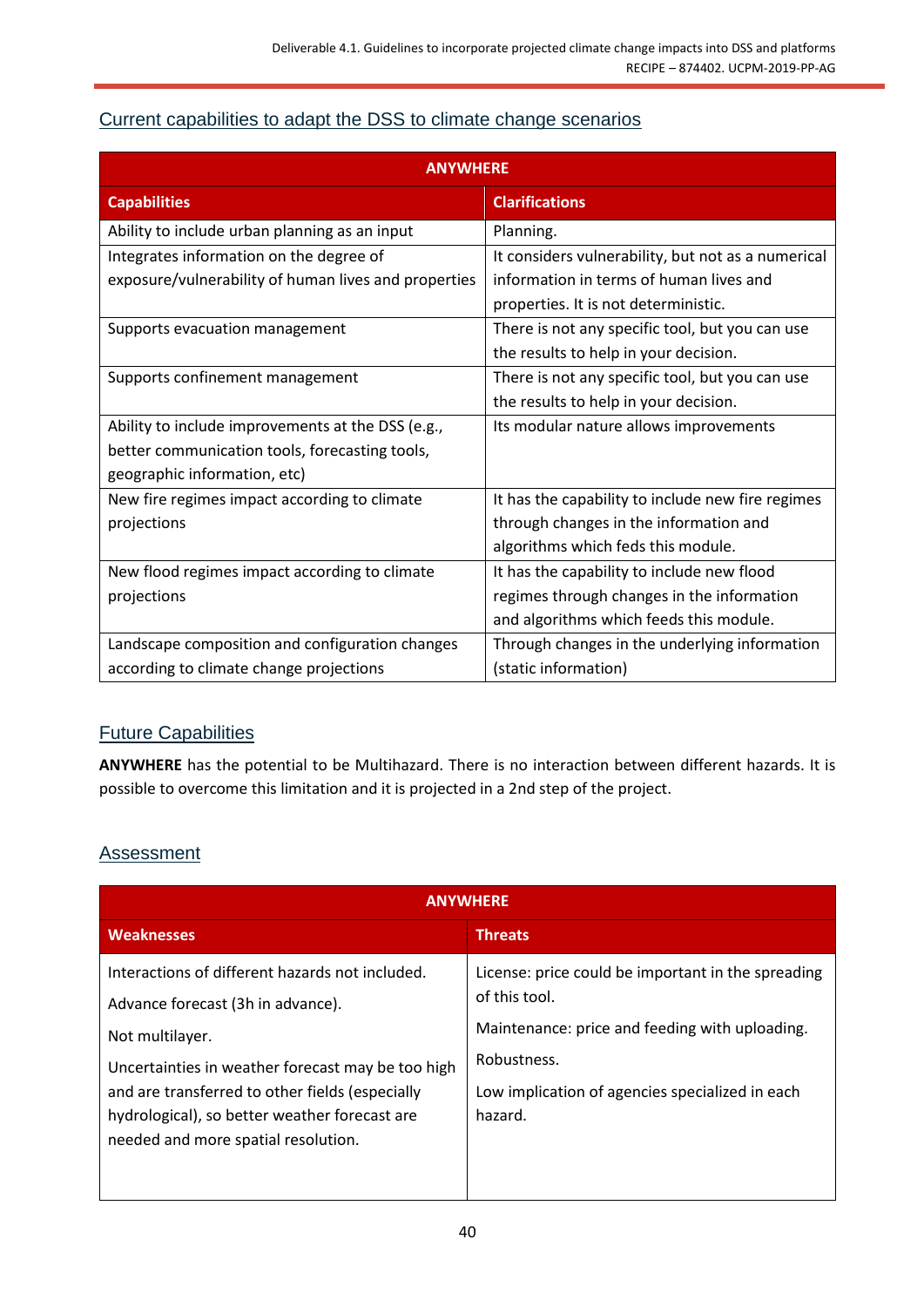| <b>Strengths</b>                                                                                                                                             | <b>Opportunities</b>                                           |
|--------------------------------------------------------------------------------------------------------------------------------------------------------------|----------------------------------------------------------------|
| Faster decision making: integration of data,<br>possibility of comparison of the same variable<br>from different sources, pro-active instead of<br>reactive. | Improvement capacity.<br>Ability to integrate many other data. |
| Better decision making: new tools with impacts.                                                                                                              |                                                                |
| Easy to use.                                                                                                                                                 |                                                                |
| Modular system: easy to improve in the future, all<br>similar but independent from each other.                                                               |                                                                |

## **3.14. Special Plan for Avalanche Emergencies in Catalonia (ALLAUCAT)**

### <span id="page-40-1"></span><span id="page-40-0"></span>**Description**

| <b>DSS IT TOOL</b>                                                                                           | <b>Natural disasters</b>                                                                                                                                         | <b>Operational scope</b> |
|--------------------------------------------------------------------------------------------------------------|------------------------------------------------------------------------------------------------------------------------------------------------------------------|--------------------------|
| <b>Special</b><br><b>Plan</b><br>for<br>Avalanche<br><b>Emergencies</b><br>in<br><b>Catalonia (ALLAUCAT)</b> | Avalanches                                                                                                                                                       | Regional                 |
|                                                                                                              | https://interior.gencat.cat/ca/arees_dactuacio/proteccio_civil/plans_de_proteccio_civil/plans_de_prot<br>eccio civil a catalunya/plans-especials/allaucat/#bloc4 |                          |

**ALLAUCAT** is a civil protection action plan of the Catalan civil protection department. It is public and free access that was implemented in 2010. The main use at prevention phase is monitoring the danger of avalanches based on the information provided by the technical bodies responsible for carrying them out. There is a defined technical assessment group that forecasts and communicates the degree of avalanche danger at each moment during the winter season. At preparedness phase it contemplates that the municipalities and vulnerable sectors develop action plans (Municipal Action Plans - MAP). In the case of ski resorts, the Avalanche Intervention Plans (PIDA) are considered. Finally, at response phase the plan determines the organizational structure with an Emergency Committee. It defines the Emergency Committee, the composition and functions of the groups involved.

#### <span id="page-40-2"></span>Current capabilities adapted to current scenarios

**ALLAUCAT** outputs avalanche zone maps on a scale of 1:25.000. Avalanche forecasts on a regional (Catalonia) and local scale (Vall d' Aran, Port de la Bonaigua, Pla de Beret, Coll de Pal and Vall de Núria). There is also the mapping of vulnerable elements. The plan foresees the communication of the warnings to the municipalities, vulnerable sectors and the Operational Coordination Centre of Catalonia (CECAT). It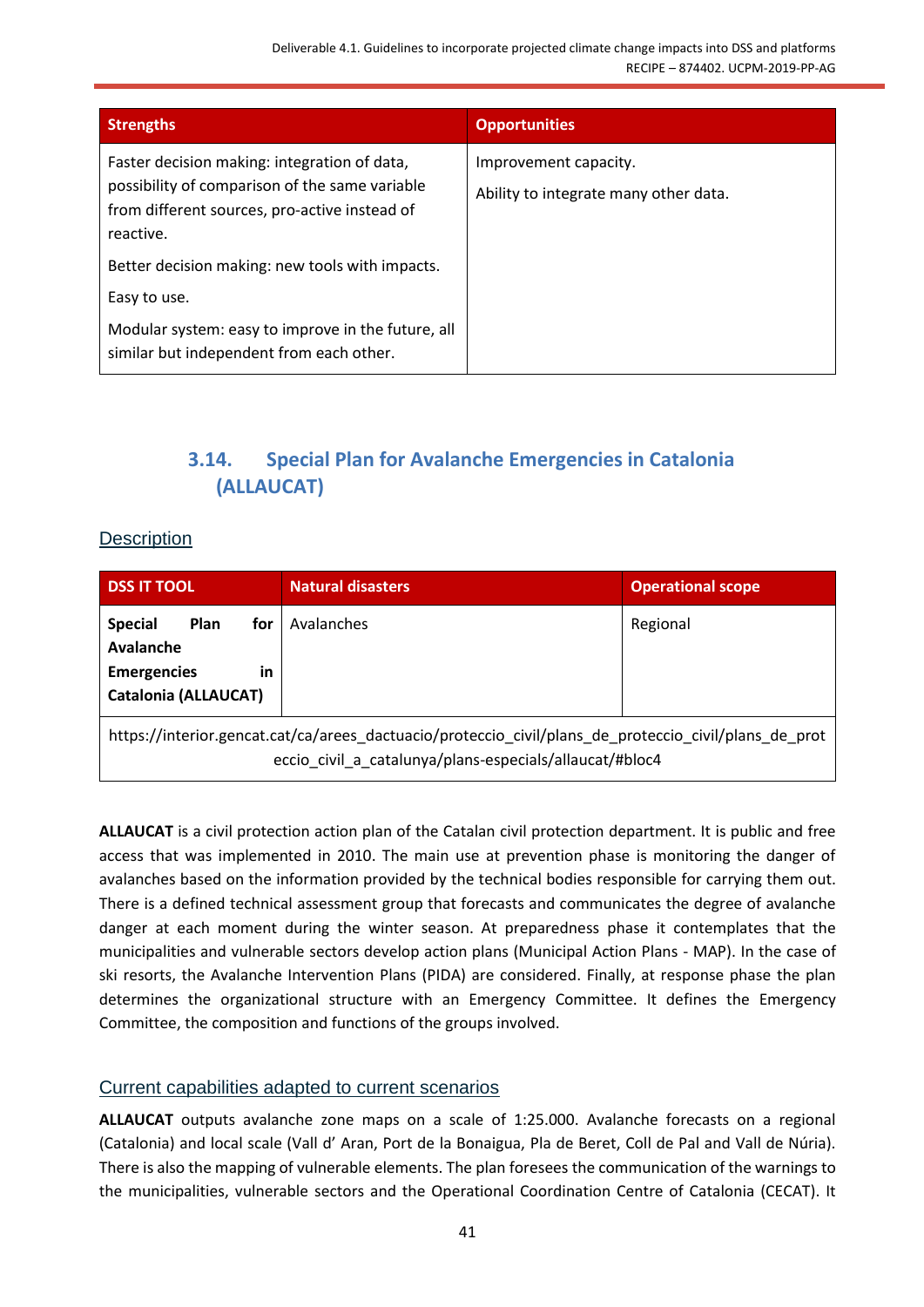contemplates the deployment of an Advanced Command Centre. Pre-alerts are issued in case of danger level 4 and alerts in case of danger level 5. Pre-alerts are also issued in situations with hazard level 3 and high expected exposure (holiday periods). In the Technical Committee the Agencies provide the data to support the decision. The composition and the tasks to be carried out are foreseen in case of an emergency situation. Includes large avalanche patterns that have been registered until now.

| <b>ALLAUCAT</b>                                           |                                           |
|-----------------------------------------------------------|-------------------------------------------|
| <b>Capabilities</b>                                       | <b>Clarifications</b>                     |
| Ability to add new needs (e.g. decision-making scenarios, | Revisions and updates are made.           |
| new decision-making schemes, new planning approaches,     |                                           |
| etc)                                                      |                                           |
| Ability to include generated information into urban       | Already included. It will be improved in  |
| planning                                                  | the revisions. It will be included in the |
|                                                           | detailed mappings.                        |
| Ability to include urban planning as an input             | Already included. It will be improved in  |
|                                                           | the revisions.                            |
| Integrates information on the degree of                   | Already included (i.e., roads affected).  |
| exposure/vulnerability of human lives and properties      |                                           |
| Supports evacuation management                            |                                           |
| Supports confinement management                           |                                           |
| Ability to include improvements at the DSS (e.g. better   |                                           |
| communication tools, forecasting tools, geographic        |                                           |
| information, etc)                                         |                                           |
| Ability to include triggering patterns                    |                                           |
|                                                           |                                           |

## <span id="page-41-0"></span>Current capabilities to adapt the DSS to climate change scenarios

## <span id="page-41-1"></span>Future Capabilities

**ALLAUCAT** is working on the creation of a database of equipment, of vulnerable elements classified by categories. Automatically alert according to the degree of danger. Current equipment databases are of poor quality. There is a need for quality control and for them to be reviewed and updated. It would also be necessary to add the mapping of defense structures, Avalanche Intervention Plans (PIDA), resources (i.e. Daisybell). In this way, the risk would be minimized, areas would be protected and "cleaned up" and the emergency would be better organized.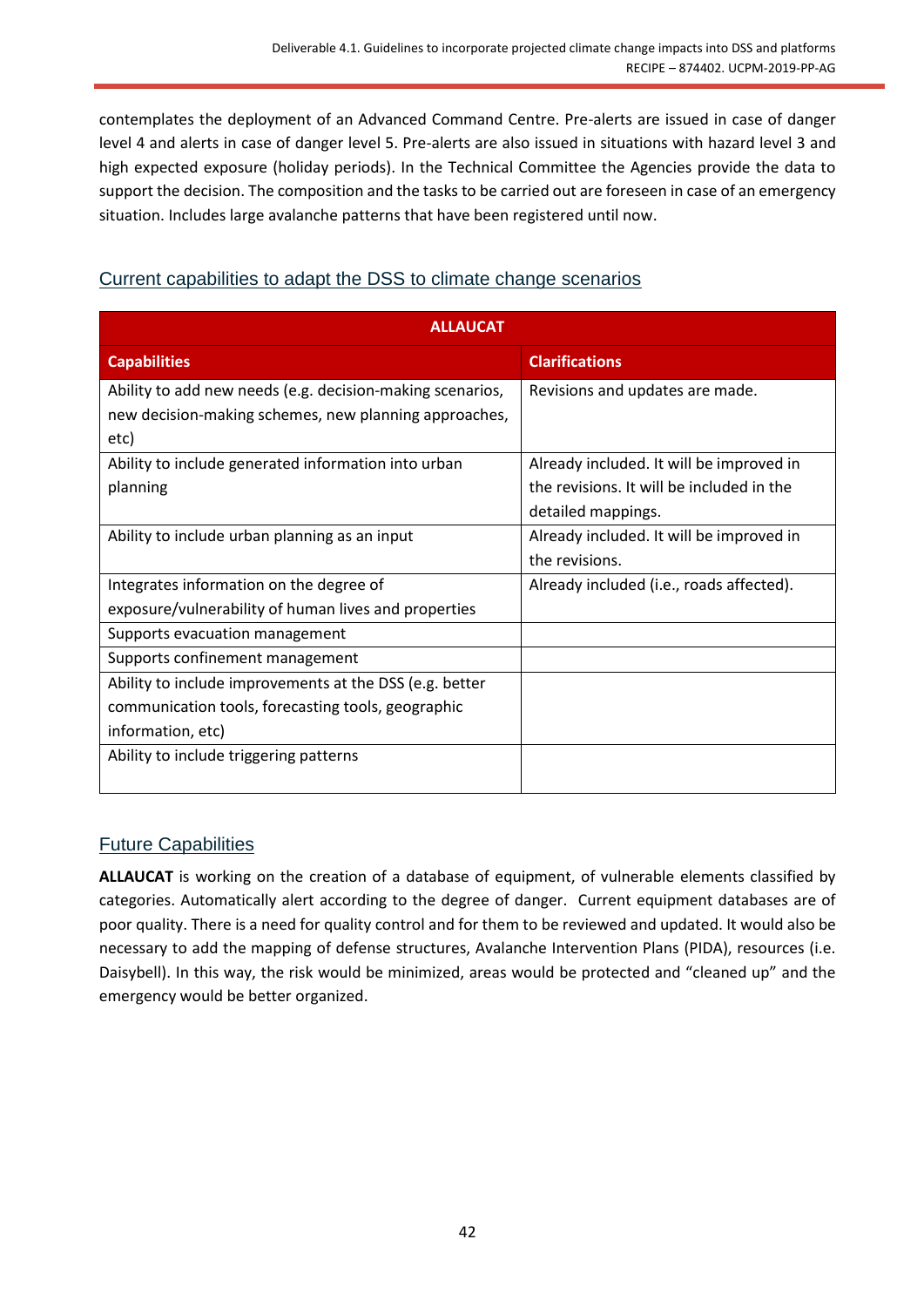## <span id="page-42-0"></span>Assessment

| <b>ALLAUCAT</b>                                                                                                                              |                                                                                                                                                                                                                                                             |
|----------------------------------------------------------------------------------------------------------------------------------------------|-------------------------------------------------------------------------------------------------------------------------------------------------------------------------------------------------------------------------------------------------------------|
| <b>Weaknesses</b>                                                                                                                            | <b>Threats</b>                                                                                                                                                                                                                                              |
| Weather dependency: lack of precision in weather<br>forecasting.<br>Lack of specialised information to<br>improve<br>information on hazards. | More knowledge about Climate Change is needed.<br>Unpredictable or unexperienced scenarios.<br>Higher exposure (greater presence of people in risk<br>areas).<br>Tourism may increase the risk due to a lack of<br>awareness.                               |
| <b>Strengths</b>                                                                                                                             | <b>Opportunities</b>                                                                                                                                                                                                                                        |
| Simulations can be carried out as has been done<br>for other risks.                                                                          | Incorporate actions that are already being carried<br>out in the terrain, such as Avalanche Intervention<br>Plans (PIDA).<br>Include climate change scenarios.<br>Include tourism as a part of the exposed<br>population to whom rise awareness and advice. |

## **3.15. Emergencies Operational Cartography of the Catalan Fire and Rescue Service**

#### <span id="page-42-2"></span><span id="page-42-1"></span>**Description**

| <b>DSS IT TOOL</b>                                                                                                      | <b>Natural disasters</b> | <b>Operational scope</b> |
|-------------------------------------------------------------------------------------------------------------------------|--------------------------|--------------------------|
| <b>Emergencies</b><br>Operational<br>Cartography<br>of<br>the<br>Catalan<br><b>Fire</b><br>and<br><b>Rescue Service</b> | Wildfires, floods        | Regional                 |

**Emergencies Operational Cartography of the Catalan Fire and Rescue Service** is a map that displays all the necessary infrastructures and elements that influence the emergencies of the Catalan fire service. Shared with regional police and other regional agencies. It was initially created to face wildfires, but it is currently used in other different disasters. It was initially implemented in 1999 until 2017. It is currently being transferred to an ArcGis environment. At prevention phase, it helps to detect opportunities in advanced as well as critical areas in terms of lack of infrastructures or the high number of population. At preparedness phase the maps offers improved knowledge of the territory, such as water points, forest roads, fuel breaks and maintenance of these infrastructures. The main use of the DSS is on the response phase with real time location of deployed units. Any change done can be automatically viewed by everyone. In field units can give real time information to control rooms, with the status of the fire perimeter, hotspots, etc. Finally, during recovery it can help to show the most affected areas in case recovery actions are needed.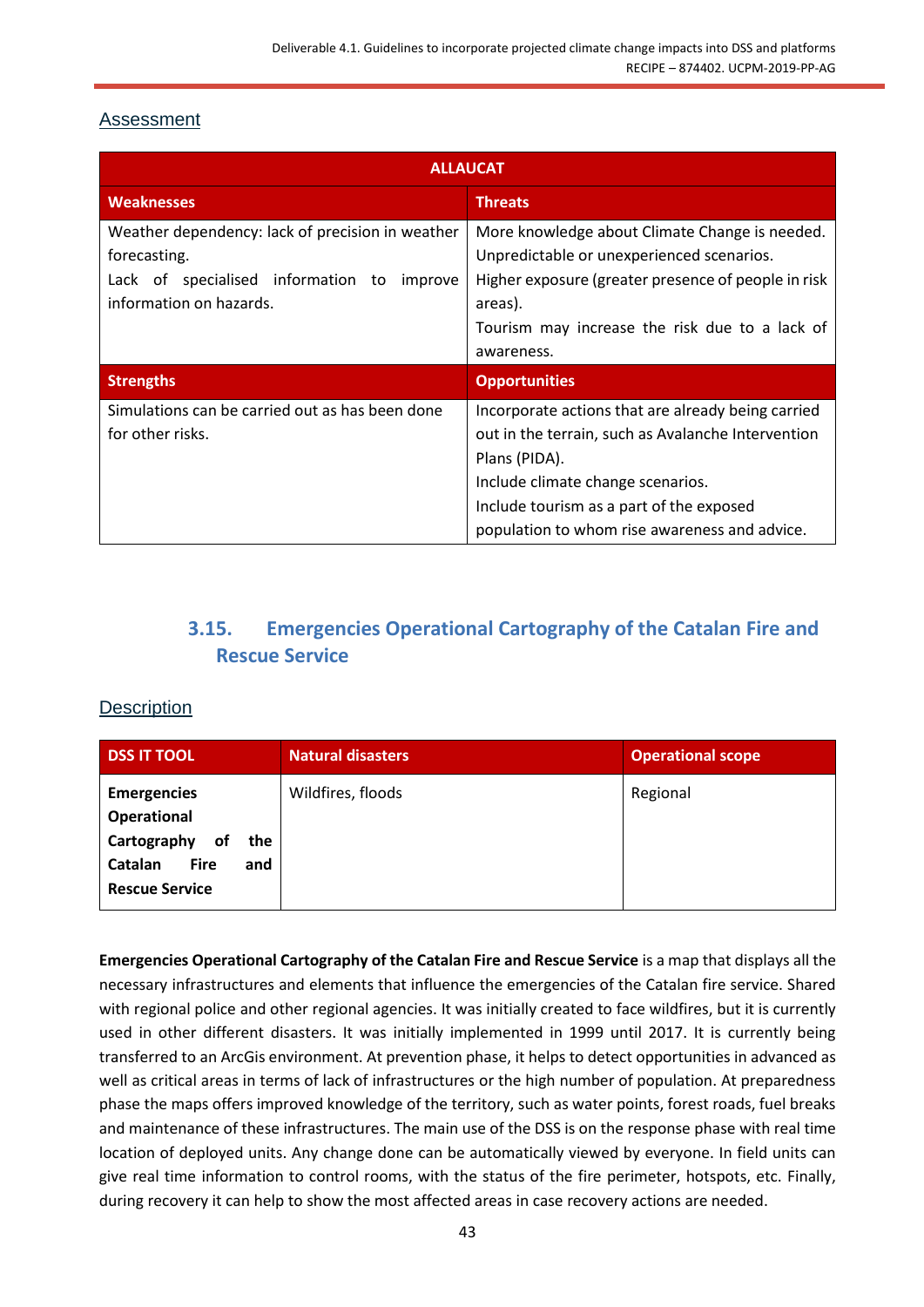#### <span id="page-43-0"></span>Current capabilities adapted to current scenarios

**Emergencies Operational Cartography of the Catalan Fire and Rescue Service** has a self-owned database. However, data comes from different providers. It means that there are multiple agencies involved. Catalan Fire Service organize the information internally, but with a permanent contact with providers in case some information changes. Resolution is 1:1000 for urban actions and 1:5000 for forest actions. The DSS do not support simulations, but it prepares the information needed to run simulations using other tools. A didactic communication is used. Field units work with smartphones or tablets (each vehicle has a tablet). Thus, everybody is linked with the control and command post. The DSS allow offline working, and it automatically synchronizes once mobile data is recovered. Cartographic information is very easy to understand, since all figures (points, lines and polygons) are created with a set of attributes (hotspots, road, etc) that facilitates its comprehension. DSS do not send alerts, but since it allows the monitorization of deployed units and the status of the fire in real time, alerts can be sent to this units using other devices. The same happens to citizens. A correct monitorization of the fire facilitate the alerting to citizens using other media. All units in the fire have real time information. That enormously facilitate the decision support. Inputs of first responders in the field, by sharing information through mobile devices (collecting hotspots, perimeters, affectations and so on) allows a better monitorization of the fire and facilitate the situation assessment. The DSS allows the comparison of pre and before disaster images. It is useful to validate affected areas. That capability is used in wildfires and flooding.

#### <span id="page-43-1"></span>Current capabilities to adapt the DSS to climate change scenarios

| <b>Operative Cartography</b>                                                                        |  |  |
|-----------------------------------------------------------------------------------------------------|--|--|
| <b>Capabilities</b>                                                                                 |  |  |
| Ability to add multi-hazard scenarios                                                               |  |  |
| Ability to add new needs (e.g. decision-making scenarios, new decision-making schemes, new planning |  |  |
| approaches, etc)                                                                                    |  |  |
| Ability to include generated information into urban planning                                        |  |  |
| Ability to include urban planning as an input                                                       |  |  |
| Integrates information on the degree of exposure/vulnerability of human lives and properties        |  |  |
| Ability to calculate economic losses                                                                |  |  |
| Supports evacuation management                                                                      |  |  |
| Supports confinement management                                                                     |  |  |
| Ability to include improvements at the DSS (e.g. better communication tools, forecasting tools,     |  |  |
| geographic information, etc)                                                                        |  |  |
| New fire regimes impacts according to climate projections                                           |  |  |
| New flood regimes impacts according to climate projections                                          |  |  |

#### <span id="page-43-2"></span>Future Capabilities

For the **emergency operative cartography**, the fire service of Catalonia is preparing to face 6th generation fires (climate change driven) and all the actions to improve the DSS come from this direction and are suggested by operational units that require more DSS capabilities to face new situations. The DSS, despite having 20 years, is still in an initial phase, since there are a lot of improvements to be done, and they must be ready before having 6th generation fires in Catalonia. The DSS allows real time monitorization of the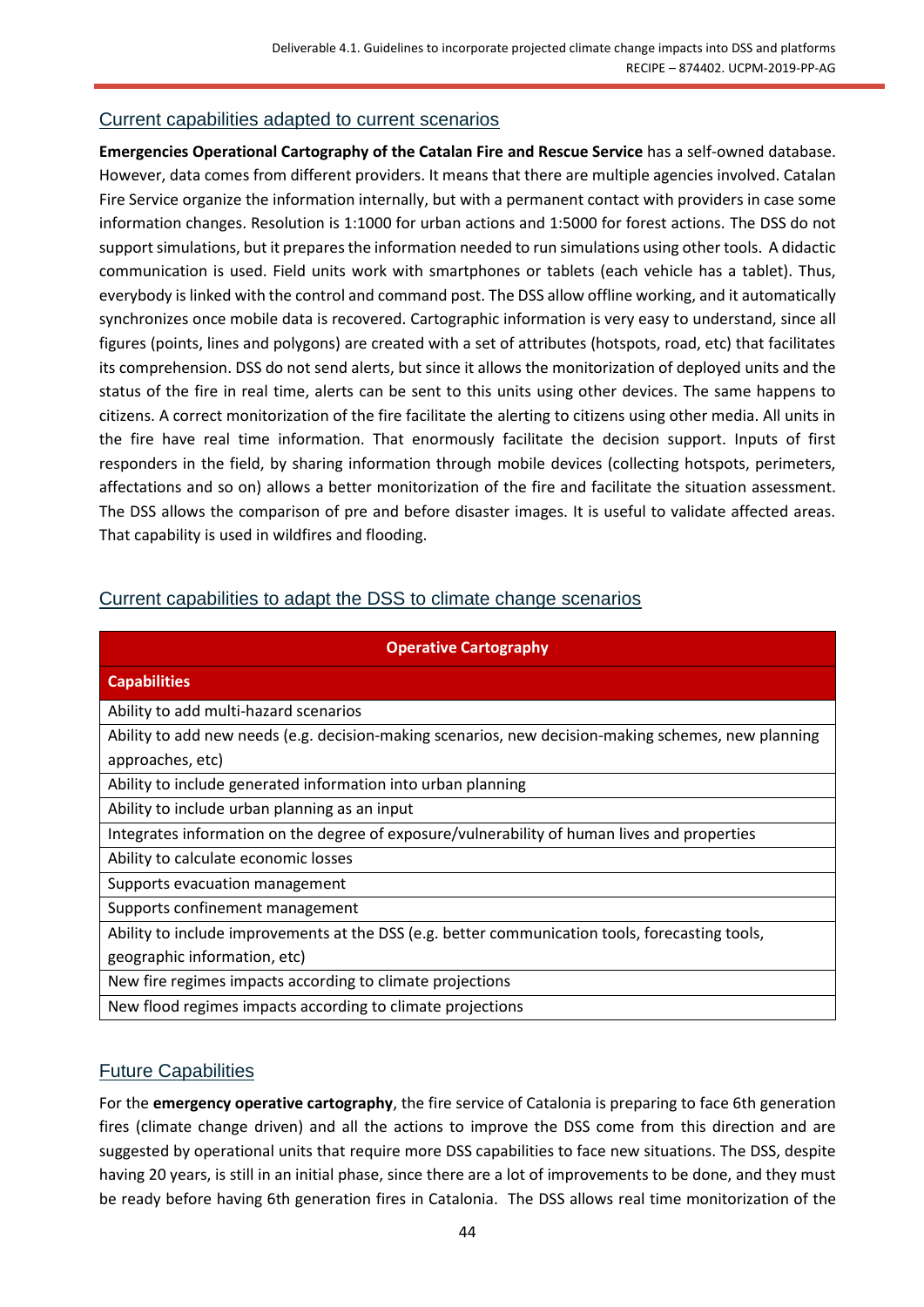fire and the units. But a better collaboration with other agencies using the same system is needed in terms of data sharing. Apart from that, an important improvement would be the collaboration of citizens through APPs or social networks by sending georeferenced pictures and defined questionnaires. Isolated edifications are still a challenge for the DSS.

It is currently online, but it is being switched to private servers to solve privacy issues. That would allow an improvement of data management and more efficiency in terms of data sharing. Analysis routines should be implemented to validate information and decision-making through the visualization of past situations.

### <span id="page-44-0"></span>Assessment

| <b>Emergencies operative cartography</b>                                                                                                                                                                                                                                                                                          |                                                                                                                                                                                                                                                                                                                                         |
|-----------------------------------------------------------------------------------------------------------------------------------------------------------------------------------------------------------------------------------------------------------------------------------------------------------------------------------|-----------------------------------------------------------------------------------------------------------------------------------------------------------------------------------------------------------------------------------------------------------------------------------------------------------------------------------------|
| <b>Weaknesses</b>                                                                                                                                                                                                                                                                                                                 | <b>Threats</b>                                                                                                                                                                                                                                                                                                                          |
| Cartography is only shared within Catalan emergency<br>bodies.<br>Only useful in Catalonia. To help or receive aid from<br>other regions different tools must be used.<br>To many efforts must be done to keep the<br>cartography updated.                                                                                        | The tool must be operationally implemented.<br>Enough human resources are needed.<br>Enough technical resources are needed.                                                                                                                                                                                                             |
| <b>Strengths</b>                                                                                                                                                                                                                                                                                                                  | <b>Opportunities</b>                                                                                                                                                                                                                                                                                                                    |
| I can be applied to a wide range of hazards.<br>Online format and updated paper maps every 2 years.<br>Real time quality data sharing.<br>Linkage of the cartography with forest volunteers<br>associations.<br>Large variety of infrastructures and inputs are showed<br>in the cartography to have a clear operational picture. | Capability to integrate and share information<br>with other agencies.<br>Exchange of data and knowledge with other<br>regions to improve the cooperation<br>capabilities.<br>The tool evolves according to operational<br>requirements detected by units.<br>Any tool that have a geographic scope must be<br>uploaded to the platform. |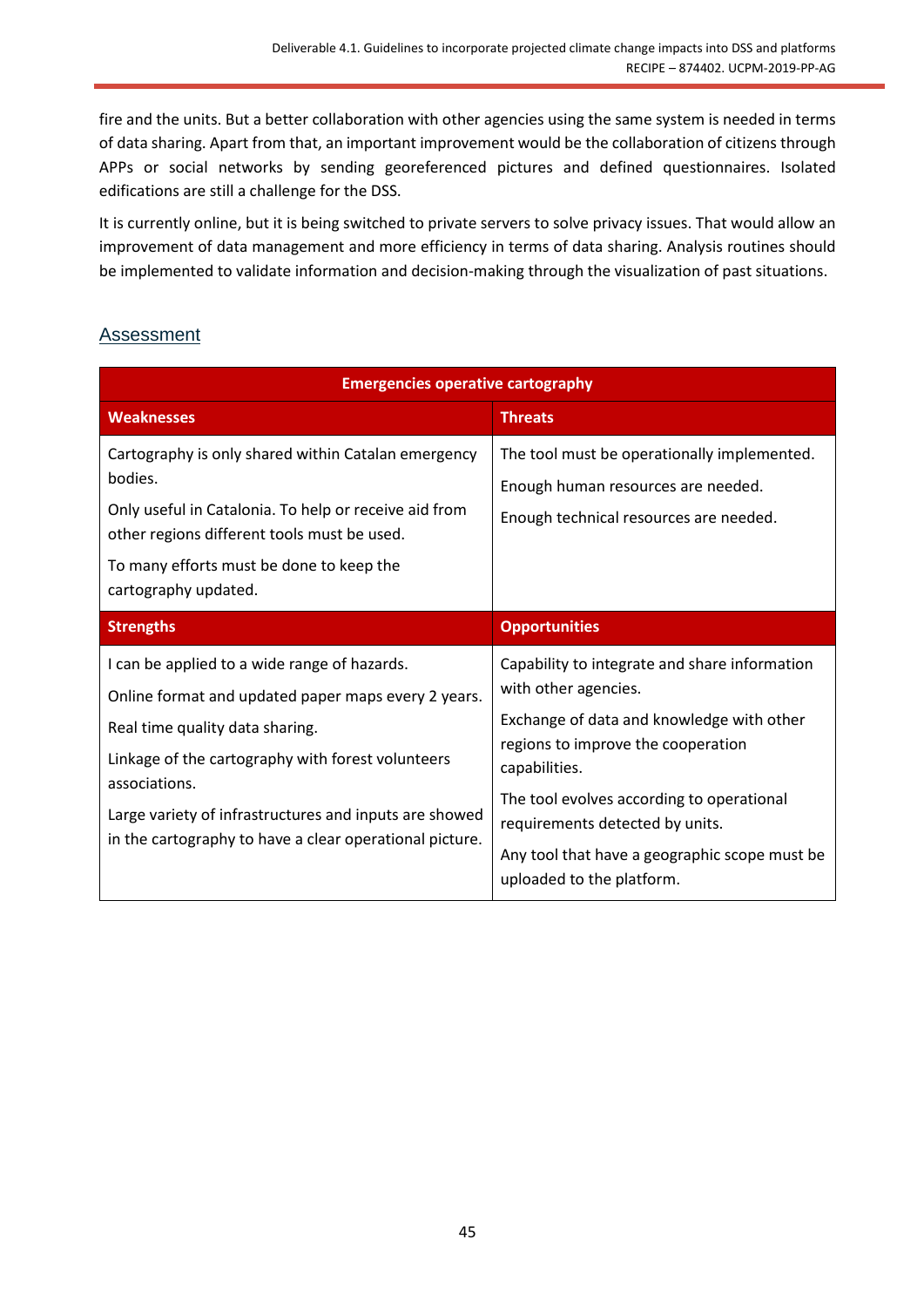## **3.16. FlamMap/Behave Plus/Fire Chart, WindNinja, ErMIT**

<span id="page-45-1"></span><span id="page-45-0"></span>**Description** 

| <b>DSS IT TOOL</b>                                               | Natural disasters                       | <b>Operational scope</b>                |
|------------------------------------------------------------------|-----------------------------------------|-----------------------------------------|
| FlamMap/Behave<br><b>Plus/Fire</b><br>Chart,<br>WindNinja, ErMIT | Wildfires                               | Regional,<br>National,<br>International |
|                                                                  | https://www.firelab.org/project/flammap |                                         |

**FlamMap** is a fire simulator developed in the US by the forest service. It is fully free and can be used for static (FlamMap) or dynamic (Farsite) models by choosing different tools of the simulator. At prevention scale it used for the elaboration of structural prevention plans and reconstruction of the history of major forest fires. At preparedness FlamMap is used to model the fire in the prescribed burning before carrying out the action. During response, the main use is the elaboration of simulations for strategic analysis to support decision making in theaters of operations. Recovery phase is only used at academic level, but no at the operational.

### <span id="page-45-2"></span>Current capabilities adapted to current scenarios

**FlamMap** is a fire modelling software able to make simulations through different outputs like weather variables, fuel models and topographic information. The software is able to simulate fire propagation and behaviour.

## <span id="page-45-3"></span>Current capabilities to adapt the DSS to climate change scenarios

| <b>FlamMap</b>                                                                                                                                               |
|--------------------------------------------------------------------------------------------------------------------------------------------------------------|
| <b>Capabilities</b>                                                                                                                                          |
| Ability to add new needs (e.g. decision-making scenarios, new decision-making schemes, new planning                                                          |
| approaches, etc)                                                                                                                                             |
| Ability to include generated information into urban planning<br>Integrates information on the degree of exposure/vulnerability of human lives and properties |
| Supports evacuation management                                                                                                                               |
| Ability to include improvements at the DSS (e.g. better communication tools, forecasting tools,                                                              |
| geographic information, etc)                                                                                                                                 |

## <span id="page-45-4"></span>Future Capabilities

**FlamMap** and fire simulators lack on Interoperability and of rigorous and reliable data on the mapping of burnt areas, fuel models and meteorological data. The limitations are related to the usual scale of these systems. Allow only one DSS to create its own inputs and the integration of external information, as well as the units to be located in it. There is also a need for this tool to be multilingual.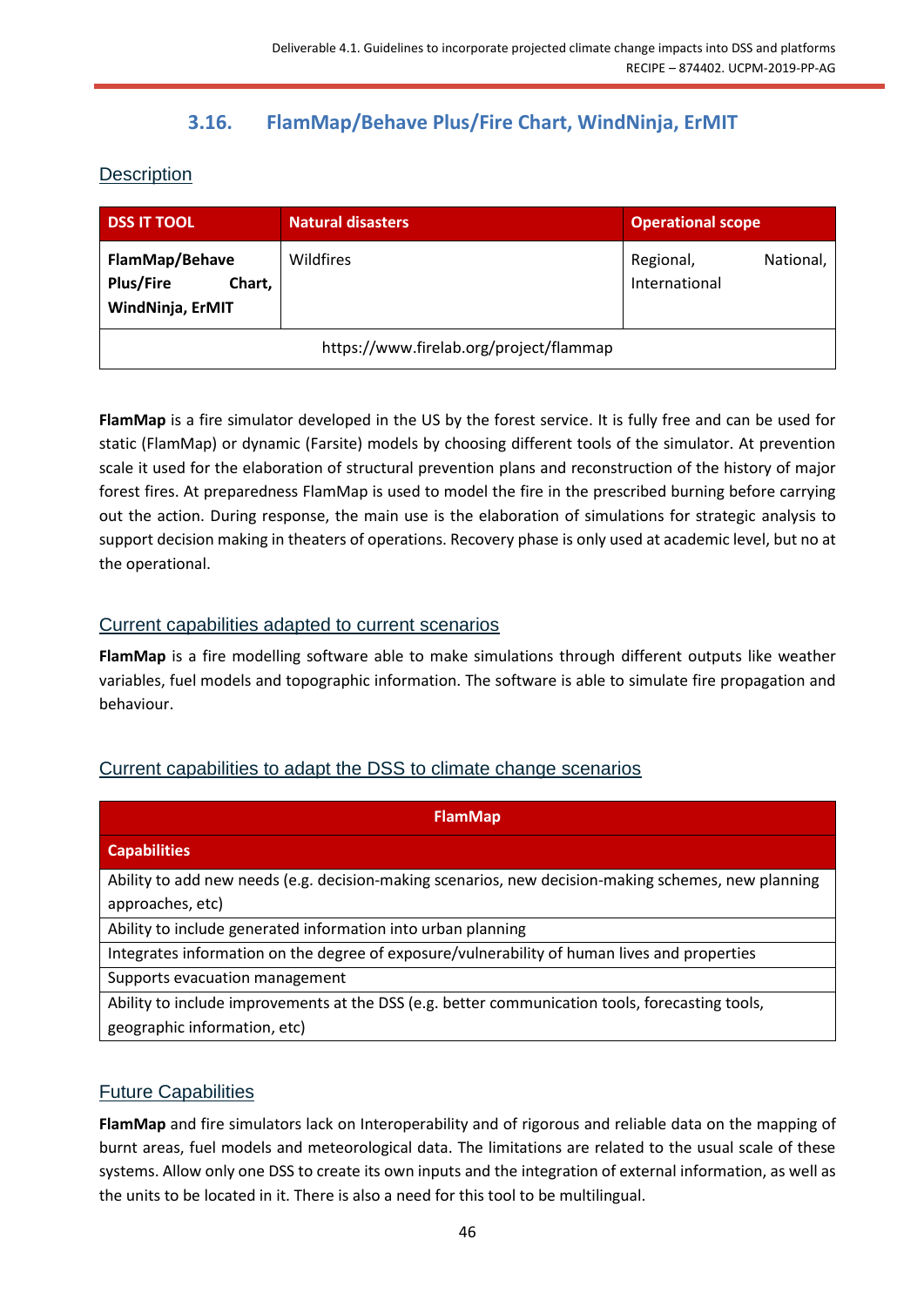## <span id="page-46-0"></span>Assessment

| <b>FlamMap</b>                                                                                                                                                                                                                           |                                                                                                                                                                                                                                    |  |
|------------------------------------------------------------------------------------------------------------------------------------------------------------------------------------------------------------------------------------------|------------------------------------------------------------------------------------------------------------------------------------------------------------------------------------------------------------------------------------|--|
| <b>Weaknesses</b>                                                                                                                                                                                                                        | <b>Threats</b>                                                                                                                                                                                                                     |  |
| Reduced processing speed, requiring a lot of time,<br>due to the prior need to prepare inputs.<br>Not a multilingual tool.<br>Lack of universal units.<br>Lack of uniform fuel models in Europe.<br>Lack of a free Open-Source platform. | Lack of special training makes it difficult and / or<br>reduces its use.<br>The complexity of preparing the inputs also<br>reduces the use and the potential for evolution of<br>the tools.                                        |  |
| <b>Strengths</b>                                                                                                                                                                                                                         | <b>Opportunities</b>                                                                                                                                                                                                               |  |
| Free tools.<br>They are very useful tools when used and their<br>results interpreted correctly.                                                                                                                                          | The possibility of creating a European model for<br>the classification of fuels and the integration of<br>geographic (burnt and relief areas) and<br>meteorological data from EU member states.<br>Increase in spatial resolution. |  |

## **3.17. SADfLOR - A Web-Based Forest and Natural Resources Decision Support System**

## <span id="page-46-2"></span><span id="page-46-1"></span>**Description**

| <b>DSS IT TOOL</b>                                                                                                                        | <b>Natural disasters</b>                   | <b>Operational scope</b> |
|-------------------------------------------------------------------------------------------------------------------------------------------|--------------------------------------------|--------------------------|
| <b>SADfLOR</b><br>- A Web-<br><b>Based</b><br>Forest<br>and<br><b>Natural</b><br><b>Resources</b><br><b>Decision</b><br>Support<br>System | Wildfires, soil erosion, biodiversity loss | Regional                 |
| http://www.forestdss.org/wiki/index.php?title=SADfLOR_web-based                                                                           |                                            |                          |

**SADfLOR** is a Web-Based Forest and Natural Resources Decision Support System. CEF/ISA (Centre for Forest Studies of the School of Agriculture) has developed a forest decision support system toolbox (SADfLOR) that has been used in the framework of several research to integrate and implement scientific know-how in the areas of forest planning, scenario modelling, fire risk and assessment of ecosystem services. SADfLOR is a modular, web-based decision support system for forest management and planning. It includes modules dedicated to simulation, forest management and planning, decision making with a Pareto frontier tool, and a GUI (Graphical User Interface) for relevant data analysis. Its use is mainly at the prevention phase. Forest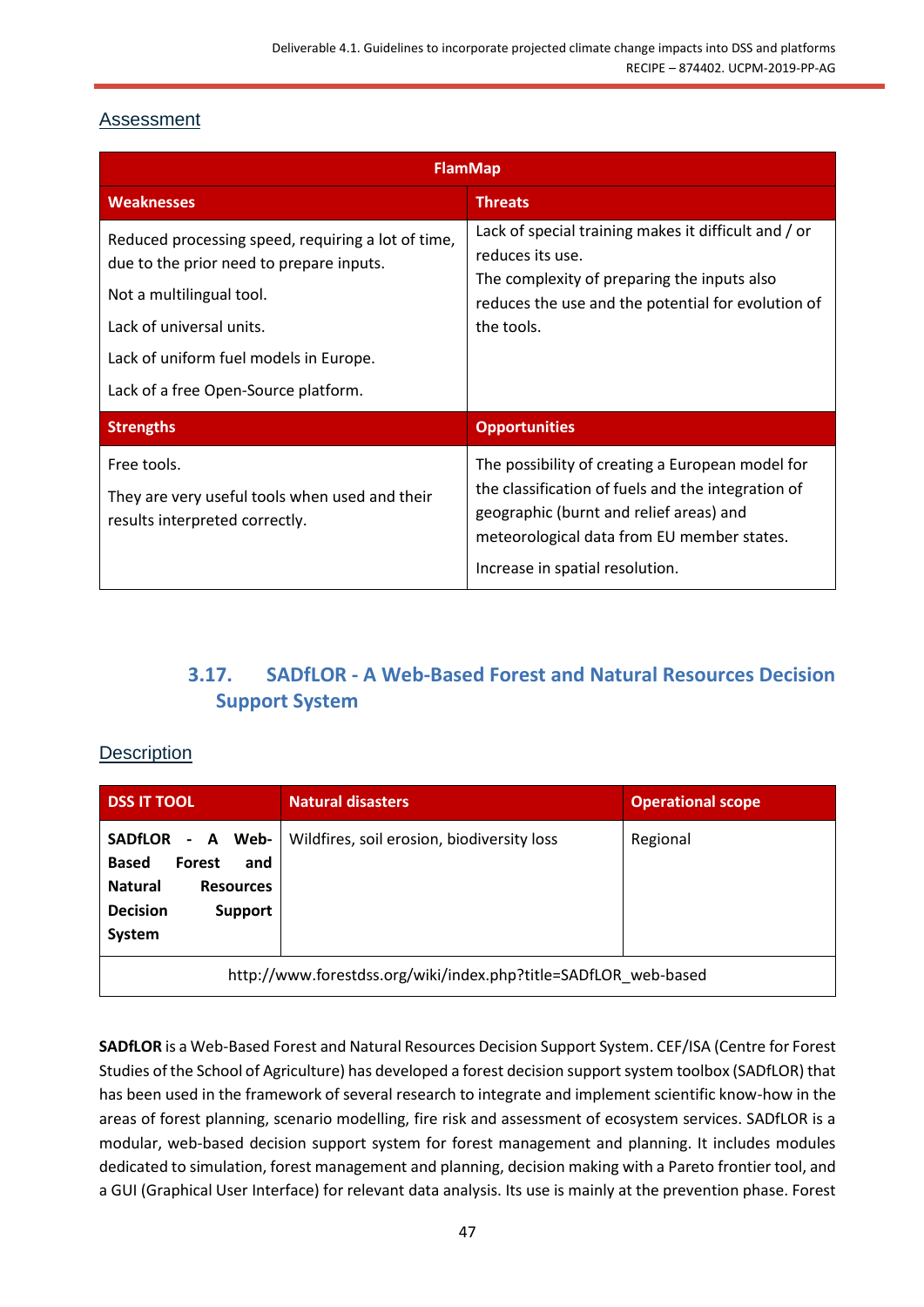management goal: biomass estimation, carbon sequestration, climate change impact, economic evaluation, silvicultural regime, alternative forest management models - species selection, yield prediction, wood supply planning, ecosystem services assessment including regulatory services.

#### <span id="page-47-0"></span>Current capabilities adapted to current scenarios

**SADfLOR - A Web-Based Forest and Natural Resources** Decision Support System, includes web interfaces with a Geographic Information System module that enables the user to select the management area and check related information (forest inventory, soils, climate, and topological data). A prescription driven stand level forest simulator (stands SIM) is incorporated within SADfLOR (Forest Management Approaches). Simulation results are of two types: Detailed characterization of stands' growth and yield for the planning horizon; Essential information required to run the decision models. Includes several optimization tools to support forest management planning, i.e., to help the user build the management planning model, e. g. decision variables, objective functions, and constraints (including spatial and flow constraints). The user may trigger the execution of the SADfLOR optimization and decision module. The latter includes mathematical programming routines as well as Feasible Goals Methods / Interactive Decision - Interactive decision maps for a decision problem. The involvement and participation of stakeholders on SADfLOR's development was deemed as critical to guarantee the quality and usability of the system.

| <b>SADfLOR</b>                                                                  |                                                           |  |
|---------------------------------------------------------------------------------|-----------------------------------------------------------|--|
| <b>Capabilities</b>                                                             | <b>Clarifications</b>                                     |  |
| Ability to add new needs (e.g. decision-                                        |                                                           |  |
| making scenarios, new decision-making<br>schemes, new planning approaches, etc) |                                                           |  |
| Ability to calculate economic losses                                            |                                                           |  |
| Ability to include improvements at the DSS                                      |                                                           |  |
| (e.g. better communication tools, forecasting                                   |                                                           |  |
| tools, geographic information, etc)                                             |                                                           |  |
| Climate change projections (temperature,                                        | The DSS provides direct output related to wood            |  |
| radiation, rainfall, etc) to predict future risk                                | production, however, difficulties to implement and        |  |
| scenarios                                                                       | evaluate alternative Forest Management models,            |  |
|                                                                                 | essentially refer to lack of information on process-based |  |
|                                                                                 | models to check the impact of climate change on           |  |
|                                                                                 | growth, tree mortality and species suitability. Thus, to  |  |
|                                                                                 | overcome this issue we adjusted linearly a percentage     |  |
|                                                                                 | in yield under RCPs' climate change scenarios over the    |  |
|                                                                                 | planning horizon. In this context, our timber supply      |  |
|                                                                                 | projections (standing volume) are made with empirical     |  |
|                                                                                 | growth and yield models.                                  |  |

## <span id="page-47-1"></span>Current capabilities to adapt the DSS to climate change scenarios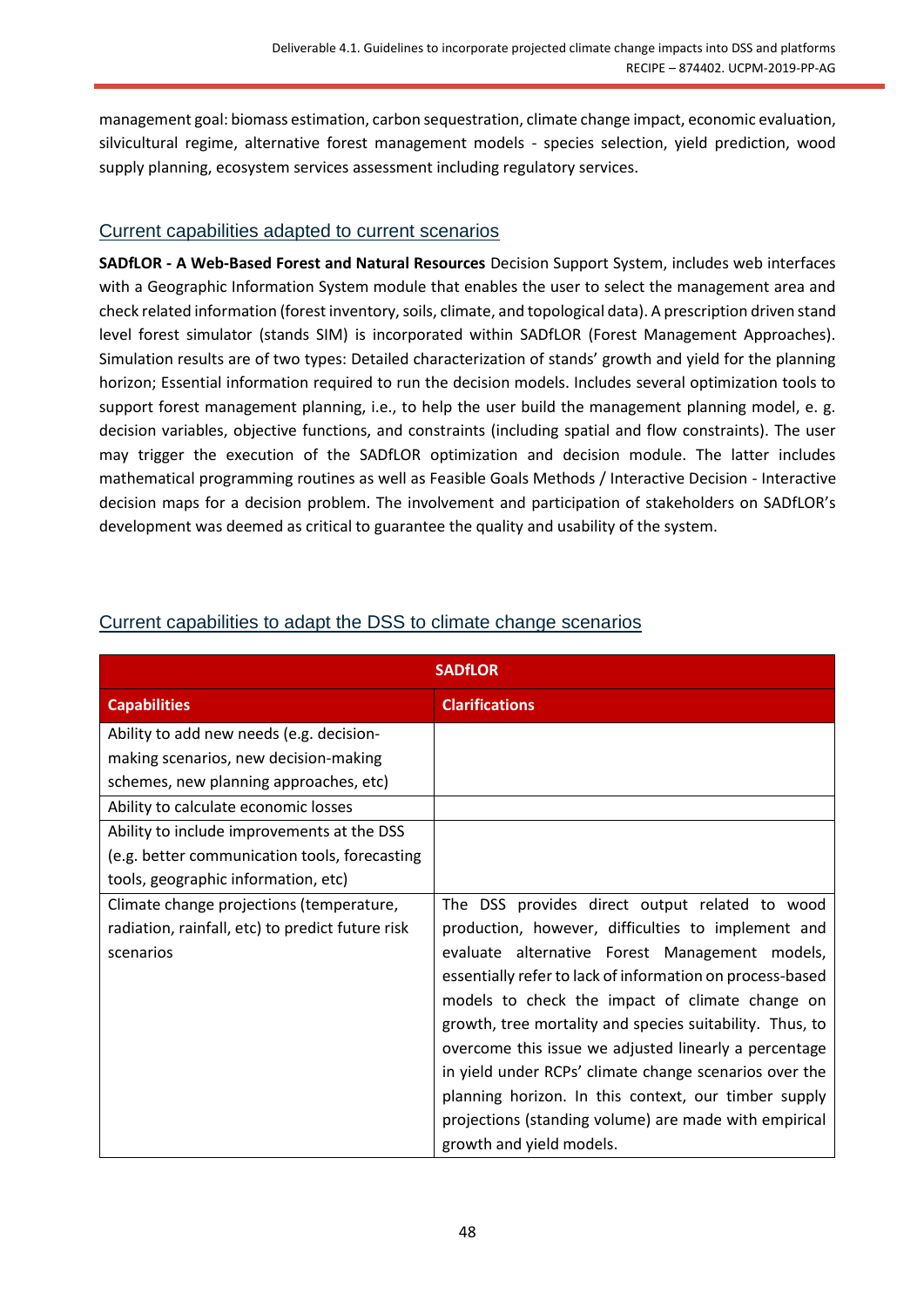| Landscape composition and configuration<br>changes according to climate change<br>projections |  |
|-----------------------------------------------------------------------------------------------|--|
| Forests vulnerability to climate change                                                       |  |
| impacts according to projections                                                              |  |

## <span id="page-48-0"></span>Future Capabilities

**SADfLOR - A Web-Based Forest and Natural Resources Decision Support System** is looking to the future and based on users' experiences with stakeholder involvement they see collaboration between the academic and the forest decision-making communities as key to the success of the continuing evolution of SADfLOR. Here they have room for the civil protection. The main goal is to facilitate the access of stakeholders to tools that may contribute to enhancing forest management planning with modelling scope such as economic indicators, forest indicators, social indicators, climate change and contribution to instrumental fire-adapted silvicultural strategies.

Update and monitor an advanced risk-smart forest Decision Support System through the existing SADfLOR-DSS to help tackle the challenges raised by the large uncertainties in fire management systems. Future work with SADfLOR should seek to promote recovery (fire effects on soil and biodiversity). A platform tool through existing SADfLOR-DSS should become available to assist in forest management decision-making, which not only calculates the best mitigation investment scenario but also provides information on the applicable laws and recommendations regarding traditional and alternative management practices. Implement a participatory multi-stakeholder process, with decisive participation of local and national forest actors to create the underpinnings of integral wildfire strategies at different scales – climate scenarios, sustainable management strategies and related ecosystem business models. In addition, guideline users for the assessment of post-fire ecosystem recovery and resilient forested landscape.

## <span id="page-48-1"></span>**Assessment**

| <b>SADFLOR</b>                                                                                                                                                                                                                                      |                                                                                                                                                                                                                   |  |
|-----------------------------------------------------------------------------------------------------------------------------------------------------------------------------------------------------------------------------------------------------|-------------------------------------------------------------------------------------------------------------------------------------------------------------------------------------------------------------------|--|
| <b>Weaknesses</b>                                                                                                                                                                                                                                   | <b>Threats</b>                                                                                                                                                                                                    |  |
| Lack of information on process-based models to<br>check the impact of climate change on growth, tree<br>mortality and species suitability.<br>The use of process-based growth and yield models<br>might provide more accurate projections of timber | The development of a user guide as well as of<br>further training sessions. Some users were not<br>familiar with Pareto frontiers, but after some<br>training they could better understand this decision<br>tool. |  |
| yield and other ecosystem service under climate<br>change, yet this would require data acquisition and<br>modelling research not supported yet by current<br>research projects.                                                                     | Expansion to include more models to address other<br>forest species and other ecosystem services.<br>The web development was done with the web<br>programming languages: HTML, CSS,<br>PHP,                       |  |
| There is always room to improve the user-<br>friendliness of the Pareto frontier tool and the way<br>in which the system presents the results for<br>management plans.                                                                              | JavaScript and with the PostgreSQL as the<br>database.                                                                                                                                                            |  |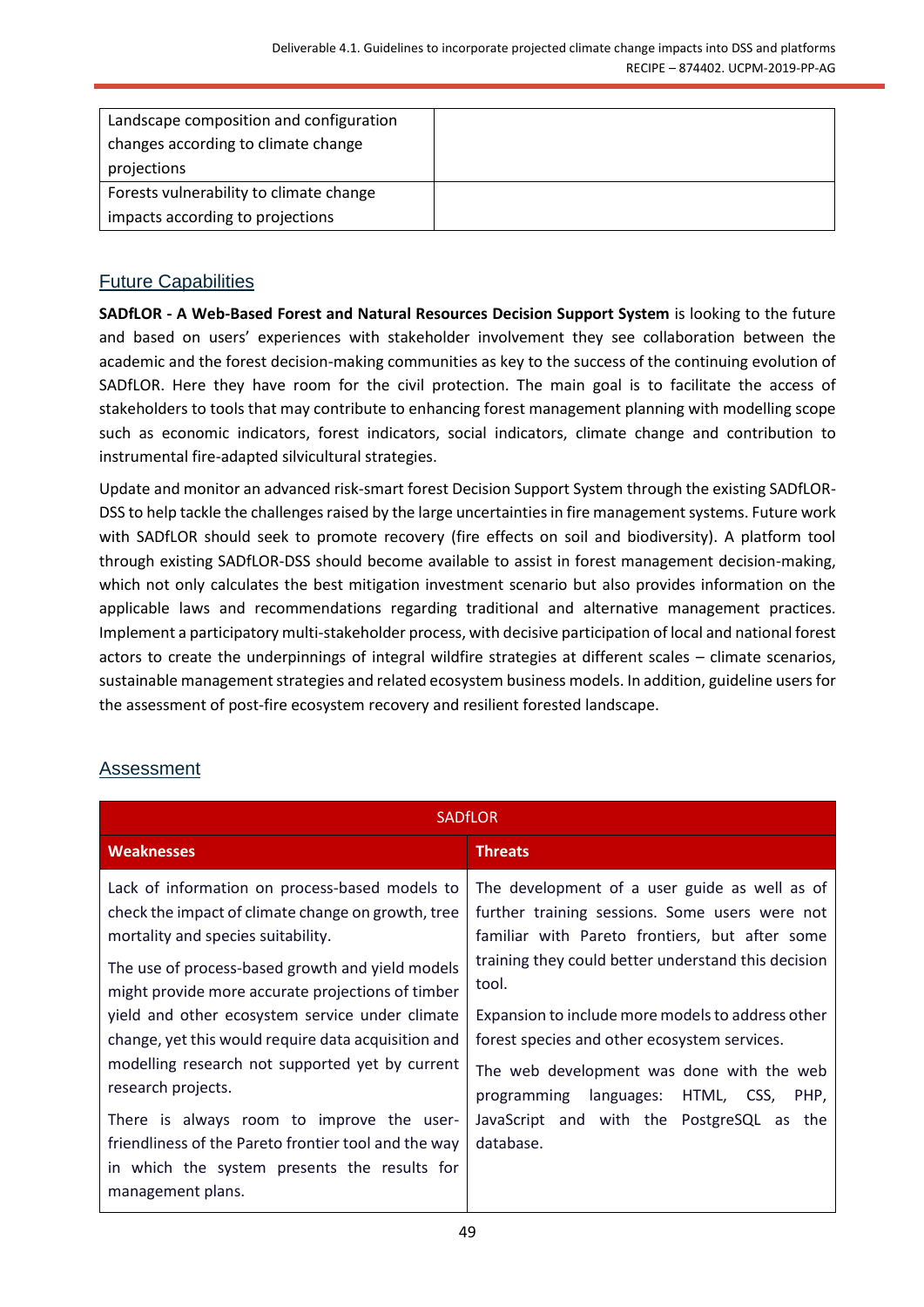| Interpretation of the optimization, decision, and<br>analysis tools of the DSS by the stakeholders.                                                                                                                                                                                                                                                                                                                                                                                                                                                                                                                                                                                                                                           |                                                                                                                                                                                                                                                                                                          |
|-----------------------------------------------------------------------------------------------------------------------------------------------------------------------------------------------------------------------------------------------------------------------------------------------------------------------------------------------------------------------------------------------------------------------------------------------------------------------------------------------------------------------------------------------------------------------------------------------------------------------------------------------------------------------------------------------------------------------------------------------|----------------------------------------------------------------------------------------------------------------------------------------------------------------------------------------------------------------------------------------------------------------------------------------------------------|
| <b>Strengths</b>                                                                                                                                                                                                                                                                                                                                                                                                                                                                                                                                                                                                                                                                                                                              | <b>Opportunities</b>                                                                                                                                                                                                                                                                                     |
| Use of multiple criteria decisions making (MCDM)<br>methods that integrate wildfire risk in planning<br>contexts characterized by multiple objectives.<br>The visualization of the trade-offs possibilities is an<br>easier way of understanding the impacts of the<br>multiple management options that can be<br>displayed in the form of a Pareto Frontier. This<br>technique encapsulated in the SADfLOR DSS,<br>allows for a visual perception of trade-offs<br>between ecosystem services facilitating the setting<br>and negotiation of management planning targets.<br>This is influential to evaluate the levels of<br>achievement of various objectives to help users<br>build strategic and sustainable forest management<br>plans. | SADFLOR seems to be a real chance for new forest<br>management principles make inroads into the<br>national policy processes planning or market<br>payments for ecosystem services in contexts<br>characterized by multiple Ecosystem Services and<br>multiple stakeholders in participatory approaches. |

## **3.18. Portugal Civil Protection**

#### <span id="page-49-1"></span><span id="page-49-0"></span>**Description**

| <b>DSS IT TOOL</b>  | <b>Natural disasters</b>                                                                                   | <b>Operational scope</b> |
|---------------------|------------------------------------------------------------------------------------------------------------|--------------------------|
| <b>Portugal DSS</b> | floods,<br>Wave<br>coastal<br>storms,<br>action,<br>thunderstorms,<br>temperature,<br>extreme<br>wildfires | Regional                 |

**Portugal Civil protection** use open data sources. They do not use any dedicated system for the weather forecast. They use several open links to see the weather forecast and make decisions based on that data. This method can be used to study the future impacts in several scenarios, prepare the territory, equipment's, people to prevent the expected impacts, reduce de impacts and how to survive, use the equipment's, crews or systems to reduce the impacts of the expected scenario.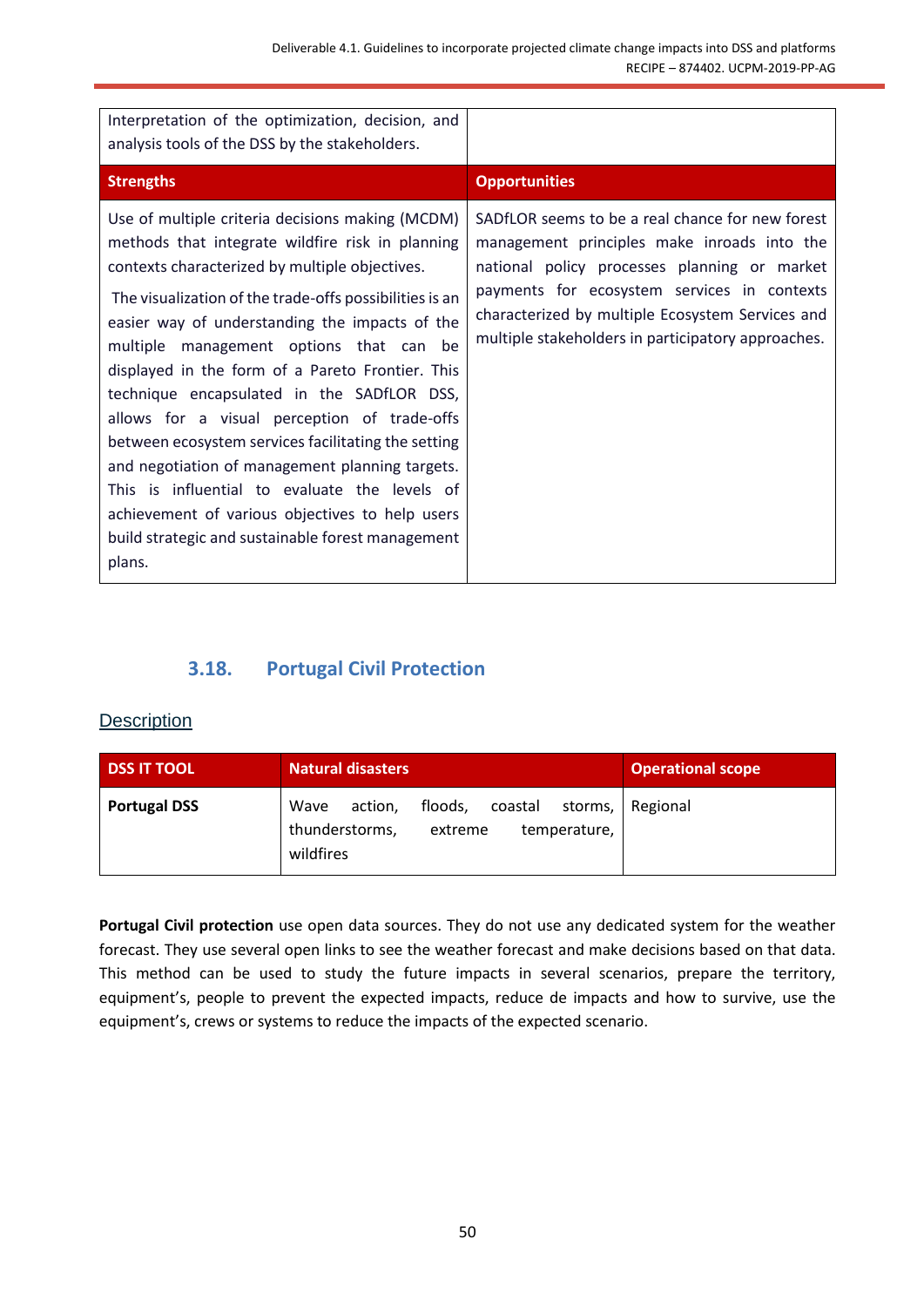# <span id="page-50-0"></span>**4. Recommendations to include climate change impacts into DSS**

Despite not being an exhaustive list of DSS, it is possible to observe that most of the DSS that have been considered in the current report have a regional operational scope. This may be due to the scale of natural disasters, that almost in all cases affect only a particular region or group of municipalities. In addition, a regional scope facilitates tool updates according to landscape and infrastructures changes. In relation to forecast, local DSS are better fitted and show less uncertainty.

The number of hazards covered by the DSSs are high: Forest fires, Floods, Rock falls, Landslides, Storms, Strong winds, Biotic Hazards, wave, thunderstorms, extreme weather, avalanches, snowfalls, coastal storms, biodiversity loss, earthquakes and soil erosion. Despite most of the DSS cover more than one hazard, only a few have the potential to address multi-risk scenarios, therefore, understanding the relationship between hazards. It is clear that under current scenarios multi-risk DSS may not represent an advantage. However, it seems that climate change will pose challenges that will require tools dedicated to deal with different risks simultaneously or cascading.

About emergency phases tackled by the DSSs, almost all of them are useful during prevention, preparedness and particularly response. It seems that the most forgotten phase is the recovery, that should start to be considered in future updates or new DSS to enhance recovery at to find synergies with prevention and preparedness.

After reviewing the opinion of different experts after years of using Decision Support Systems, one of the most shared comments is that we need one dedicated DSS. A tool that combines all emergency/natural disaster categories in only one tool, giving the expected scenario and direct impacts to the country infrastructures and territory.

New DSS should be able to calculate the several emergency/natural disaster categories impacts to this territory and the expected damages and expected conditions during all time of the emergency. And can react (recalculate) to the solutions introduced in the system.

In general terms, through the different interviews to multiple experts the following questions have been answered: Key information and data requirements to address scenarios posed by climate change and risk management enhancement by improving or designing new DSS with new capabilities and operating with new data.

Key information that DSS should start to work on to deal with climate change should be organized using the different emergency phases: that would allow a more accurate treatment of data and address required actions according to the phase. DSS users agree that a key issue is to consider exposed and vulnerable elements that could be threatened according to the hazard. A proper vulnerable and exposed elements monitoring has been always a major issue when taking decisions before, during and after emergencies. However, under climate change context, it is important to rethink how hazards evolve and how will affect that in exposure and vulnerability. It may be possible that future emergencies force civil protection agencies to deal with bigger extreme events, which may mean more information to be processed, especially the number of affected vulnerable elements. An important effect then will be to better monitor vulnerable elements.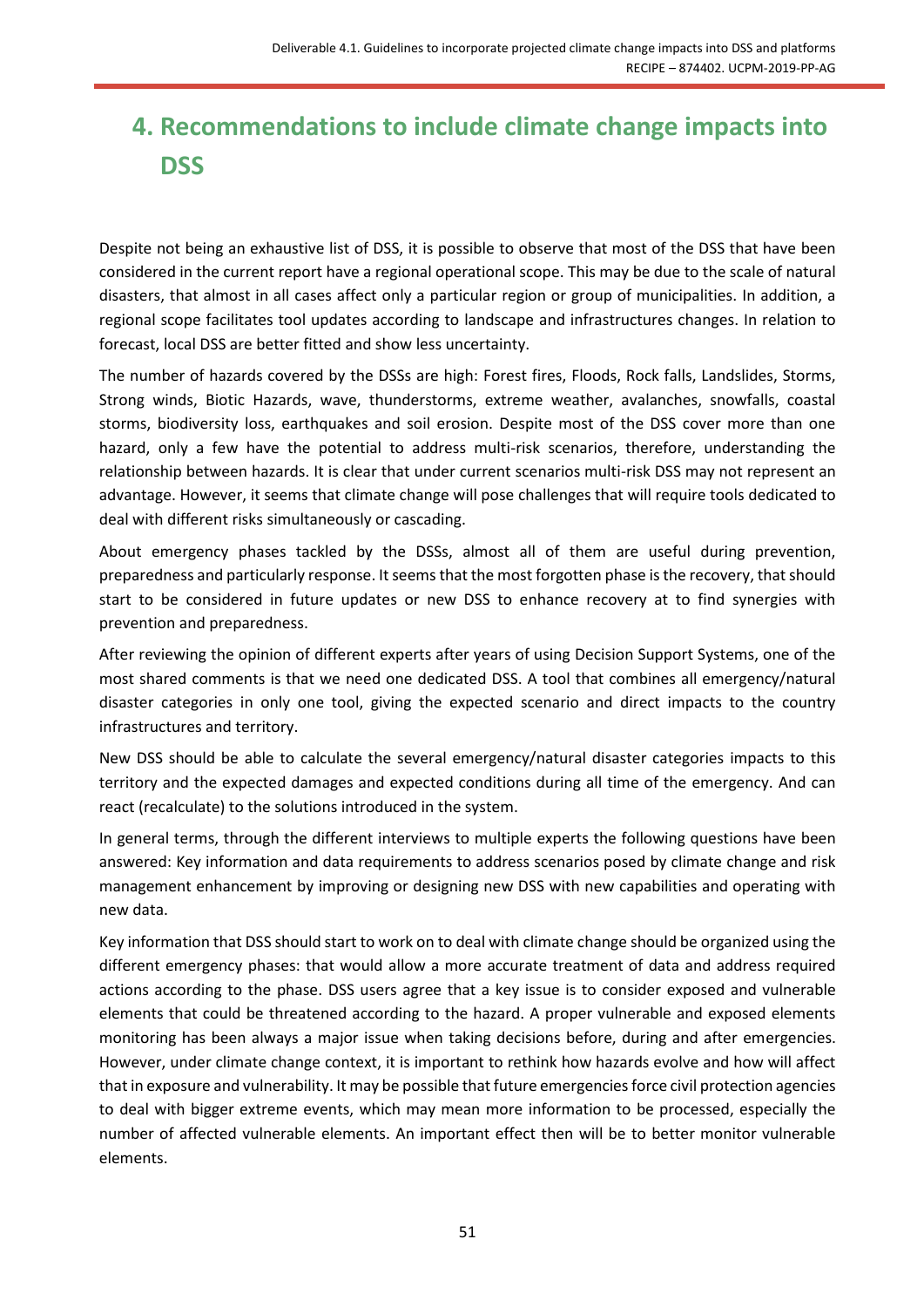Climate change projections are also a key information that DSS must incorporate, particularly when planning preventive actions that must be adapted to mid and long-term scenarios. Firstly, climate change must be incorporated in emergency management, and lately, implemented in DSS. For instance, in the case of flash floods it is necessary to adapt mitigation measures considering new return periods identified in the risk analysis, or for avalanches it will we necessary to understand how climate change will affect synoptic conditions that drive the risk. Observing and studying major emergencies generated by natural hazards of other regions helps to understand the new challenges posed by climate change and to see how decisionmaking influence on the result of emergency management. This is a valuable information to be included on DSS.

Data gathering methods should be regularly updated. Most of experts coincide that static information is always out of date since risks occur under a dynamic environment. Therefore, it is clear that static DSSs are in process of being replaced by dynamic and easily updated ones. That gives a very appreciated advantage when managing the risk because of the presence of trustable information. However, DSS must include static and dynamic information. Some information is static by nature, or at least, static during some years. For instance, in urbanized areas or vulnerable elements. The process of updating this information is crucial as it has to be done in a proper frequency and in a proper scale, usually bottom up, starting from municipalities. There is also other static information, like flooding areas, that remain static for some years. This information is still very helpful, and it cannot be realistically replaced by dynamic information nowadays. Besides, there is dynamic information, like actual precipitation and actual river's flow or levels, that needs to be included also in the DSS. Both, dynamic and static data, are important and there is a natural movement from static to dynamic.

Apart from the temporal scale, with information updated regularly, it is also important to consider the spatial scale of the information added in the DSS. While large scale resolution information seems to be more trustable but more generic, small-scale resolution usually offers a more detailed information, but with a higher level of uncertainty. For instance, it is easy to have an approximate fire risk map for a specific day and a large piece of land. However, it is very difficult to exactly know the risk of a specific small place, for instance, an isolated house. That is why some of the DSS users highlighted the need to find trustable highresolution methods and technologies. Some agencies already use an uncertainty category to help understand if the information is more or less trustable. Therefore, it may be an appropriate tool to help moving to higher spatial resolutions.

Another key aspect of future DSS, particularly to enhance data gathering, is to count on citizens. Emergency services are limited and, in most of the cases, they arrive later than citizens in a given incident without knowing too much information of the disaster and the staff and equipment they need to solve the situation. For that reason, it is very important to find strategies to collect information from the people through quick systems such as a smartphone app. This way, citizens could be able to send pictures and short description on the event, an even send alerts in case of being in risk. This is not only useful in the response phase, but also in the other phases, for instance, through sending pictures and location from a forest hit by a major storm or a critical infrastructure in a forested area without the required preventive measures. The possibility to periodically send alerts to citizens (beginning of the fire season, storm alerts, etc) and associated recommendations (fire breaks around urban areas, heat or cold waved recommendations, etc) is an easily deployable requirement to raise risk awareness, not only on response, but also in prevention and preparedness. This interaction with population should include the capacity to influence confinement vs. evacuation.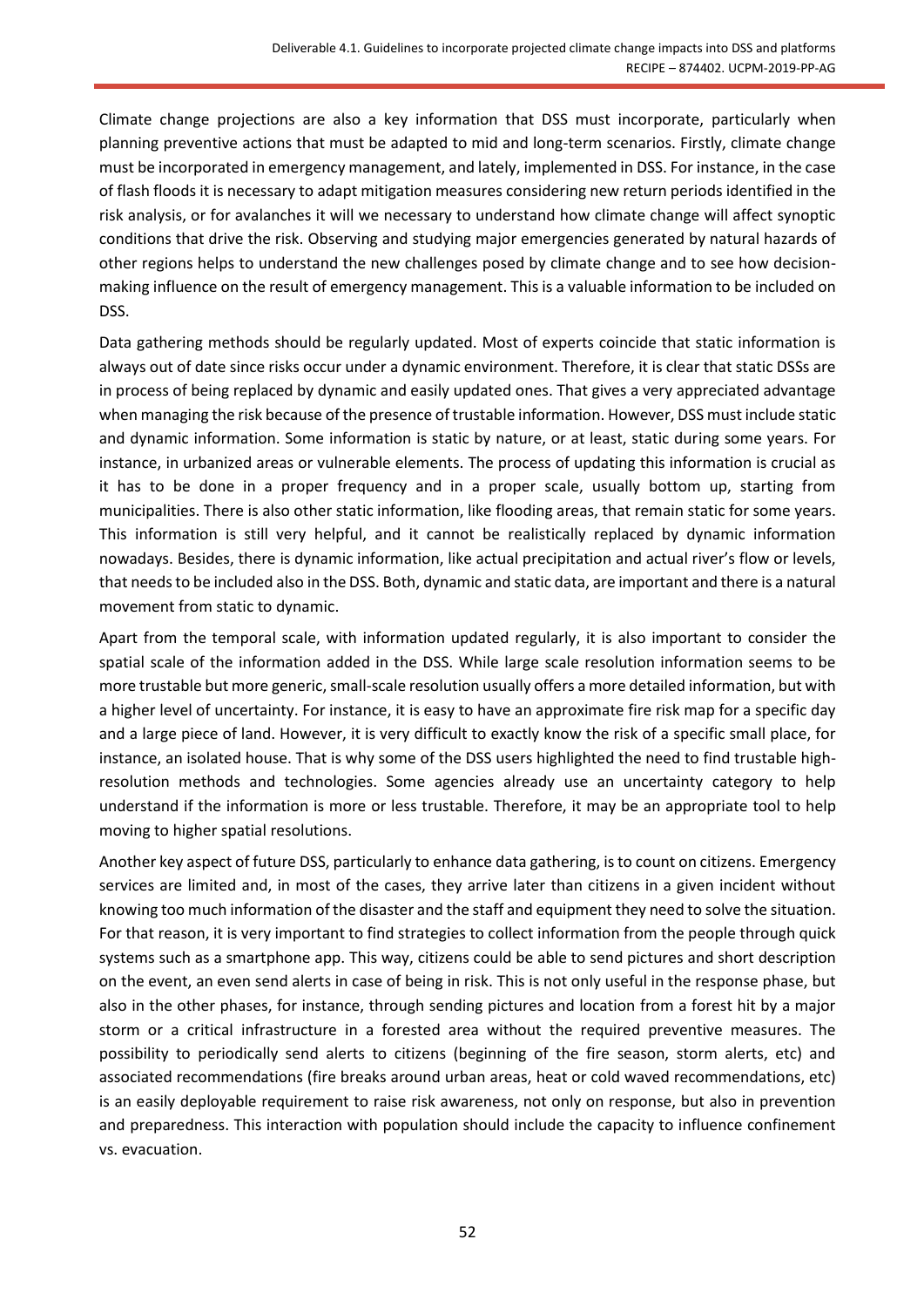People engagement is also key and could serve as a good decision support mechanism. That has been done, for instance, in many regions of the USA or South Africa, were Civil Protection bodies perform activities with citizens living in high fire risk areas. During these activities, people and civil protection staff can exchange information and understand each other's needs in order to make decisions together, particularly for the prevention and preparedness phase. This includes, for instance, the identification of values of the land, strategic areas, preventive measures to be undertaken in the Wildland Urban Interface, etc. This co-creation process has been demonstrated to be a good way to make sure that the planned management measures are executed, since all the involved stakeholders agree on them from the beginning.

Another aspect to consider for future DSS is the economic impact of decisions. Consequently, it would be necessary to have DSS able to incorporate the expenses of all the actions done (divided according to the emergency phase) and the economic losses of the place that is suffering the disaster. This way it will be easier to be more cost-efficient when managing the risk. According to experts, despite some DSS include economic inputs, they are still far from having an integrated and detailed picture of the real cost of management actions and losses. Experts coincide that it is especially important during the prevention stage because it shows that prevention is often cheaper than other actions.

Impact on ecosystem is something that DSS start to include, but, just like economic impact, there are no DSS that outputs a detailed picture. Impact on ecosystems can be measured through ecosystem services, that is why gathering Ecosystem Service information could serve to have a better-informed decision, when, for instance, leaving a piece of land to burn to find a better opportunity to control a fire.

In regard to the capacity of new DSS to enhance risk management, a shared comment has been the need to integrate the information obtained from advanced DSS into land planning. Currently, most of European countries consider flood risk into land planning through a return period analysis. However, other risks, like avalanches or forest fires do not seems to be considered when planning new urban areas or when allocating new critical infrastructure on the land. New DSS, particularly those performing reliable simulations, have a great potential to become a basic tool for land planners, that should include risk in their decision-making process. However, it is very important to add the precautionary principal to include an extra, but needed security filter, as simulations are never real.

Scenario matching, that represents the possibility to link the current scenario with a past one to understand how past decisions affected the final result of the emergency, could be enhanced after the incorporation of new information to the DSS. Consequently, data collection procedures of past events should be normalized and homogeneous, at least within a country, to be able to automatically include this data to the DSS and generate scenarios that can later be used. In that sense, it is convenient to have protocols to report the most important decisions and events occurring during a given emergency.

One of the climate changes effects that experts highlight is the possibility to have multi-risk scenarios and cascading effects with more frequency. This is something that DSS are no able to forecast. Despite some DSS are useful when dealing with different risks, none of them is able to deal with multi-risk scenarios. At this point, there is a long way to study cascading effects and patterns that can drive multiple risk at the same time and to be able to mitigate and prevent them thanks to the DSS.

Furthermore, very related to climate change, new DSS should not only be able to add climate change projections and its impacts on risk, but also to include these projections to see their impacts on landscape and forest species. The reason is that the landscape offers both opportunities and weaknesses and modelling landscape changes under climate change will offer the capacity to identify future threats and opportunities.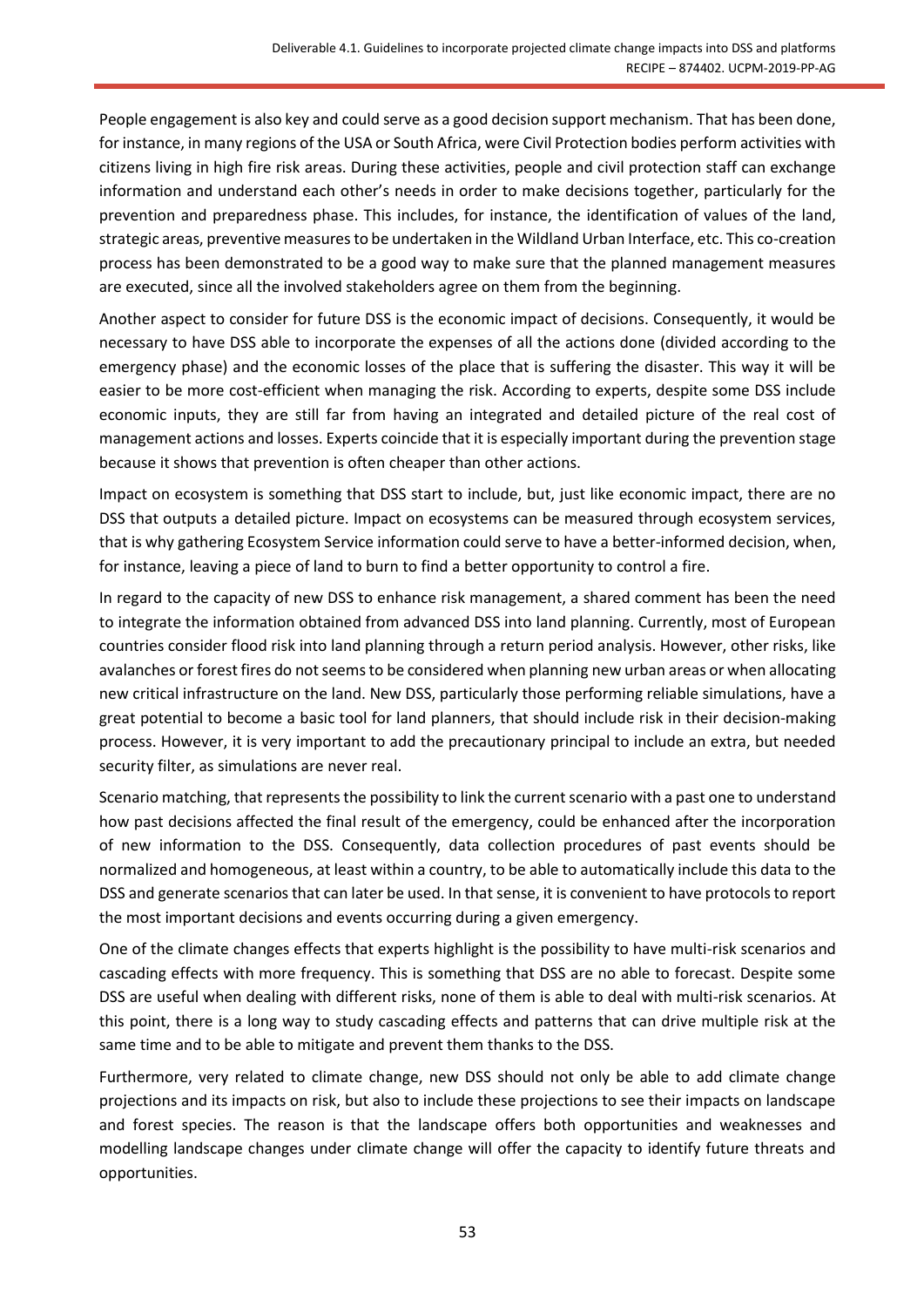Real-time positioning of first responders as well as their health monitoring seems to be a very relevant challenge for most of risk manager. A lot of DSS are already offering that after including new technologies, such as health belts or small GPS to deployed units. The challenge relies on two aspects: (1) the capacity to obtain positioning in areas with poor connectivity like indoors and (2) the capacity to cross health and position of staff with short-term simulations in order to rapidly detect the staff that is located in a danger zone.

Cross-border scenarios raise a set of challenges that could be solved through the implementation of common DSS and command systems. However, despite existing DSS are able to output relevant crossborder information, such as simulations or impacts, only a few are ready to enhance coordination and communication between the bodies of the different involved countries, which makes operations more difficult.

In regard to risk management phases, it is clear that recovery an adaptation has been traditionally forgotten. While most of DSS are design to enhance response or preventive actions, the recovery phase is not present in most of the cases. Only a few DSS take recovery into consideration, particularly through mapping the affected area. In the near future, it is going to be necessary to include new functions that able to monitor the affected area of a given disaster, quantify the losses, analyse the effectiveness of the actions done during prevention and response and, finally, to fins synergies between recovery and preventive actions.

According to the interviewed DSS users, a list of relevant improvements for the DSS is provided:

- New tree species and influencing growing factors shall be added and a focus on climate change "hot spots" may be planned. DSS could provide the maps on electronic devices of risk managers so that they are accessible in the field. It would be interesting to provide and extend the information to other authorities to work for a Common Operational Picture independently of the emergency body.
- Modulate the output information to address specific actions depending on the risk management phase and factors.
- In some cases, the risk posed by climate change is not related to magnitude, but to frequency. DSS should be able to understand in which scenarios we face magnitude or frequency or both.
- Automatization of several processes: Data incorporation directly from sensors and data sources, evaluation of data treatment results
- Improve mapping with a more precise scale of analysis. Large scale outputs allow planning, but not particular actions on terrain.
- Include simulations.
- Include Civil Protection Plans and incident command system procedures.
- Analysis routines should be implemented to validate information and decision-making through the visualization of past situations.
- Promote recovery monitorization (i.e., fire effects on vegetation and soil).
- A platform tool through existing SADfLOR-DSS should become available to assist in forest management decision-making, which not only calculates the best mitigation investment scenario but also provides information on the applicable laws and recommendations regarding traditional and alternative management practices.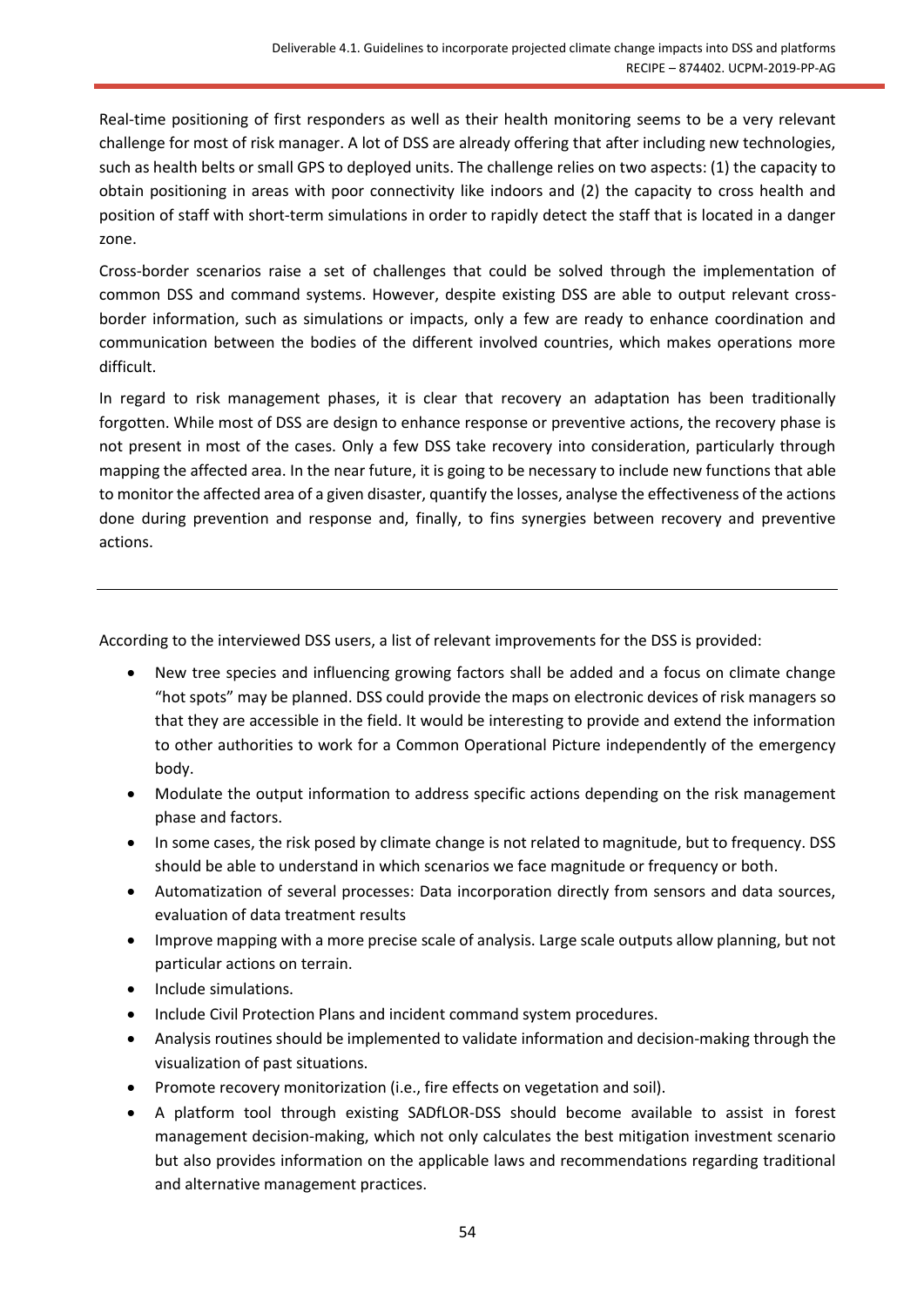• Implement a participatory multi-stakeholder process, with decisive participation of local and national risk managers to create the underpinnings of integral risk strategies at different scales – climate scenarios, sustainable management strategies and related business models.

The most common capabilities that DSS currently have to face future scenarios are, from more to less frequency, the following:

- Ability to add new requirements.
- Support evacuation management.
- Ability to include improvements at the DSS.
- Ability to include generated information into urban planning.
- Integrates information on the degree of exposure/vulnerability of human lives and properties.
- Supports confinement management.
- Ability to include urban planning as an input.
- Ability to add multi-hazard scenarios.
- Ability to predict cascading effects/risk interactions.
- Landscape composition and configuration changes according to climate projections.
- Ability to include triggering patterns.
- Forests vulnerability to climate change impacts according to projections.
- Climate change projections to predict future risk scenarios.
- Ability to calculate economic losses.
- New fire regimes impact according to climate projections.
- New flood regimes impact according to climate projections.
- Storms impacts according to climate change projections.
- Species redistribution according to climate projections (Fauna).
- Species redistribution according to climate projections (Flora).
- Landslides impacts according to climate change projections.
- Rock falls impacts according to climate change projections.
- Avalanches impacts according to climate change projections.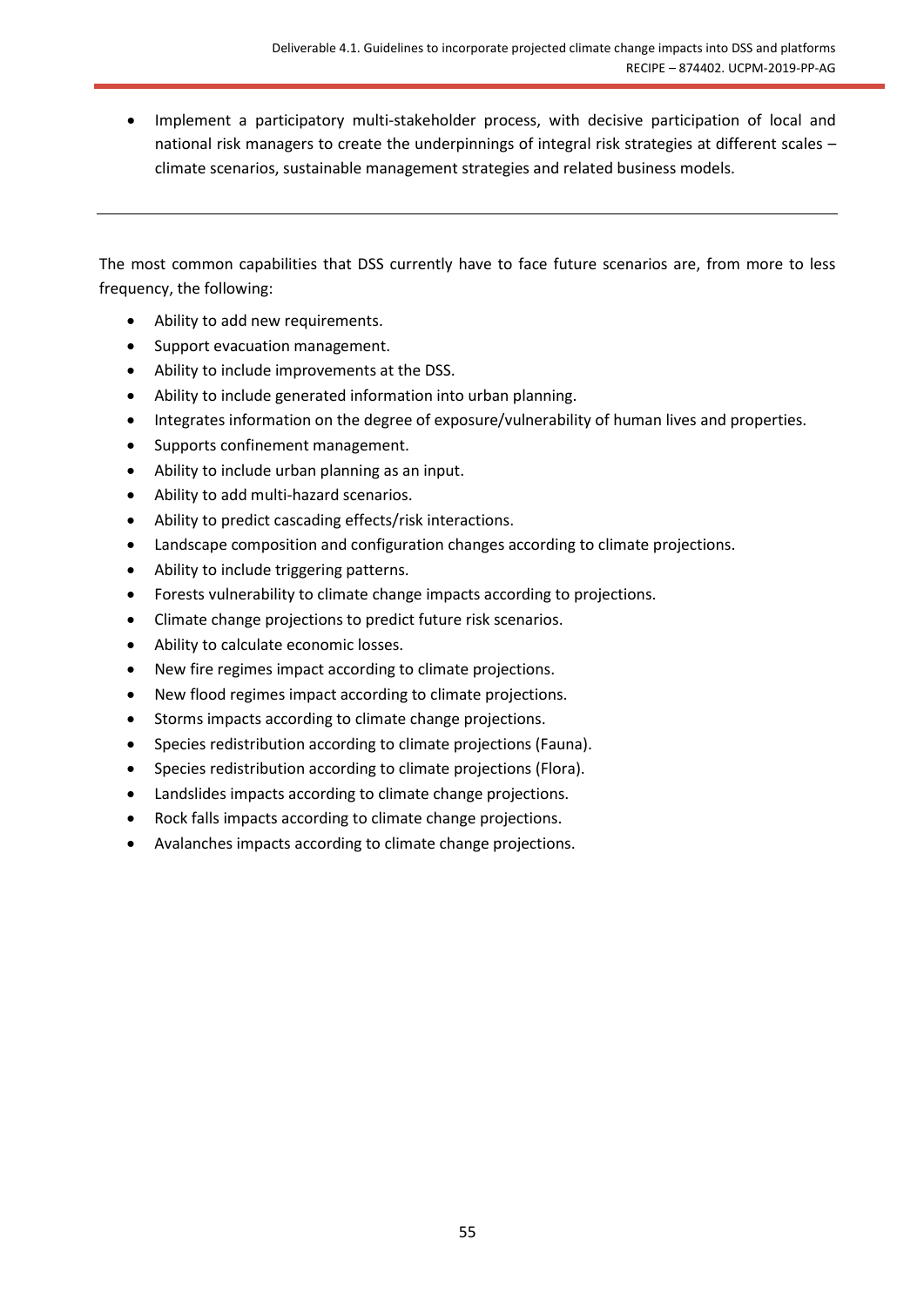# <span id="page-55-0"></span>**ANNEX I. DSS interviews template**

#### **TEMPLATE FOR THE DSS IT TOOLS ANALYSIS**

This survey seeks to identify and analyse the existing DSS and IT resources, and the operability to incorporate operational emergency requirements, to face risk scenarios posed by climate change into risk assessment and planning. The main objective is to identify potentials and constrains in terms of resolution, data quality, and type (quantitative and qualitative), data analysis under operational queries during the case of emergency, etc., aimed at reinforcing civil protection capabilities within the risk management.

| <b>DSS IT tool:</b>         |
|-----------------------------|
| Organization:               |
| Expert / Job title or role: |
| e-mail:                     |

**1. YOUR ORGANISATION…**

#### **a) Type of organisation** (*please tick*)

| Public body/agency   | <b>Private Company</b> |  |
|----------------------|------------------------|--|
| Research institution | Other (specify)        |  |
|                      |                        |  |

**b) Level** (*please tick*)

| $\Box$ | Regional        | National      |
|--------|-----------------|---------------|
|        | Cross-border EU | International |

#### **c) Organization role** (please briefly describe)

Risk assessment and planning: Actions for preparedness: Emergency management: Recovery:

#### **2. DSS IT TOOL DESCRIPTION**

#### **a) Main use of the DSS IT tool**

| Phase | <b>Uses</b> |
|-------|-------------|
|       |             |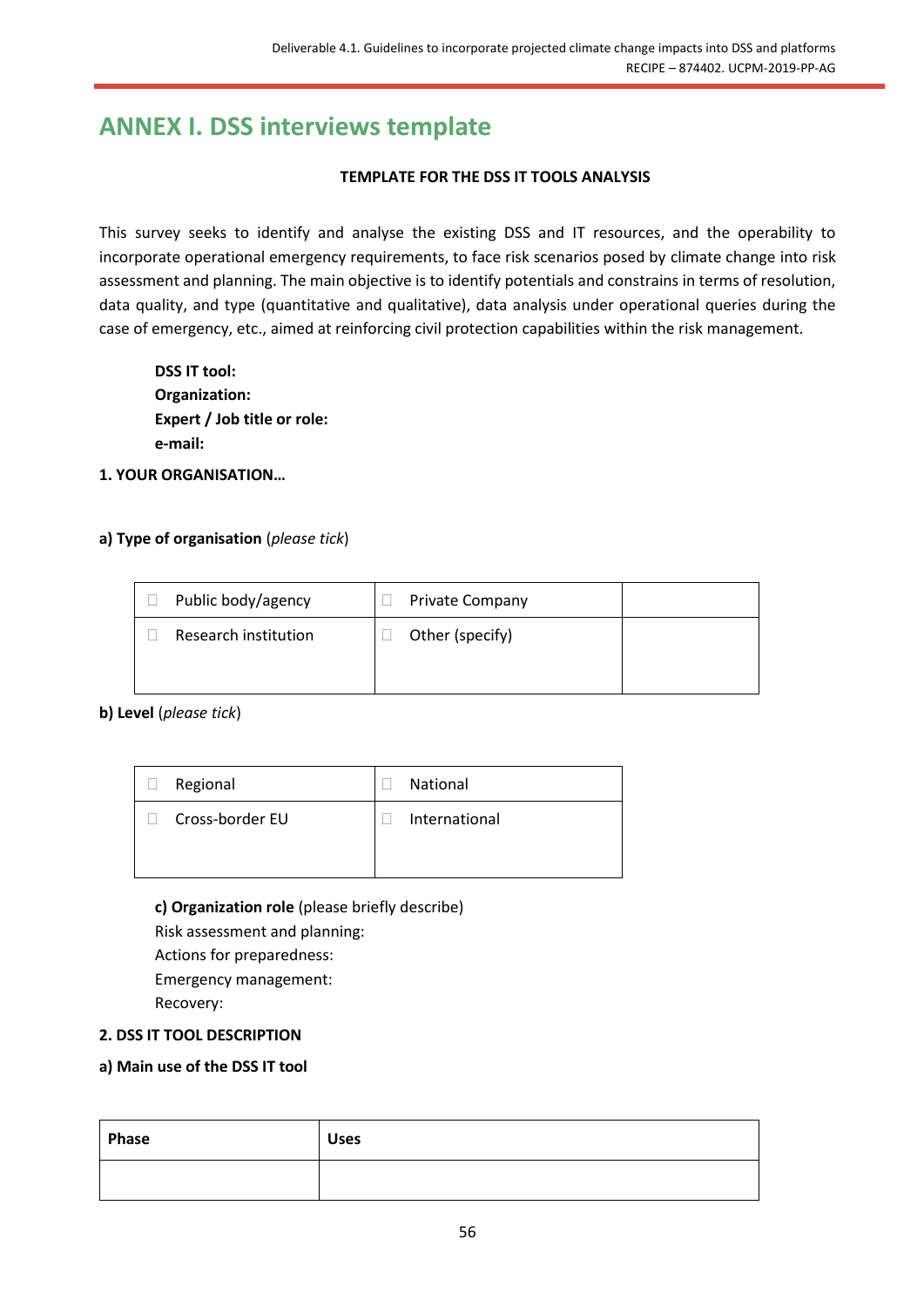| Prevention          |  |
|---------------------|--|
| <b>Preparedness</b> |  |
| Response            |  |
| Recovery            |  |

#### **b) DSS IT tool level**

| Regional        | <b>National</b> |
|-----------------|-----------------|
| Cross-border EU | International   |
|                 |                 |

**c) Can you provide more information about the DSS IT tool?**

| Access model (please choose)<br>Was it created by/exclusively for your<br>organisation<br><b>Years of implementation</b><br>Any other details about the system/tool | Yes/No<br>$From$ to __________.       | yearly licence/ per-user licence / full ownership<br>From and currently being used.                                                                     |  |
|---------------------------------------------------------------------------------------------------------------------------------------------------------------------|---------------------------------------|---------------------------------------------------------------------------------------------------------------------------------------------------------|--|
| d) Please tick the emergency/natural disaster categories covered by the DSS IT tool (Tick all that<br>apply)<br>(UNDRR).                                            |                                       | <b>Emergency/Natural Disaster Categories by Disaster Risk Management</b><br>Knowledge Centre (EU) and United Nations Office for Disaster Risk Reduction |  |
| <b>Geological or</b><br><b>Geophysical Risks</b>                                                                                                                    | <b>Earthquakes</b><br><b>Tsunamis</b> |                                                                                                                                                         |  |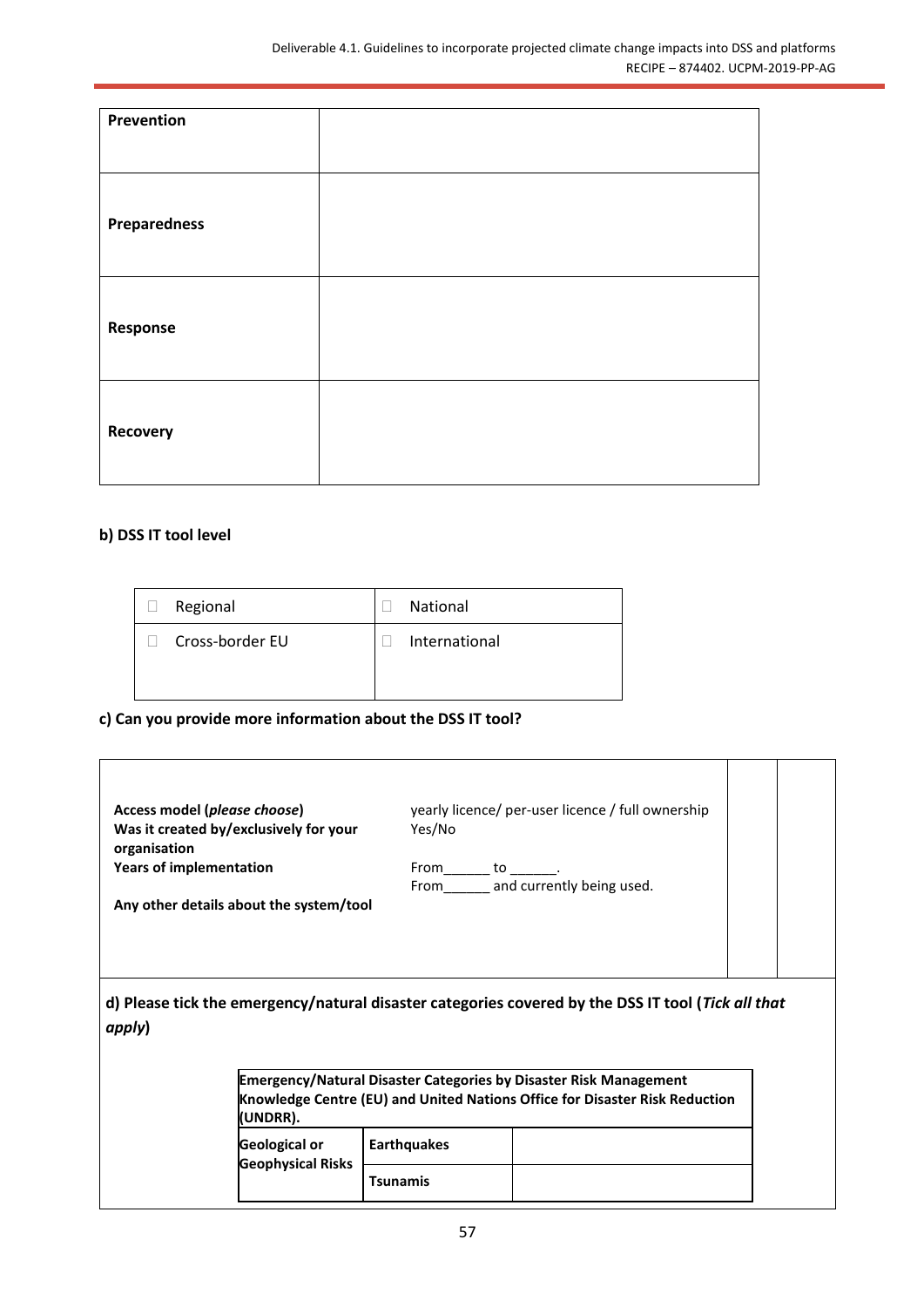|                                      | <b>Rockslides</b>                                                         |  |
|--------------------------------------|---------------------------------------------------------------------------|--|
|                                      | <b>Landslides</b>                                                         |  |
|                                      | <b>Volcanic activity and</b><br>emissions                                 |  |
|                                      | <b>Snow Avalanche</b>                                                     |  |
|                                      | <b>Mass movements</b>                                                     |  |
|                                      | <b>Surface collapses</b>                                                  |  |
|                                      | Debris or mud flows                                                       |  |
| <b>Hydrological Risks</b>            | <b>Wave action</b>                                                        |  |
|                                      | <b>Floods</b>                                                             |  |
|                                      | <b>Coastal storm surges</b>                                               |  |
| Meteorological<br>and Climatological | <b>Extra-tropical</b><br>cyclones or storms                               |  |
| <b>Risks</b>                         | <b>Tropical cyclones</b>                                                  |  |
|                                      | <b>Thunderstorms</b><br>(heavy rain, strong<br>winds, hail,<br>tornadoes) |  |
|                                      | <b>Extreme</b><br>temperatures                                            |  |
|                                      | <b>Droughts</b>                                                           |  |
|                                      | <b>Wildfires</b>                                                          |  |
| <b>Biological Risks</b>              | <b>Epidemics and</b><br>pandemics                                         |  |
| Multi-risk *<br>(specify risks)      |                                                                           |  |
|                                      | Others (please list)                                                      |  |

*\*Please, note the difference between DSS able to deal with different hazards at different moments and DSS able to deal with multi-risk scenarios (for instance, flooding followed by landslides).* 

**e) What features/services are offered by your risk management tool considering the following topics? (Please describe)** 

**Data sources and resolution**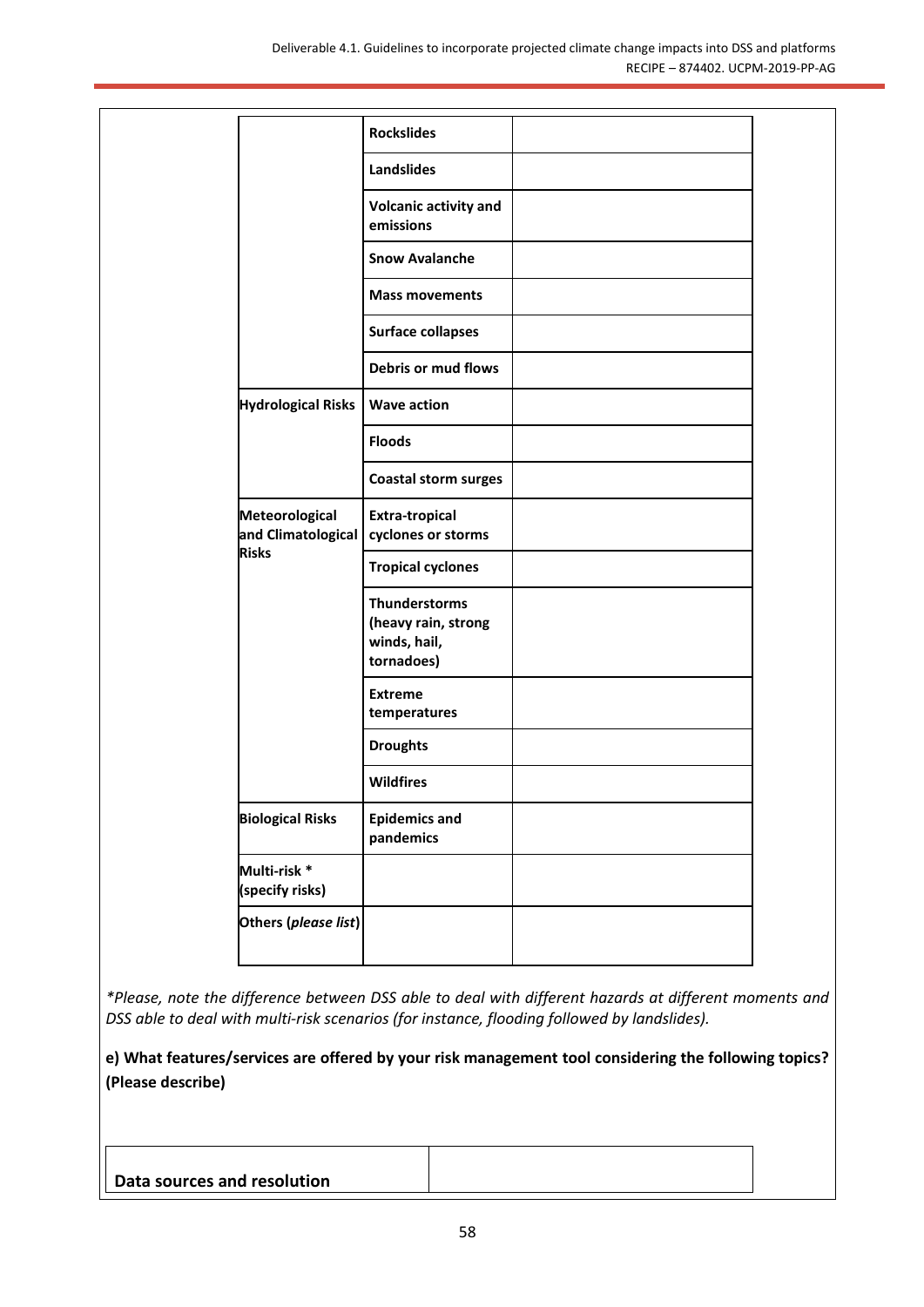| <b>Simulations</b>                                                                                                                                                                                    |  |
|-------------------------------------------------------------------------------------------------------------------------------------------------------------------------------------------------------|--|
| <b>Communication with First</b><br><b>Responders/Forward Command Post</b>                                                                                                                             |  |
| <b>Alerting (First Responders and citizens)</b>                                                                                                                                                       |  |
| <b>Situation Assessment, Decision support</b><br>and Data sharing                                                                                                                                     |  |
| <b>Scenario Matching (refers to the ability</b><br>to compare the emergency with<br>precedent events or simulations in<br>order to improve decision-making,<br>prediction of the impact of decisions) |  |
| <b>3. DSS IT TOOL ASSESSMENT</b>                                                                                                                                                                      |  |
|                                                                                                                                                                                                       |  |

**a) What additional capabilities do you wish the system to have to reinforce the civil protection? When facing extreme events, which limitations had the DSS? Is it possible to overcome these limitations by improving the DSS? (***please describe***)**

**b) Which of the following capabilities in regard to climate change and extreme scenarios requirements does the DSS IT Tool has (Tick all that apply)?**

| <b>Capabilities</b>                                       | Yes/No<br>(Tick if yes) | Comments (Only if needed) |
|-----------------------------------------------------------|-------------------------|---------------------------|
| Ability to add multi-hazard scenarios                     |                         |                           |
| Ability to predict cascading effects/risk<br>interactions |                         |                           |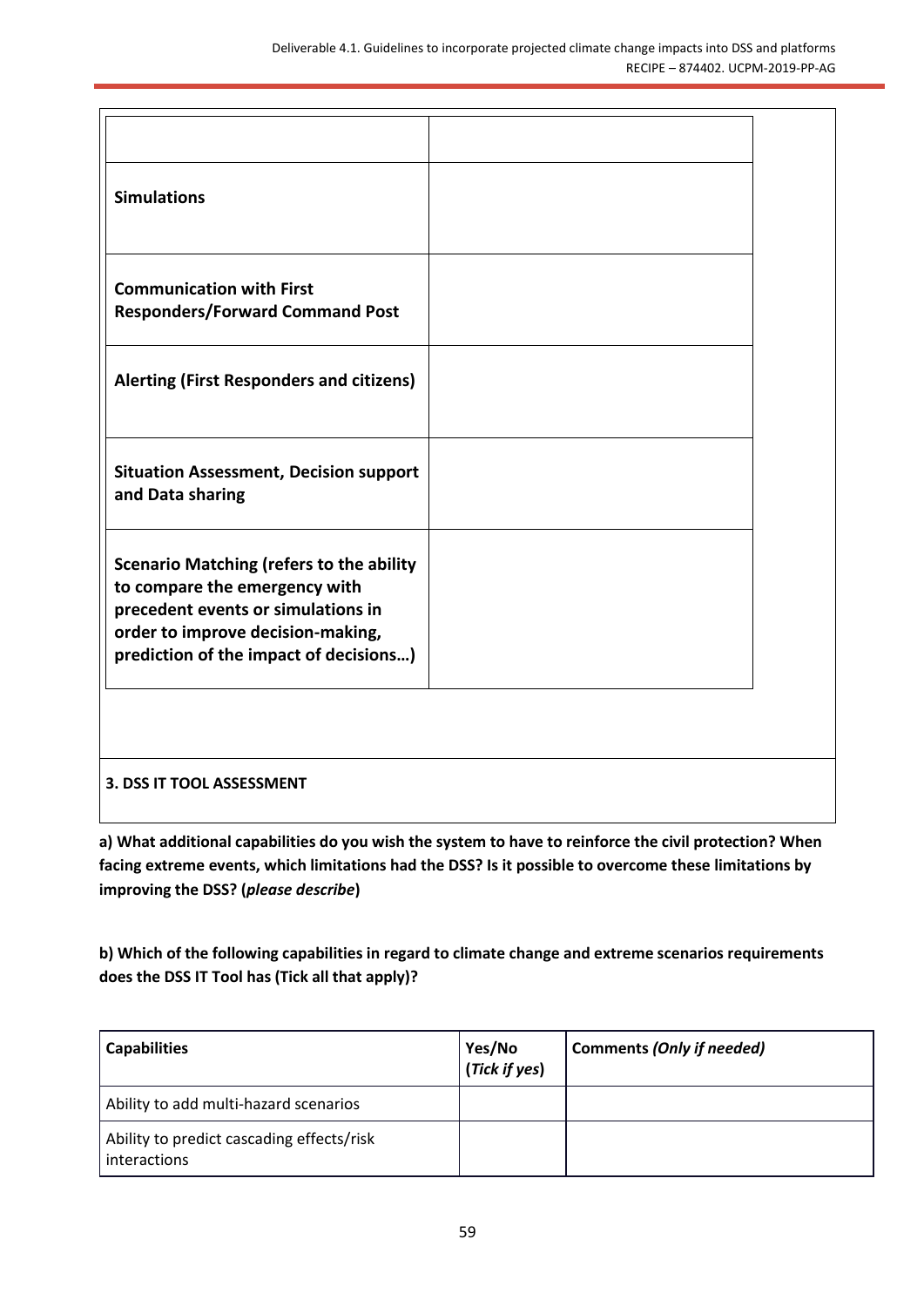| Ability to add new needs (e.g. decision-making<br>scenarios, new decision-making schemes, new<br>planning approaches, etc)         |  |
|------------------------------------------------------------------------------------------------------------------------------------|--|
| Ability to include generated information into<br>urban planning                                                                    |  |
| Ability to include urban planning as an input                                                                                      |  |
| Integrates information on the degree of<br>exposure/vulnerability of human lives and<br>properties                                 |  |
| Ability to calculate economic losses                                                                                               |  |
| Supports evacuation management                                                                                                     |  |
| Supports confinement management                                                                                                    |  |
| Ability to include improvements at the DSS (e.g.<br>better communication tools, forecasting tools,<br>geographic information, etc) |  |
| Ability to include triggering patterns                                                                                             |  |
| Climate change projections (temperature,<br>radiation, rainfall, etc) to predict future risk<br>scenarios                          |  |
| New fire regimes impacts according to climate<br>projections                                                                       |  |
| New flood regimes impacts according to climate<br>projections                                                                      |  |
| Species redistribution according to climate<br>projections (Fauna)                                                                 |  |
| Species redistribution according to climate<br>projections (Flora)                                                                 |  |
| Impact of plant invasive species                                                                                                   |  |
| Impact of animal invasive species                                                                                                  |  |
| Landscape composition and configuration<br>changes according to climate change projections                                         |  |
| Forests vulnerability to climate change impacts<br>according projections                                                           |  |
| Landslides impacts according to climate change<br>projections                                                                      |  |
| Rock falls impacts according to climate change<br>projections                                                                      |  |